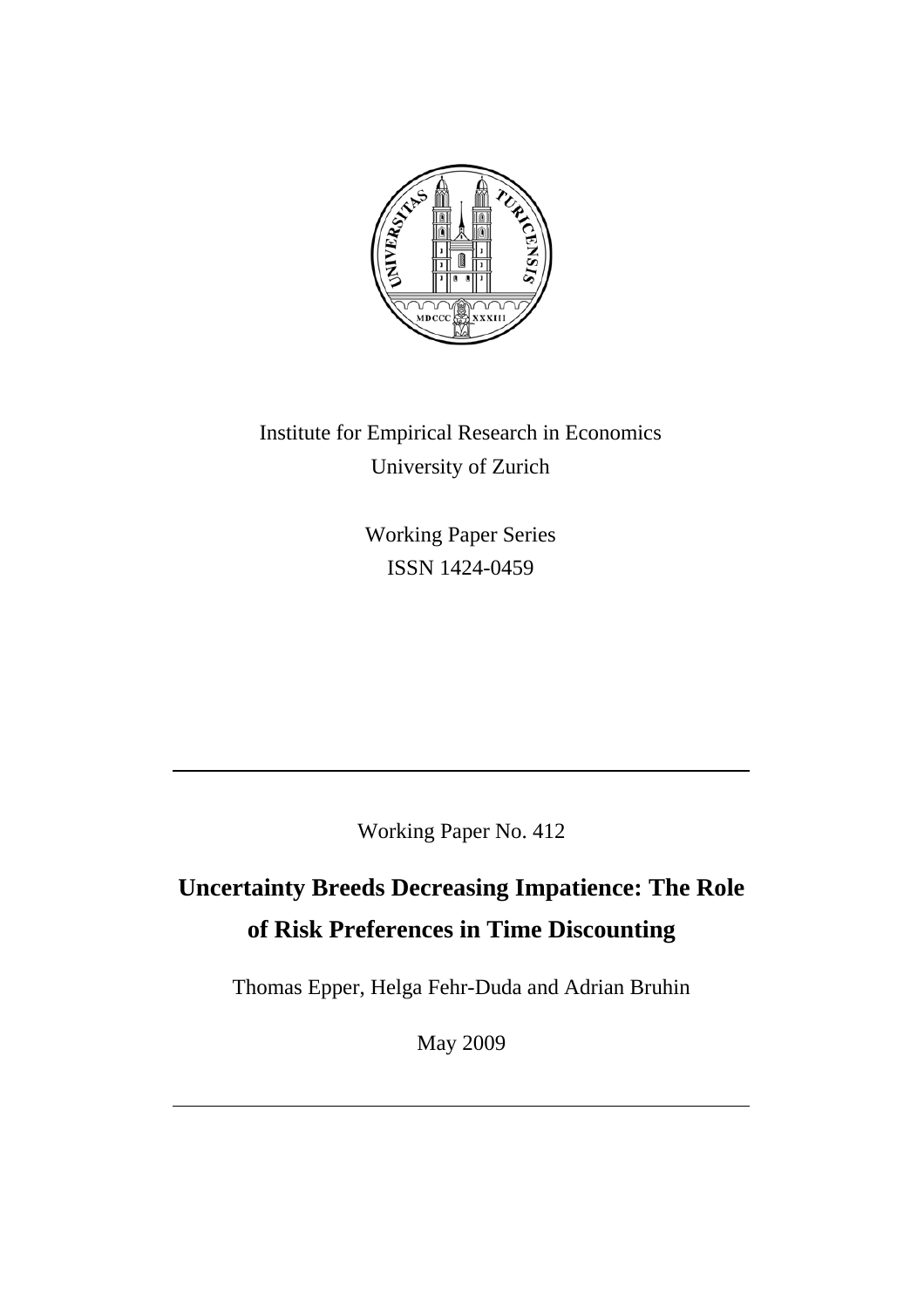## Uncertainty Breeds Decreasing Impatience: The Role of Risk Preferences in Time Discounting

Thomas Epper<sup>∗</sup> Helga Fehr-Duda Adrian Bruhin

May 18, 2009

#### Abstract

Future events are uncertain by their very nature. Therefore, people's risk preferences are likely to play a role in the valuation of allegedly guaranteed future outcomes. We show that future uncertainty conjointly with people's proneness to nonlinear probability weighting generates a unifying framework for explaining many anomalies in intertemporal choice, such as hyperbolic discounting and subadditivity of discount factors. Moreover, our approach implies that higher uncertainty of future prospects increases the hyperbolicity of discount rates, suggesting that institutional deficiencies such as lack of contract enforcement, may be a source of hyperbolic discounting behavior. Based on an experiment with monetary incentives, we show that people's risk taking behavior is indeed a significant determinant of their time discounting behavior: Greater departures from linear probability weighting predict a stronger decline in impatience on the level of individual behavior.

Keywords: Institutionally Generated Uncertainty, Time Preferences, Risk Preferences, Hyperbolic Discounting, Probability Weighting

JEL: D01, D81, D91

<sup>∗</sup>Corresponding Author: Thomas Epper, ETH Zurich, Chair of Economics, Weinbergstrasse 35, CH-8092 Zurich, Switzerland; epper[at]econ.gess.ethz.ch. Acknowledgements: We thank Ernst Fehr, Urs Fischbacher, Drew Fudenberg, David Laibson, Andrew Oswald, Drazen Prelec, and Herbert Walther for helpful comments. The usual disclaimer applies. This research was supported by the Swiss National Science Foundation (Grant 100012-109907).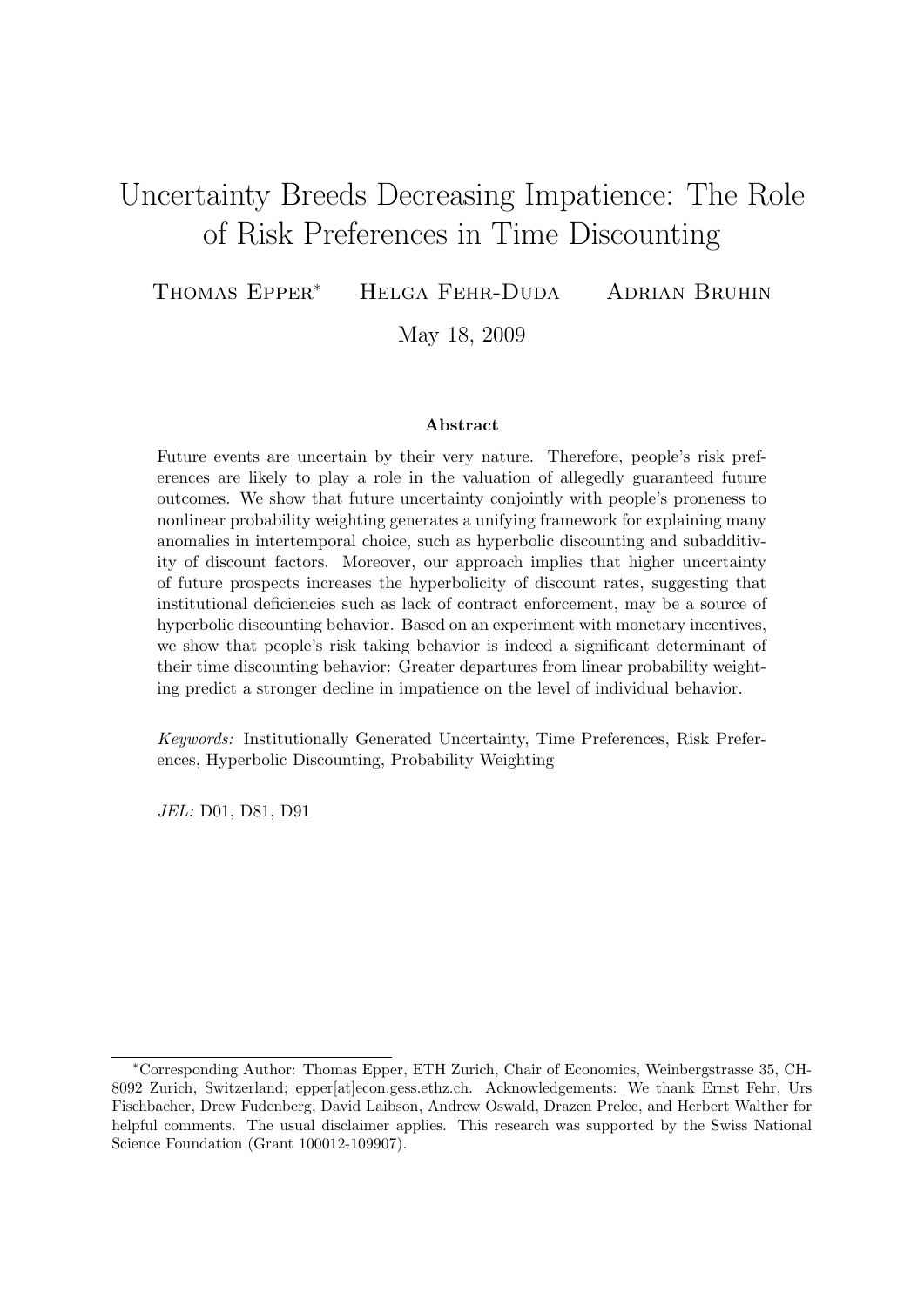"Future income is always subject to some uncertainty, and this uncertainty must naturally have an influence on the rate of time preference, or degree of impatience, of its possessor."

Fisher (1930)

### 1 Introduction

Every day of our lives we take decisions, some with immediate consequences, some others with consequences in the distant future. While immediate consequences, depending on the nature of the decision, may be certain or uncertain, delayed ones are bound to be uncertain even when they are allegedly guaranteed: For instance, a promised reward may, due to unforeseen circumstances, materialize later or turn out to be smaller than expected, or sudden illness or death may keep the decision maker from collecting her reward. For these reasons, future consequences are inextricably associated with uncertainty, implying that the decision maker's valuation of temporal prospects not only depends on her pure time preference, i.e. her preference for immediate utility over delayed utility, but also on her perception of uncertainty and, consequently, on her risk preferences. In other words, uncertainty drives a wedge between pure time preferences and time discounting.

If this account is an accurate description of intertemporal choice it has far reaching implications for observed discounting behavior, the most obvious one being that behaviorally revealed discount rates will be higher than the rate of pure time preference as they include a risk premium. Not surprisingly then, uncertainty has been identified to be an important confound in the measurement of time preferences, which may, at least partly, explain the notoriously high discount rates found in empirical studies (Frederick, Loewenstein, and O'Donoghue, 2002). Recent research has not focused on the *magni*tude of observed discount rates, however, but rather on their hyperbolicity: Frequently, people's preference for present consumption seems to be so strong that their impatience declines rapidly when the good in question is not available immediately, but at some more remote future time (Thaler, 1981; Benzion, Rapoport, and Yagil, 1989; Ainslie, 1992; Chapman and Elstein, 1995; Chapman, 1996).<sup>1</sup> Apparently, such a behavior is not consistent with exponential discounting.

<sup>&</sup>lt;sup>1</sup>Consequently, a large number of models of decreasing impatience, commonly labeled "hyperbolic" or "quasi-hyperbolic" discounting, have been developed and applied to such diverse fields as saving behavior, procrastination, addiction, retirement decisions, and global warming (Loewenstein and Prelec, 1992; Laibson, 1997, 1998; Laibson, Repetto, Tobacman, Hall, Gale, and Akerlof, 1998; O'Donoghue and Rabin, 1999; Richards, Zhang, Mitchell, and Wit, 1999; Angeletos, Laibson, Repetto, and Tobacman, 2001; O'Donoghue and Rabin, 2001; Karp, 2005).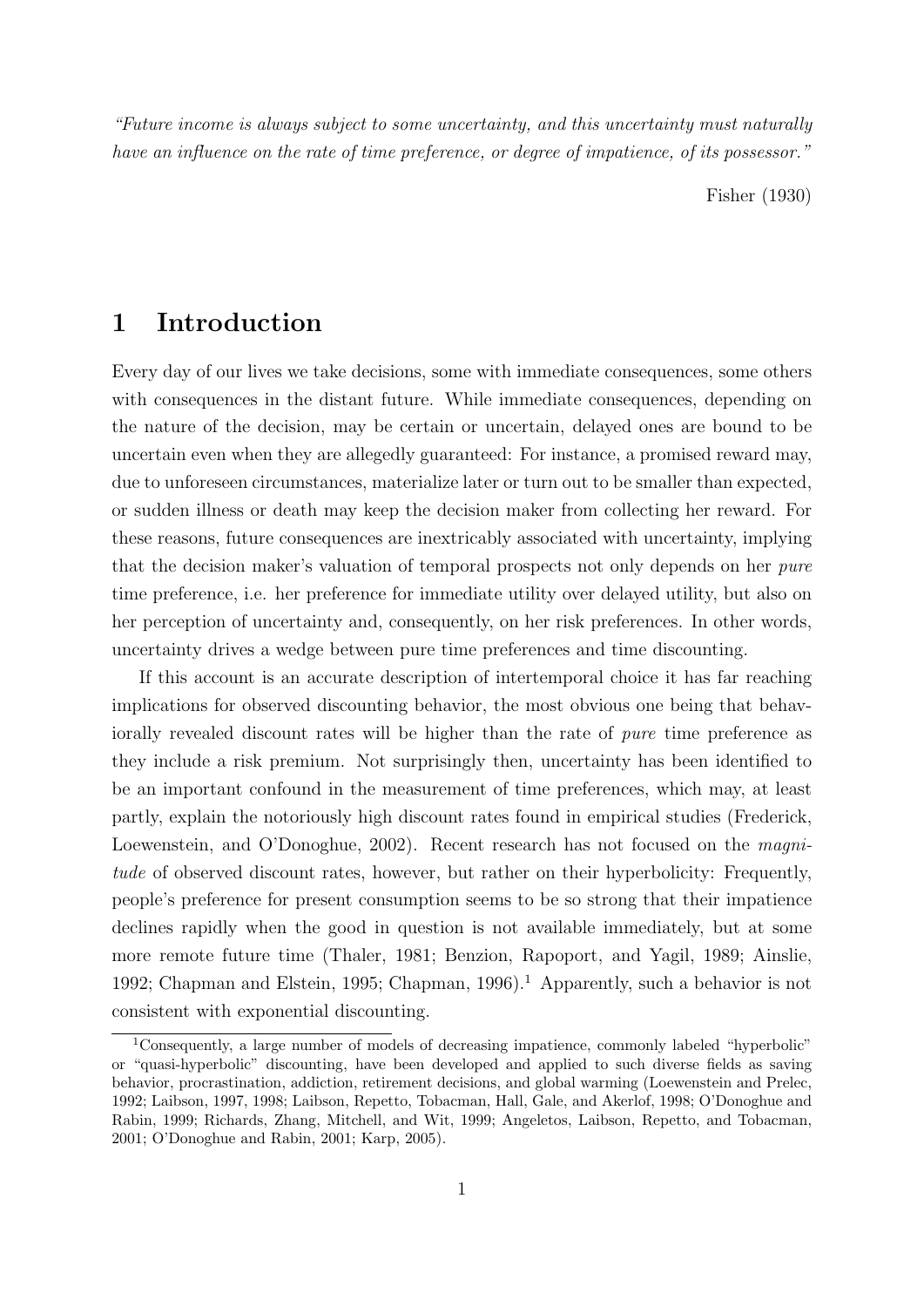In this paper we show, and provide experimental support for our claim, that uncertainty affects not only the level of discount rates but also their decline if people's risk preferences are adequately accounted for. We derive our results by referring to a frequently observed characteristic of risk taking behavior: Often people's preference for a smaller more probable outcome over a larger less probable one changes in favor of the larger outcome when both outcome probabilities are scaled down by a common factor (Starmer and Sugden, 1989). A prominent example of this regularity is the Allais paradox. Such behavior can be suitably captured by decision models that incorporate a nonlinear probability weighting function exhibiting subproportionality. Subproportionality means that for a fixed ratio of probabilities the ratio of the corresponding probability weights is closer to unity when the probabilities are low than when they are high (Kahneman and Tversky, 1979). Intuitively speaking, scaling down the original probabilities makes them less distinguishable from each other and, therefore, the larger outcome tends to become more salient to the decision maker. That nonlinear probability weighting is the rule and not the exception has recently been shown by a finite mixture regression study which classifies individual decision makers according to their observed risk taking behavior: Bruhin, Fehr-Duda, and Epper (2008) find that, in three different data sets, 80% of the subjects exhibit substantial departures from linear probability weighting, whereas only 20% are not prone to such behavior.

We show that subproportionality in conjunction with intrinsic uncertainty directly generates hyperbolicity of discounting behavior. Furthermore, we link the extent of decreasing impatience to the degree of subproportionality: The more substantially a decision maker's probability weighting curve departs from linearity, the more strongly will impatience decline over time, ceteris paribus, i.e. the more pronouncedly nonexponential will be her discounting pattern.

The crucial question then remains whether probability weighting indeed predicts time discounting behavior. That risk taking and discounting behavior exhibit a number of parallels has already been noted by Prelec and Loewenstein (1991), but so far no empirical evidence has been presented that a link between probability weighting and time discounting actually exists on the level of individual behavior, a sine qua non for our model.

In order to supply empirical support for our hypothesis we conducted an experiment with salient real monetary incentives, which exhibits a number of distinguishing features: First, we generated data rich enough to be able to estimate *individual* probability weighting functions and relate them to the same subjects' discount rates. Second, since the essential assumption of our approach is that decision makers perceive future outcomes as uncertain even when these are allegedly guaranteed, a stringent test of the theory re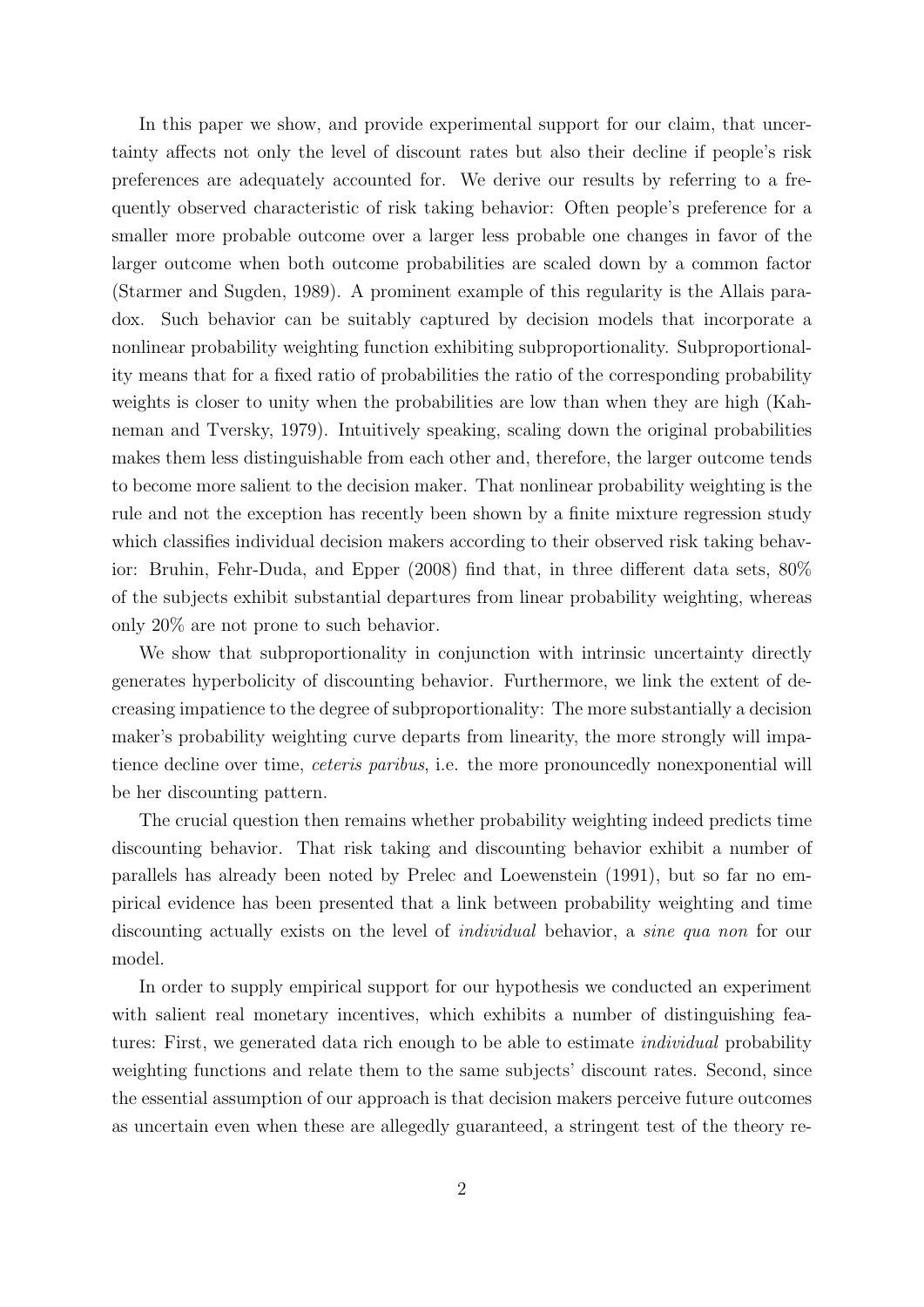quires that promised rewards indeed appear guaranteed. For that purpose, in contrast to many previous discounting experiments, every single subject was paid in an incentive compatible manner. Furthermore, subjects received official vouchers of the Swiss Federal Institute of Technology, an institution with an impeccable reputation, which entitled them to collect their delayed payoffs at the university cashier's desk. Third, we kept transaction costs equal across different payment dates in order to preclude confounding effects. Finally, we controlled for concave outcome utility.

We present the following results. First, we show that the degree of subjects' subproportionality of probability weights is a highly significant determinant of the strength of decreasing impatience, as predicted by our framework. The curvature of the utility function, however, seems not to be directly related to the decline of impatience. Second, estimation results are robust to controlling for socioeconomic characteristics, such as gender, age, experience with investment decisions and cognitive abilities. In fact, the only variable predicting decreasing impatience turns out to be the degree of nonlinearity of probability weights, which explains a, by any standard, large percentage of the variation in the extent of the decline. Moreover, all our results are insensitive to model specification.

Furthermore, we show that, aside from hyperbolic discounting, the uncertainty-cumprobability-weighting approach provides a unifying framework for explaining a number of other puzzling empirical findings as well. First, losses have been consistently found to get discounted less heavily than gains, usually referred to as gain-loss asymmetry or sign effect. Second, there is evidence of diminishing immediacy, i.e. people's preference for present outcomes weakens drastically when the present becomes risky: Whereas the majority of subjects prefer a smaller immediate reward to a larger delayed one, merely a minority do so when both rewards materialize just with a certain probability (Keren and Roelofsma, 1995). Third, *risk tolerance* seems to be *delay dependent* as people are more risk tolerant for lotteries played out in the more remote future than for otherwise identical lotteries resolved in the more immediate future (Noussair and Wu, 2006). Fourth, Read (2001) presents evidence that observed discounting behavior is *subadditive*, meaning that discounting over a delay is greater when the delay is divided into subintervals than when it is left undivided. Finally, our model provides a theoretical underpinning of empirical evidence that subjective probabilities attached to temporal prospects decline hyperbolically with the delay of the prospect (Takahashi, Ikeda, Hasegawa, and Greene, 2007).

Our experimental findings strongly support the hypothesis that intrinsic uncertainty is an important factor in generating hyperbolic discounting patterns, even if pure time preferences are exponential. In addition, we show theoretically that an increase in the un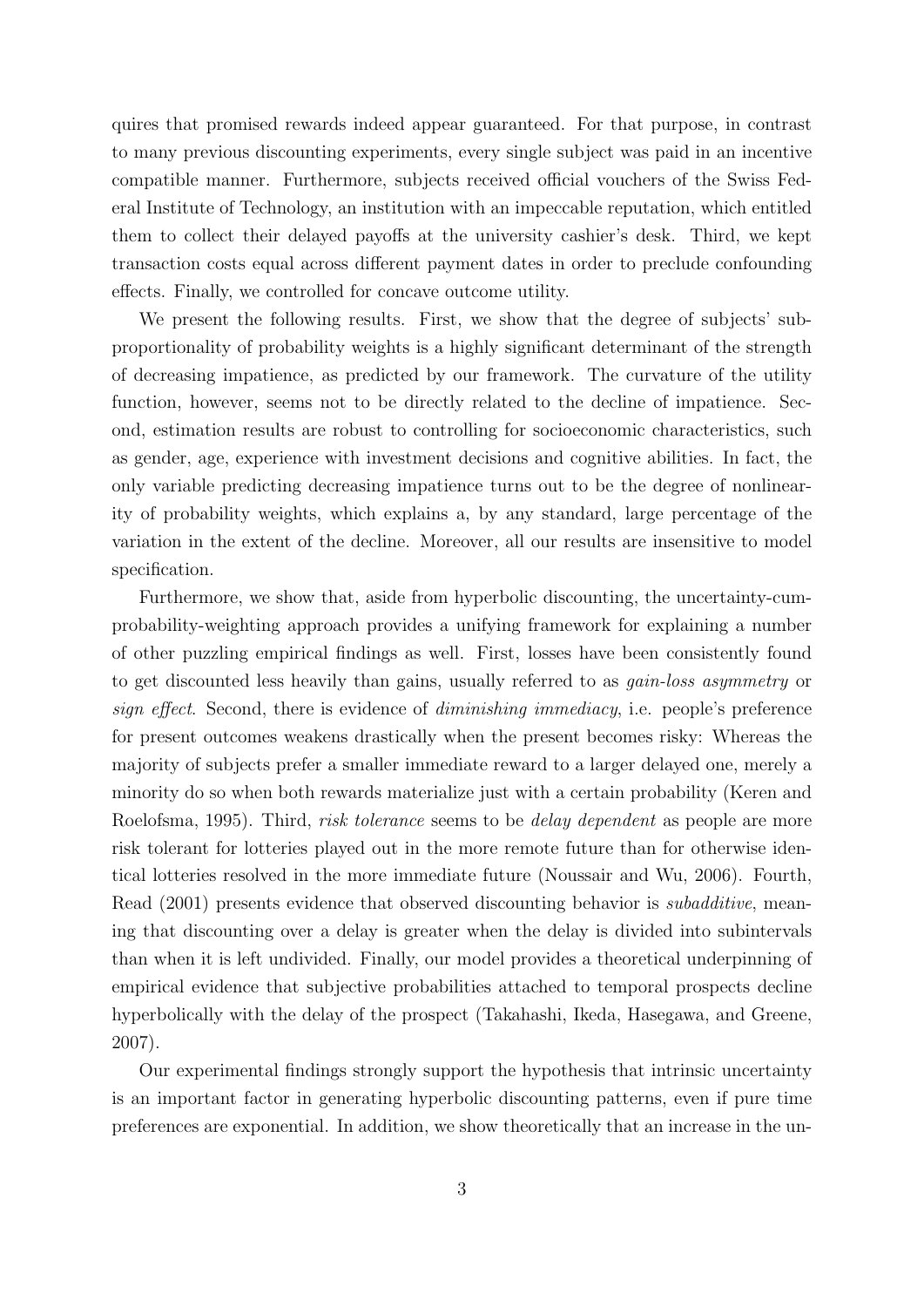certainty of future prospects will increase the hyperbolicity of discount rates. This feature of our approach is important because it implies that hyperbolic discounting is not merely a property of people's risk and time preferences, but may also be affected by institutional characteristics that influence the uncertainty of future prospects. For example, if protection of property rights and institutions of contract enforcement are weak, future prospects are likely to be highly uncertain. In such an environment decision makers that are prone to probability distortions will exhibit a much higher degree of hyperbolic discounting compared to an environment in which the legal system reliably enforces contracts and protects property rights. This link between the institutional sources of uncertainty and discounting behavior may explain why measured discount rates in developing countries, which are often characterized by highly imperfect contract enforcement institutions, exhibit a dramatically more pronounced hyperbolicity than in Western countries (Poulos and Whittington, 2000; Anderson, Dietz, Gordon, and Klawitter, 2004).

Our contribution is related to recent theoretical work by Halevy (2008) who shows that diminishing impatience may be a consequence of nonlinear probability weighting. However, we demonstrate that nonlinear probability weighting in combination with intrinsic uncertainty not only implies hyperbolic discounting but also provides a unifying framework for explaining many other observed anomalies of intertemporal choice. In addition, we present the first evidence that people with more pronounced proneness to probability weighting indeed exhibit more strongly declining impatience. Finally, we show that hyperbolic discounting is not merely a property of individual preferences but may also be generated by the institutional environment.

While uncertainty may be an important channel through which hyperbolicity of discount rates is generated there may be other sources of hyperbolic discounting behavior as well. For instance, pure time preferences may be hyperbolic per se, which is particularly plausible in the context of addictive behavior. And when visceral motives, such as hunger or lust, come into play, uncertainty may not be the dominant dimension decision makers are concerned about. An excessive preference for the present may then be driven by factors other than potential disappearance of the object of desire.

The remainder of the paper is structured as follows: Section 2 illustrates our central hypothesis on the role of risk preferences in time discounting. In Section 3 we describe the experimental design and procedures. Section 4 outlines our approach to estimation. Section 5 presents our results, discussed in detail in Section 6.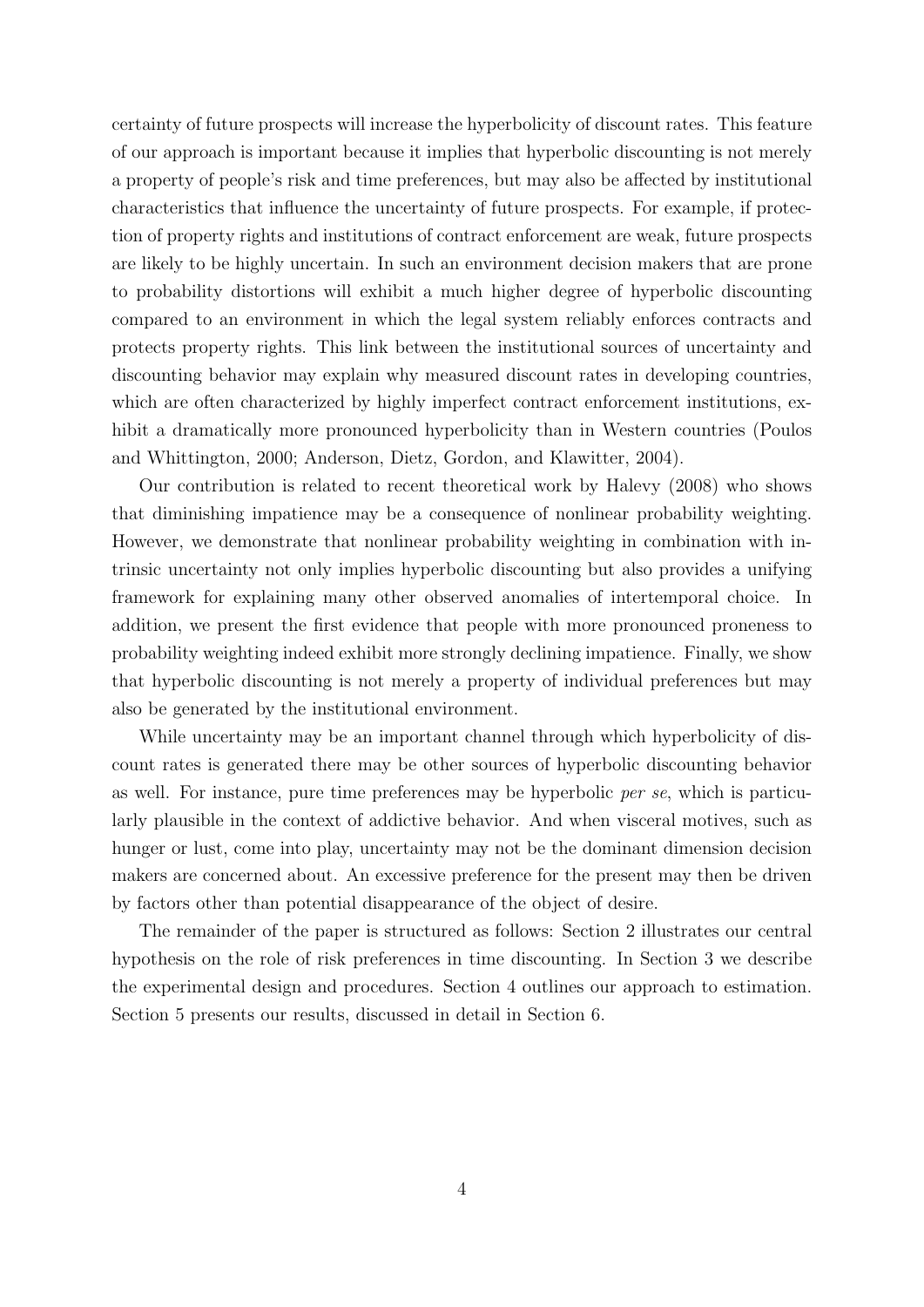## 2 Framework

In the following section we argue that subproportionality of probability weights is sufficient for hyperbolicity of discounting behavior if the future is perceived as uncertain. We present the formal derivation of this result, which holds for any subproportional probability weighting function, as well as all the other formal proofs in Appendix A. In Section 2.1, we derive comparative static effects using, for simplicity, a specific functional form of the probability weighting curve. Furthermore, we discuss the implications of subproportionality for important empirical regularities in time discounting behavior in Section 2.2 and demonstrate the effects of increasing uncertainty on short-term impatience in Section 2.3.

In order to derive the presumed link between risk preferences and time discounting we need to specify several ingredients of our approach: First, in order to show that intrinsic uncertainty generates hyperbolicity of discounting behavior, even if pure time preferences are exponential, we assume that pure time preferences are characterized by a constant per-period rate  $r \geq 0$ . Second, we model intrinsic uncertainty in the following way: Any allegedly guaranteed future payment is perceived to materialize with a constant perperiod probability of contract survival s,  $0 < s \leq 1$ , which in turn gets transformed into a subjective probability weight by the decision maker's probability weighting function w satisfying  $w' > 0$ ,  $w(0) = 0$ ,  $w(1) = 1$ . We assume the probability weighting function to be subproportional. Subproportionality means that for a fixed ratio of probabilities the ratio of the corresponding probability weights is closer to unity when the probabilities are low than when they are high. Expressed formally (Prelec, 1998), subproportionality holds if  $1 \ge p > q > 0$  and  $0 < \lambda < 1$  implies the inequality

$$
\frac{w(p)}{w(q)} > \frac{w(\lambda p)}{w(\lambda q)}.\tag{1}
$$

According to our framework, a decision maker evaluates a (certain) payment  $y_t$  delayed by t as a simple risky prospect  $(y_t, s^t)$  that pays out  $y_t$  with probability  $s^t$  and zero otherwise. This implies that the present equivalent  $y_0$  of the future payment  $y_t$ , such that the decision maker is indifferent between  $y_0$  and  $y_t$ , is defined by

$$
v(y_0) = v(y_t)\rho^t w(s^t),\tag{2}
$$

where v denotes the decision maker's valuation of monetary outcomes y and  $\rho$  is defined as  $exp(-r)$ . The discount factor  $D(t)$  at delay t equals the weight attached to  $v(y_t)$ , i.e.

$$
D(t) = \rho^t w(s^t),\tag{3}
$$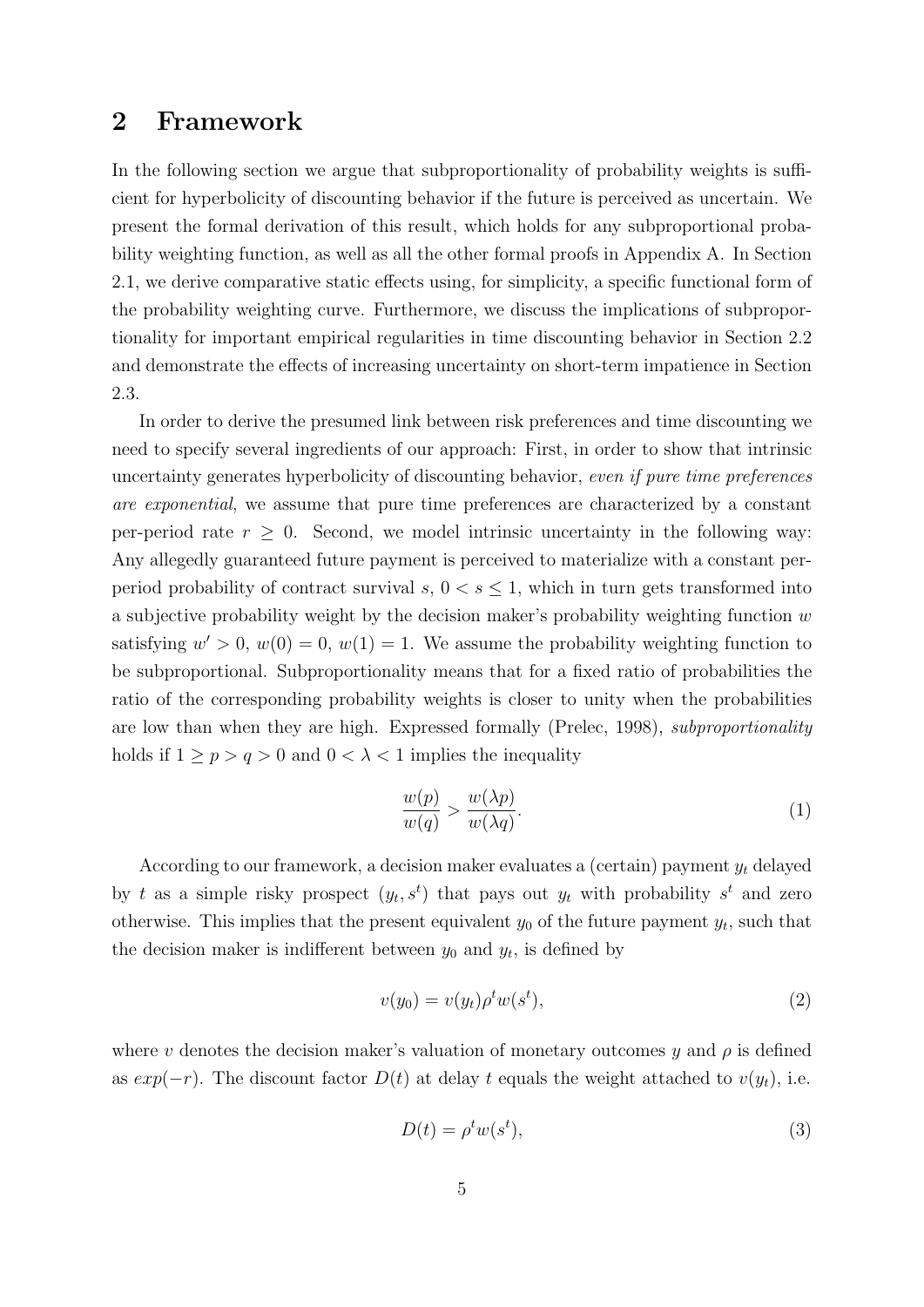which depends not only on the *pure* rate of time preference  $r$ , but also on the probability of contract survival s as well as on the shape of the probability weighting function  $w$ . Clearly, if w is linear,  $D(t)$  declines exponentially irrespective of the magnitude of s. If  $0 < s < 1$ , the resulting discount factors are lower than for  $s = 1$ , implying that uncertainty per se increases the absolute level of impatience, but cannot account for impatience declining over time. If, however, w is nonlinear and  $0 < s < 1$ , the component  $w(s^t)$  distorts the discount factor: As we show in Appendix A, subproportionality of  $w$  is sufficient for generating hyperbolicity of  $w(s^t)$  and, consequently, decreasing impatience if the future is perceived as uncertain.

#### 2.1 Subproportionality and Hyperbolicity

For simplicity, we discuss the effects of probability weighting on  $D(t)$  with an exemplary illustration. We assume a specific functional form for the probability weighting curve, consistent with the empirical literature, and vary the degree of its nonlinearity.

As we rely on subproportionality as the crucial characteristic of the probability weighting function, we adopt the parameterization suggested by Prelec (1998),

$$
w(p) = \exp\{-(-\ln p)^{\alpha}\}, \ 0 < \alpha < 1. \tag{4}
$$

This function is subproportional everywhere and, additionally, inverse S-shaped, which is in accordance with abundant empirical evidence (Tversky and Kahneman, 1992; Gonzalez and Wu, 1999; Abdellaoui, 2000; Bruhin, Fehr-Duda, and Epper, 2007). It conveniently captures the degree of departure from linearity by its single parameter  $\alpha$ : A smaller value of  $\alpha$  implies a more subproportional and more S-shaped probability weighting curve. For values of  $\alpha$  within the interval  $(0, 1)$  the curve intersects the identity line from above at  $p = 1/e$ , implying overweighting of survival probabilities for  $s<sup>t</sup> < 1/e$  and underweighting for  $s^t > 1/e$ , respectively. Panel A1 of Figure I graphs this specification of the probability weighting function for three distinct parameter values of  $\alpha$ : a medium-sized departure from linearity ( $\alpha = 0.5$ ), a strong departure from linearity ( $\alpha = 0.2$ ), as well as the limiting case of linear probability weighting  $(\alpha = 1)^2$ . The dashed curve corresponding to  $\alpha = 0.2$  is more strongly S-shaped and comparatively more subproportional than the dotted curve for  $\alpha = 0.5$ .

Panel B1 of Figure I depicts, for each of the three cases of probability weighting, the discount factors resulting from Equation 3 as they evolve over time. For a decision maker with linear probability weighting the discount function, represented by the solid

<sup>&</sup>lt;sup>2</sup>For illustrative purposes, in Figure I r is fixed at 0.1 and s is assumed to be 0.8, which means that 80% of all contracts are anticipated to survive at least one period.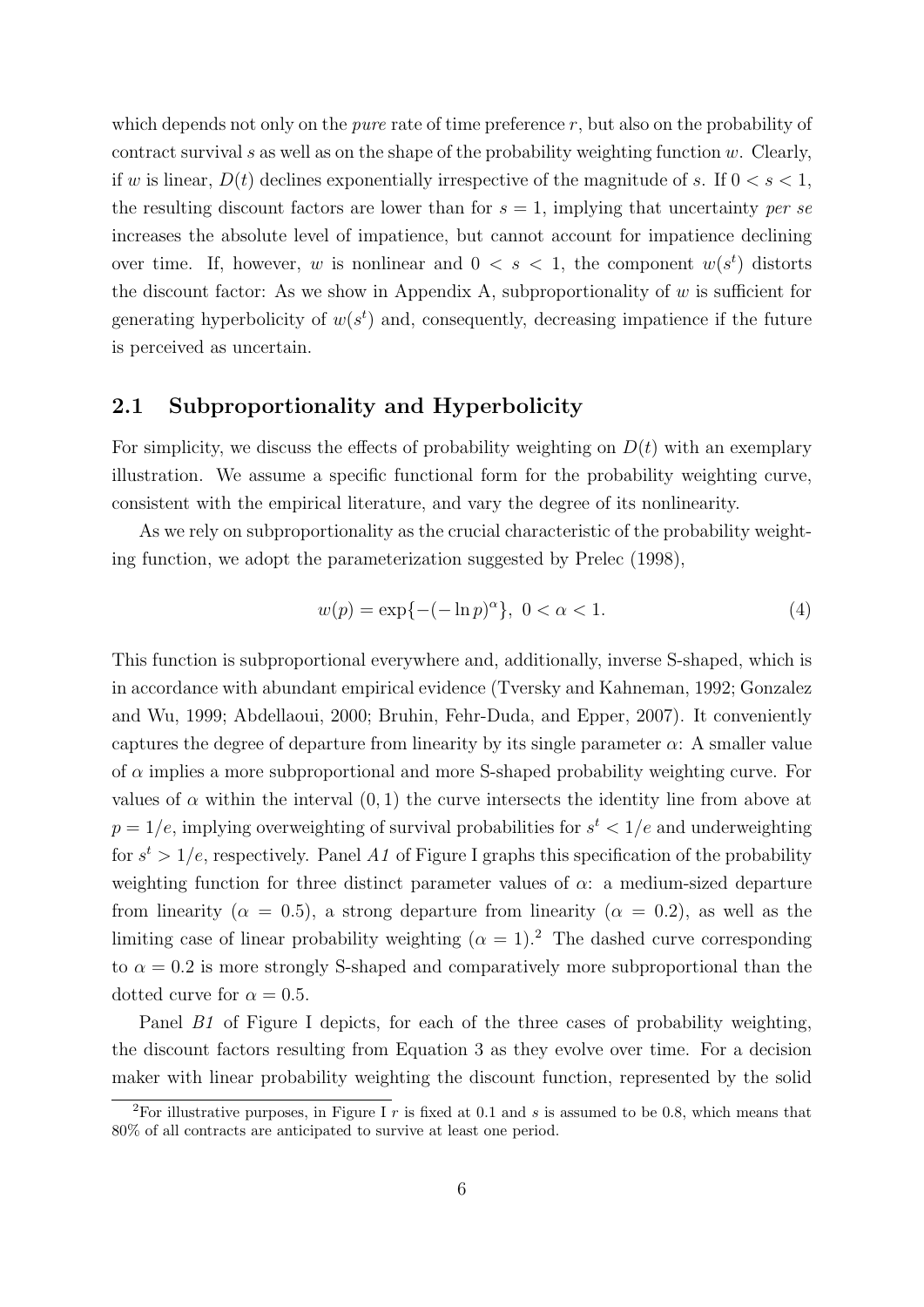

### Figure I: Comparative Statics: Varying  $\alpha$  and  $s$

7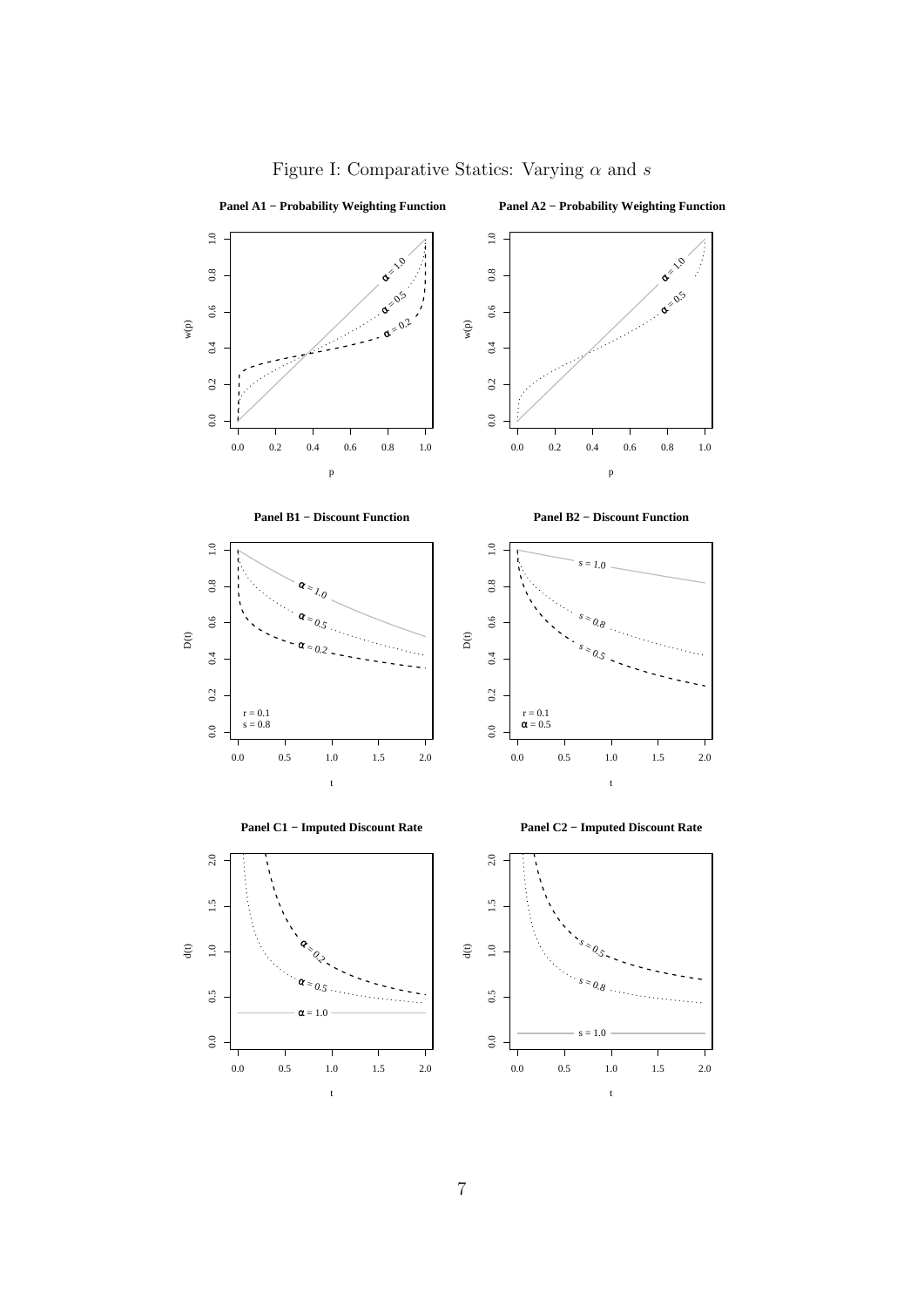gray curve, is exponential. In contrast, the dotted discount function of a typical decision maker with  $\alpha = 0.5$  departs from exponentiality, exhibiting an apparently hyperbolic pattern consistent with numerous empirical findings (e.g. Rachlin, Raineri, and Cross  $(1991)$ ; Kirby and Maraković (1995); Myerson and Green (1995); Kirby (1997)). By comparison, the decision maker characterized by the more strongly S-shaped probability weighting curve underweights (overweights) large (small) probabilities more strongly than does the decision maker with  $\alpha = 0.5$ , which leads to an even more pronounced departure from exponential discounting (dashed curve). This relationship constitutes our central hypothesis which we will test empirically.

Finally, Panel C1 of Figure I displays the imputed discount rates  $d(t)$  inferred from  $D(t) = exp(-d(t)t)$ . The solid gray line corresponds to linear probability weighting. Since this decision maker is not prone to probability distortions, her discount rate is independent of time delay and, consequently, constant over time. In contrast to this decision maker, the discount rates of the decision makers with nonlinear probability weights start out at very high levels and then decline sharply. As is evident from comparing the dashed curve with the dotted one, the more subproportional probability weighting function generates a larger decline in discount rates between period 2 and period 1, i.e. the difference  $d(2)-d(1)$  is greater for higher degrees of nonlinearity, measured by  $\alpha$ , supplying us with an operational hypothesis to be tested.

#### 2.2 Subproportionality and Anomalies in Time Discounting

Interpreting future outcomes as inherently uncertain generates not only a link between decreasing impatience and nonlinear probability weighting, but also provides a unifying framework for explaining other qualitative patterns of observed discounting behavior, often termed anomalies as they are, prima vista, in conflict with the assumptions of the standard model of intertemporal choice. Our explanation rests exclusively on subproportionality of probability weighting in combination with intrinsic uncertainty and does not require any further assumptions.

In particular, one robust empirical finding concerns the *gain-loss asymmetry* in time discounting: Losses have been persistently found to get discounted less heavily than gains when moved into the future (Thaler, 1981; Benzion, Rapoport, and Yagil, 1989; Chapman, 1996). In order to solve this puzzle we resort to the experimental evidence in the domain of risk taking behavior: Estimated probability weighting curves for losses tend to be significantly more elevated than the curves for gains, implying that, for each level of probability, probability weights for losses are larger than for gains (e.g. Abdellaoui  $(2000)$ ). Consequently, the discount factor  $D(t)$  is higher for losses than for gains, as can be inferred from Equation 3, entailing a lower devaluation of losses. Additionally,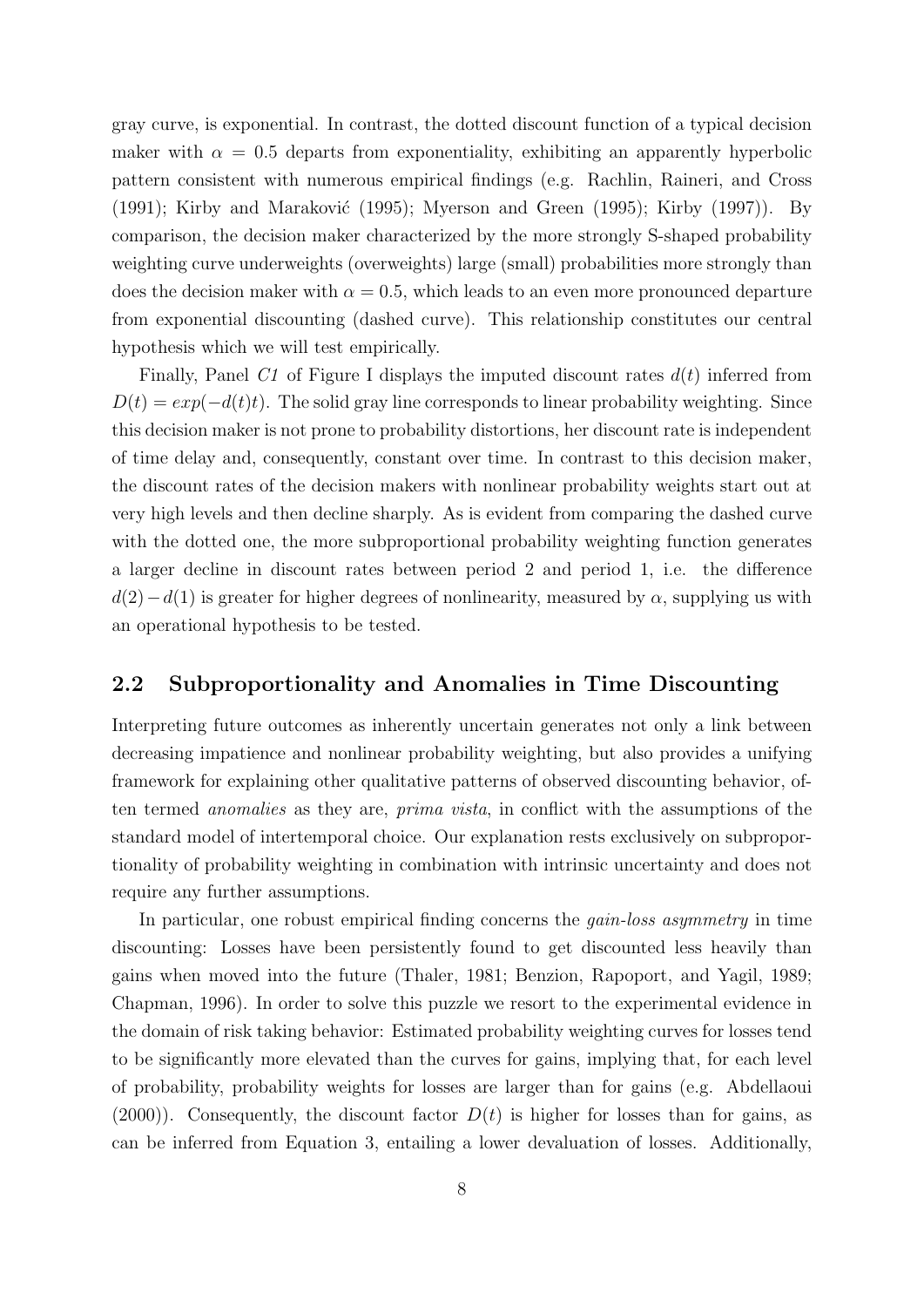probability weights for losses tend to depart less strongly from linearity (Fehr-Duda, de Gennaro, and Schubert, 2006), implying a comparatively lower degree of hyperbolicity of the ensuing discount function, which seems to be in accord with the empirical evidence reported in Benzion, Rapoport, and Yagil (1989).

Our framework also provides a rationale for evidence of diminishing immediacy when risk comes into play (Keren and Roelofsma, 1995). Keren and Roelofsma find that the percentage of subjects choosing an immediate smaller reward x over a delayed larger reward  $\gamma$  decreases significantly when the rewards are not certain but exposed to the same level of probability of materializing, say  $p$ . Such behavior follows directly from the subproportionality of the probability weighting function.<sup>3</sup> In both types of decision situations,  $(x, p)$  versus  $(y, ps<sup>t</sup>)$  and  $(x, 1)$  versus  $(y, s<sup>t</sup>)$ , the ratios of the subjective probabilities of the delayed and the immediate rewards are the same, namely  $1/s<sup>t</sup>$ . However, the absolute probabilities in the ratio  $p/ps<sup>t</sup>$  are lower than in  $1/s<sup>t</sup>$ , implying that the ratio of probability weights attached to the former pair is closer to unity, i.e.

$$
\frac{w(1)}{w(s^t)} > \frac{w(p)}{w(ps^t)}\tag{5}
$$

holds for subproportional weights  $w$ . Hence,

$$
\frac{v(x)w(1)}{v(y)\rho^t w(s^t)} > \frac{v(x)w(p)}{v(y)\rho^t w(ps^t)},\tag{6}
$$

implying that the difference in the subjective valuations of the immediate and the delayed rewards shrinks when outcomes are made risky, which reduces the relative attractiveness of the immediate reward x.

A similar argument can be applied to another puzzling phenomenon discovered by Noussair and Wu (2006), delay dependence of risk tolerance. They report that subjects, when choosing between relatively safe and risky gambles realized in the present as well as three months into the future, are more risk tolerant for the future gambles. This effect does not disappear when the gambles are played out in the near future rather than in the present. According to our approach to time discounting, a change in relative risk tolerance with respect to simple risky prospects is a direct consequence of subproportionality. To see this, assume that the decision maker is faced with a choice between  $(x, p)$  versus  $(y, q)$ with  $p > q$  and  $y > x$ . Subproportionality implies for  $t > 1$ ,

$$
\frac{w(p)}{w(q)} > \frac{w(ps)}{w(qs)} > \frac{w(ps^t)}{w(qs^t)}\tag{7}
$$

 ${}^{3}$ For an alternative explanation see Fudenberg and Levine (2009).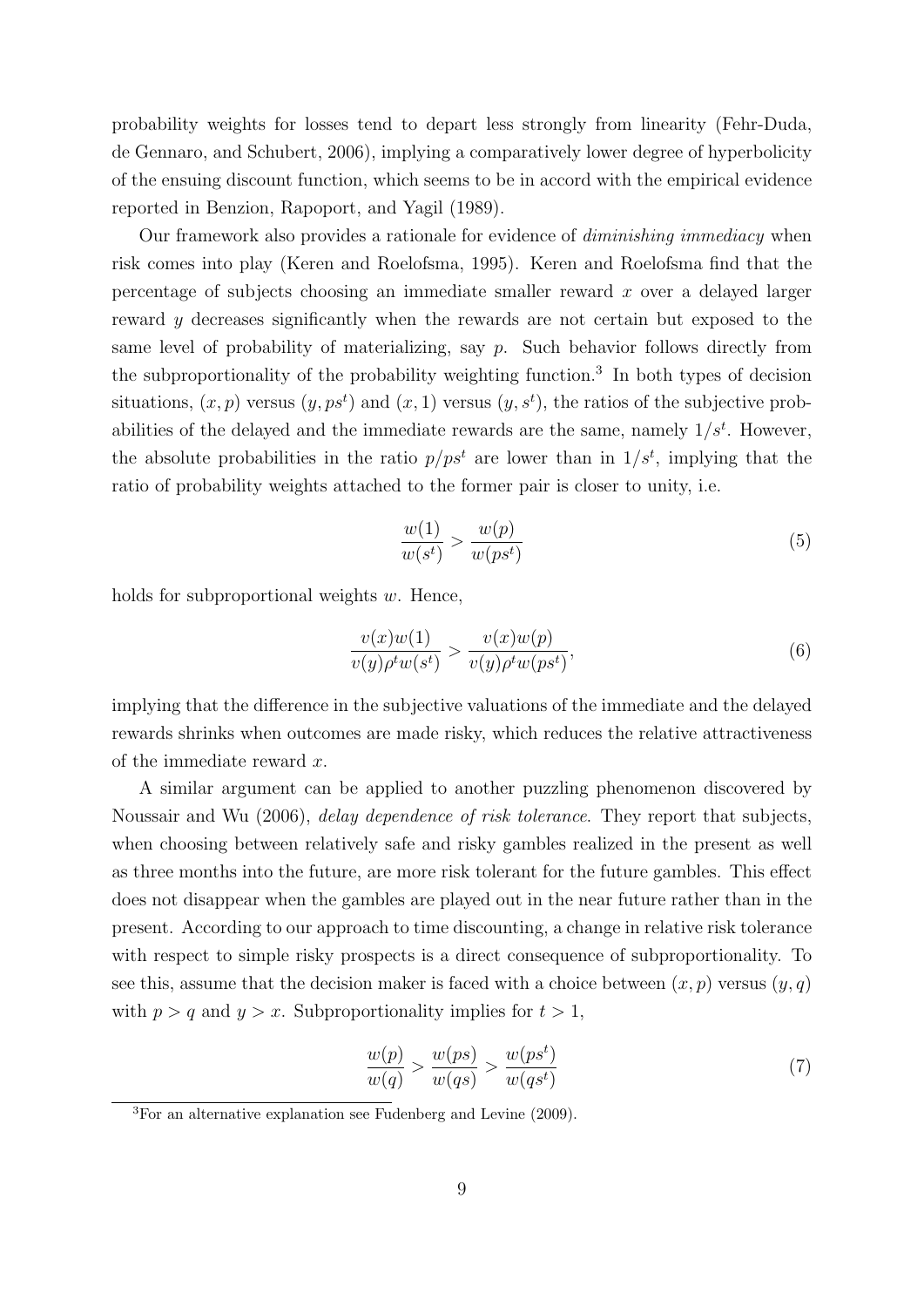and, therefore,

$$
\frac{v(x)w(p)}{v(y)w(q)} > \frac{v(x)\rho w(ps)}{v(y)\rho w(qs)} > \frac{v(x)\rho^t w(ps^t)}{v(y)\rho^t w(qs^t)}.
$$
\n(8)

By moving risky outcomes into the more remote future, the absolute levels of their subjective probabilities decrease commensurately, without their ratio being changed. Due to subproportionality, the corresponding probability weights become less and less distinguishable from each other as time passes, thereby reducing the difference in relative valuations. Hence, a preference for the comparatively less risky gamble  $(x, p)$  gets weaker over time.

Finally, accounting for uncertainty in the proposed way gives rise to *subadditivity*, an additional feature of time discounting documented in the empirical literature (Read, 2001). Whereas decreasing impatience refers to a delay with respect to the present, subadditivity pertains to period length, irrespective of where the period is located on the timeline. Discounting behavior is subadditive when the product of the discount factors resulting from a partition of a specific interval is smaller than the discount factor applied to the interval at once. This characteristic of time discounting likewise follows from subproportionality of probability weights: Suppose that  $(\Delta_i)_{i=1,\dots,n}$  is a partition of delay D such that  $D = \sum_{i=1}^{n} \Delta_i$ . Since subproportionality implies  $w(p)w(q) < w(pq)$ (see Equation 1),  $(w(p)w(q))w(z) < w(pq)w(z) < w(pqz)$  holds for any probabilities  $0 < p, q, z < 1$ , and

$$
\prod_{i=1}^{n} w(s^{\Delta_i}) < w(\prod_{i=1}^{n} s^{\Delta_i}) = w(s^D) \tag{9}
$$

follows by induction. Consequently, when partitioning a specific time interval, the product of the corresponding weights of the survival probabilities  $\prod_{i=1}^{n} w(s^{\Delta_i})$  is smaller than the weight attached to the probability of survival over the whole period  $w(\prod_{i=1}^n s^{\Delta_i})$  and, hence, the product of the discount factors associated with the partition is smaller as well.

#### 2.3 The Effects of Uncertainty on Hyperbolicity

Another important insight from our approach concerns the direct impact of uncertainty on discounting behavior: Increasing uncertainty not only raises the level of discount rates but also exacerbates short-term impatience. A formal proof is included in Appendix A.4. Panels A2 to C2 in Figure I illustrate this effect for  $\alpha = 0.5$ , a medium-sized departure from linear probability weighting, and  $r = 0.1$ . When the survival probability s declines from 0.8 to 0.5, the resulting discount function departs more strongly from exponentiality as Panel  $B2$  shows. Hence, the decrease in impatience associated with higher uncertainty is more pronounced as well (Panel C2 ). In the numerical example here, the discount rate of an exponential discounter would rise from 0.32 to 0.79, representing the well-known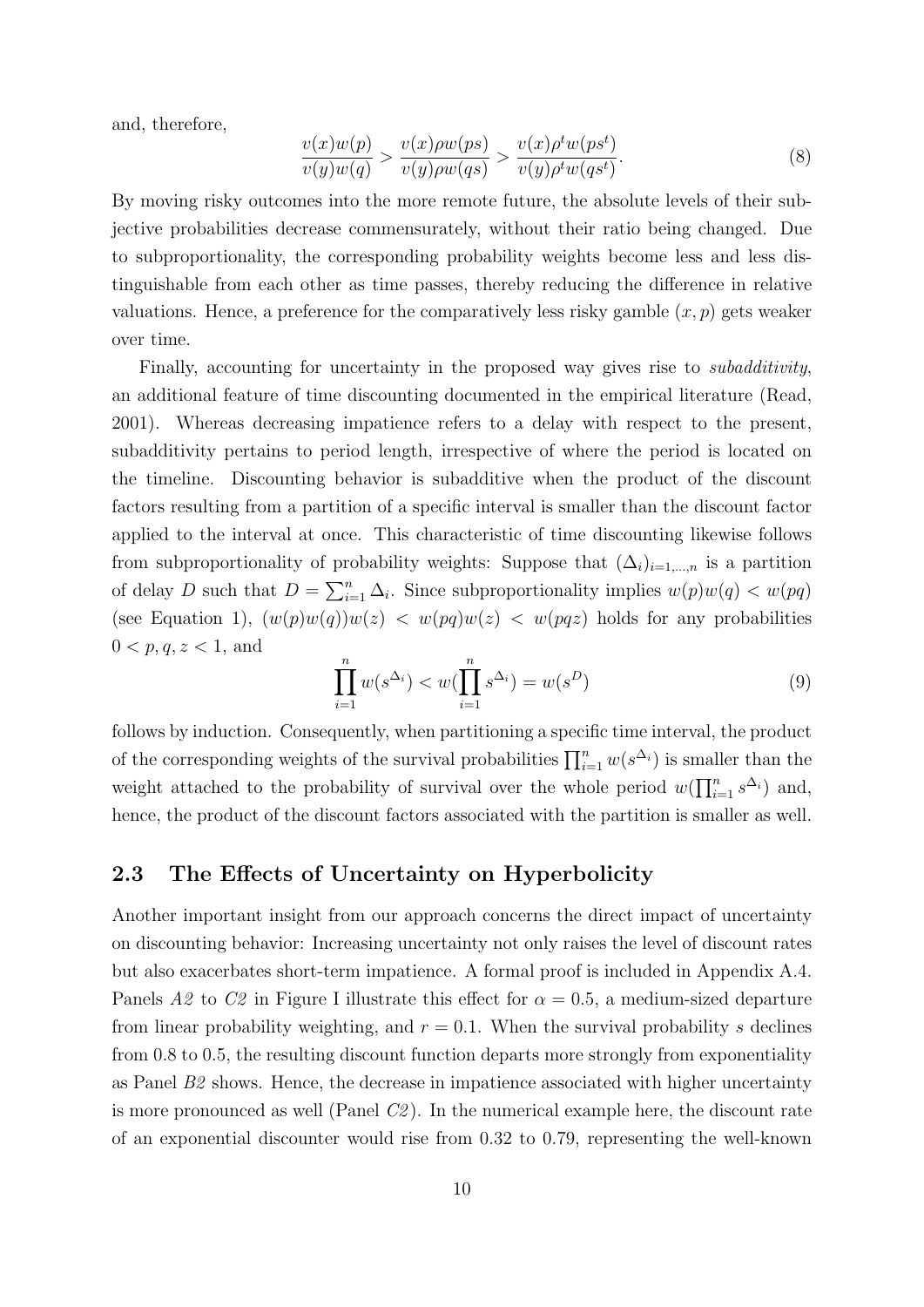level effect of rising uncertainty (see Appendix A.1).

This analysis implies that hyperbolicity becomes more pronounced when intrinsic uncertainty increases. This uncertainty may stem from different sources. At the personal level, the survival probability s can be interpreted literally and, consequently, older or ailing people are more likely to exhibit stronger short-run impatience than younger and healthy ones *ceteris paribus*. Another important channel through which uncertainty may influence individuals' decisions is the institutional environment. In environments where property rights are only weakly protected or institutions of contract enforcement are not reliable, the probability of contract survival will be perceived to be rather low. Therefore, our framework predicts that in countries with weak institutions, such as many developing countries, excessive short-run impatience should be prevalent, which seems to be supported by empirical evidence (Poulos and Whittington, 2000).

If intrinsic uncertainty in conjunction with nonlinear probability weighting is such a powerful concept for explaining anomalies in time discounting, the crucial question remains whether risk taking behavior indeed predicts time discounting behavior at the level of the individual decision maker. For this purpose, we conducted an experiment with salient monetary incentives, described in detail in the next section.

### 3 Experimental Design

The experiment took place at the Institute for Empirical Research in Economics (IERE), University of Zurich, in May 2006. Participants were recruited from the IERE subject pool, which consists of students from all fields offered at the University of Zurich and the Swiss Federal Institute of Technology Zurich. In total, we analyzed 114 subject's responses.<sup>4</sup> The experiment consisted of two main parts, one dedicated to eliciting certainty equivalents for risky prospects, the other one to eliciting future equivalents and their corresponding imputed discount rates for temporal prospects.<sup>5</sup>

We used similar procedures to elicit certainty equivalents and discount rates, in order to economize on subjects' cognitive effort. For both types of tasks we implemented choice menus containing a list of 20 varying alternatives which had to be judged against a fixed option. To familiarize subjects with the nature of the procedure, the instructions contained examples and trial problems. The experimenters checked the choices in the

<sup>&</sup>lt;sup>4</sup>We omitted four subjects' responses from our analysis, since these subjects reported that they would not be able to cash in their delayed payments at the respective payment dates. Three of them would have been on vacation then, the fourth person had planned a long visit abroad. Hence, their choices were not informative of their time preferences.

<sup>&</sup>lt;sup>5</sup>Instructions are available upon request. The experiment was programmed and conducted with the software z-Tree (Fischbacher, 2007).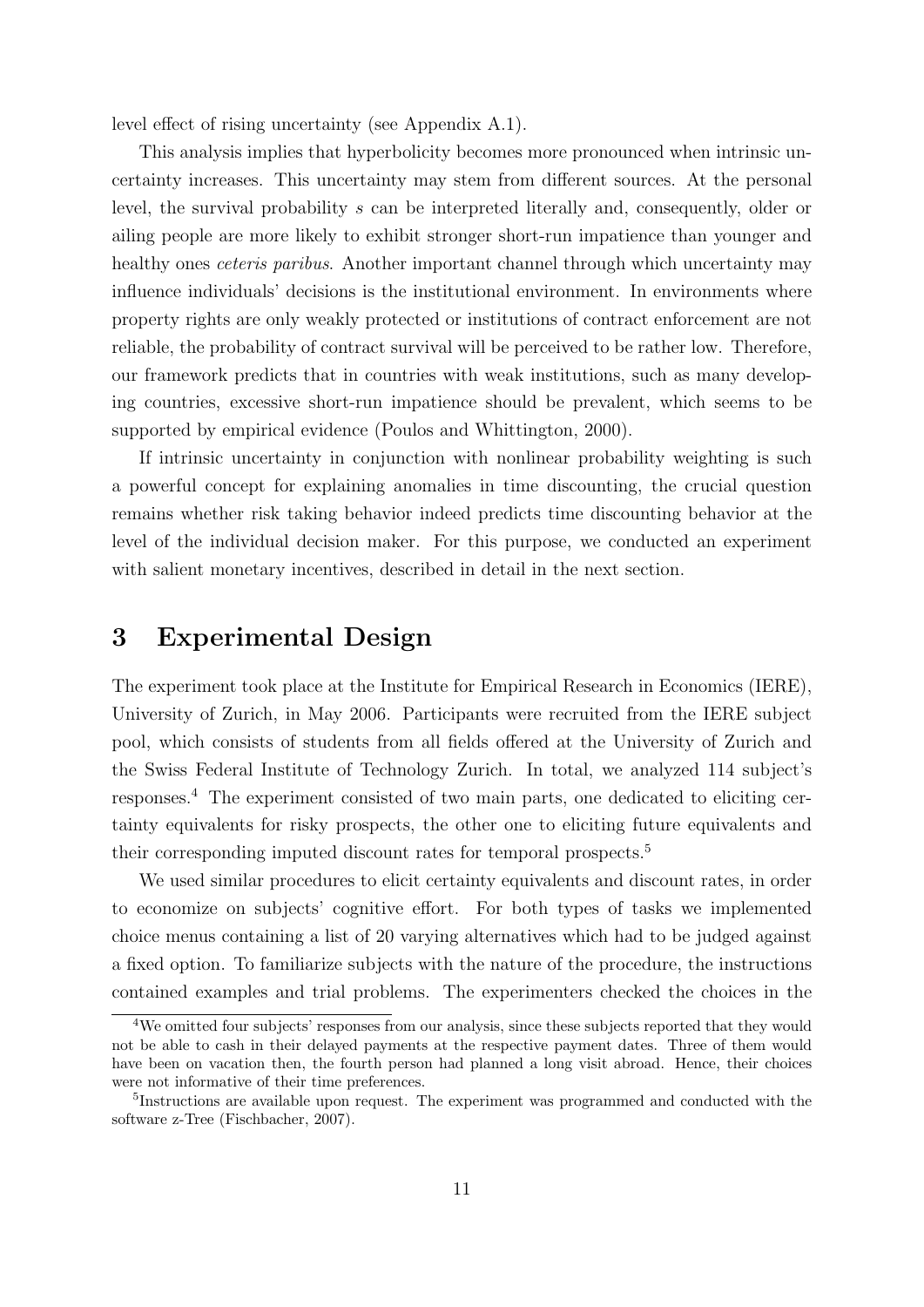trial problems to verify that the subjects had comprehended the task. Besides a show up fee of CHF 10 (CHF 1  $\approx$  USD 0.8 at the time of the experiment), each subject was paid according to one of her risky choices and one of her temporal choices selected randomly at the very end of the experiment. Subjects received their compensation for the risky choices in cash immediately after completion of all the tasks. The compensation for their intertemporal choices was paid out to them at the respective dates when they cashed in vouchers issued to them at the end of the experiment. Payment modalities are described in detail below. Subjects could work at their own speed. On average, it took them 1.25 hours to complete the experiment, including a socioeconomic questionnaire presented after the choice tasks.

#### 3.1 Elicitation of Certainty Equivalents

Since the objective of the risk task was generating observations on certainty equivalents, on the basis of which individual probability weights could be estimated, a fairly large number of observations per person was needed. To obtain individual lottery evaluations, subjects were presented with 20 choice menus, each one involving a specific binary lottery  $\mathcal{L} = (x_1, p; x_2)$ , with  $x_1 > x_2 \geq 0$ , labelled *Option A* in Figure II. *Option B* in the choice menu represented the guaranteed alternatives, ranging from the higher lottery outcome  $x_1$  to the lower outcome  $x_2$ . Every subject had to choose her preferred option in each row of the choice menu. In Figure II, a hypothetical subject prefers all guaranteed payments larger than CHF 36 to the stated lottery, and prefers the risky option in the remaining rows. This subject's valuation of the lottery, her certainty equivalent ce, is calculated as the arithmetic mean of the two amounts next to her indifference point, amounting to CHF 37 in the example here.

The set of lotteries, listed in Table I, included a wide range of outcomes and probabilities. Every subject was confronted with this set of lotteries once. To avoid order effects, the choice menus appeared in an individualized random order.

At the end of the experiment, after the subject had completed all the tasks, one row of one choice menu was randomly selected for each payment. If the subject had opted for the lottery there, her decision was played out for real. If the subject had opted for the guaranteed payoff, the respective amount was paid out to her. On average, subjects earned CHF 36.60 in cash for the risk task, including the show-up fee of CHF 10, to be paid out immediately. Cash payments for the risk task were considerably higher than the local student assistant's hourly wage.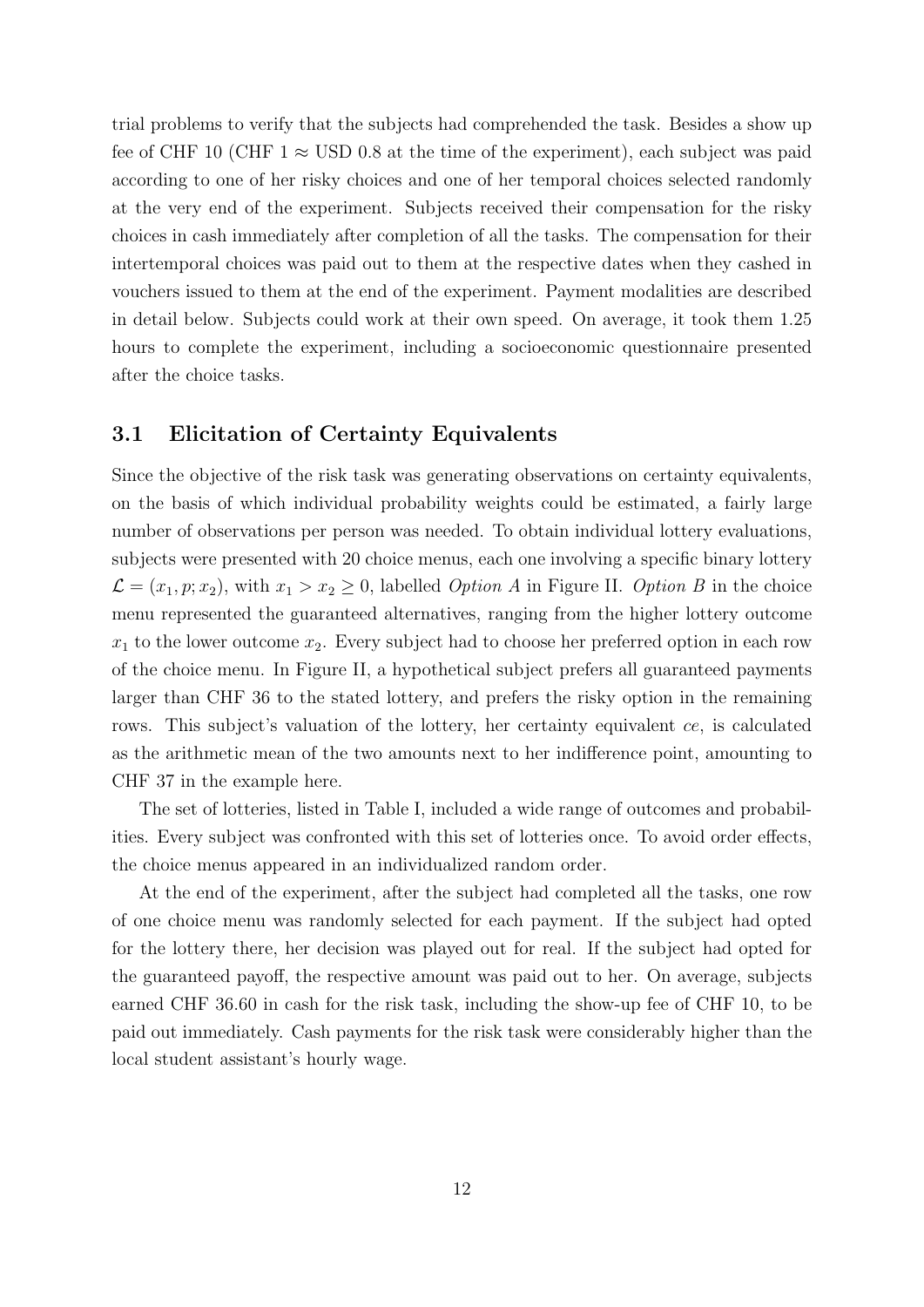|                | <b>Option A</b>                      | <b>Your Choice</b> |           |                |              | <b>Option B</b><br>(guaranteed reward) |              |
|----------------|--------------------------------------|--------------------|-----------|----------------|--------------|----------------------------------------|--------------|
| $\mathbf{1}$   |                                      | A                  | O         | Ð              | B            | <b>CHF 50</b>                          |              |
| $\overline{2}$ |                                      | $\mathbf{A}$       | O         | $\blacksquare$ | B            | CHF48                                  |              |
| 3              |                                      | A                  | $\circ$   |                | B            | CHF46                                  |              |
| $\overline{4}$ |                                      | A                  | O         | œ              | $\mathbf{B}$ | CHF <sub>44</sub>                      |              |
| 5              |                                      | A                  | $\circ$   | ٠              | B            | CHF42                                  |              |
| 6              |                                      | A                  | $\circ$   |                | B            | CHF 40                                 |              |
| $\overline{7}$ | Gain<br>of CHF 50 with a             | A                  | $\circ$   | o a            | B            | CHF <sub>38</sub>                      |              |
| 8              | probability of<br>75%<br>and<br>Gain | A                  | $\bullet$ | $\circ$        | B            | <b>CHF 36</b>                          |              |
| 9              |                                      | $\mathbf{A}$       |           | O              | B            | <b>CHF 34</b>                          |              |
| 10             |                                      |                    | A         | D              | O            | B                                      | <b>CHF32</b> |
| 11             |                                      | A                  | 8         | O              | $\, {\bf B}$ | <b>CHF 30</b>                          |              |
| 12             |                                      | A                  | Ð         | O              | B            | CHF <sub>28</sub>                      |              |
| 13             | of CHF 10 with a                     | A                  | D         | O              | B            | CHF <sub>26</sub>                      |              |
| 14             | probability of<br>25%                | A                  | D         | $\circ$        | B            | CHF <sub>24</sub>                      |              |
| 15             |                                      | $\mathbf{A}$       | D         | O              | B            | <b>CHF 22</b>                          |              |
| 16             |                                      | A                  | D         | $\circ$        | B            | <b>CHF 20</b>                          |              |
| 17             |                                      | A                  | D         | O              | B            | CHF 18                                 |              |
| 18             |                                      | A                  | Ð         | $\circ$        | B            | <b>CHF 16</b>                          |              |
| 19             |                                      | A                  |           | O              | B            | CHF <sub>14</sub>                      |              |
| 20             |                                      | A                  |           | $\circ$        | $\, {\bf B}$ | CHF <sub>12</sub>                      |              |

Figure II: Choice Menu — Risk

Table I: Risky Prospects

| $\mathcal{p}$ | $x_1$ | x <sub>2</sub> | $\mathcal{p}$ | $x_1$ | x <sub>2</sub>   |
|---------------|-------|----------------|---------------|-------|------------------|
| 0.1           | 20    | 10             | 0.25          | 50    | 20               |
| 0.5           | 20    | 10             | 0.5           | 50    | 20               |
| 0.9           | 20    | 10             | 0.75          | 50    | 20               |
| 0.05          | 40    | 10             | 0.95          | 50    | 20               |
| 0.25          | 40    | 10             | 0.05          | 150   | 50               |
| 0.5           | 40    | 10             | 0.5           | 10    | $\theta$         |
| 0.75          | 40    | 10             | 0.5           | 20    | 0                |
| 0.95          | 40    | 10             | 0.05          | 40    | 0                |
| 0.05          | 50    | 20             | 0.95          | 50    | 0                |
| 0.1           | 150   | 0              | 0.25          | 40    | $\left( \right)$ |

Outcomes  $x_1$  and  $x_2$  are stated in CHF, p denotes the probability of  $x_1$  materializing.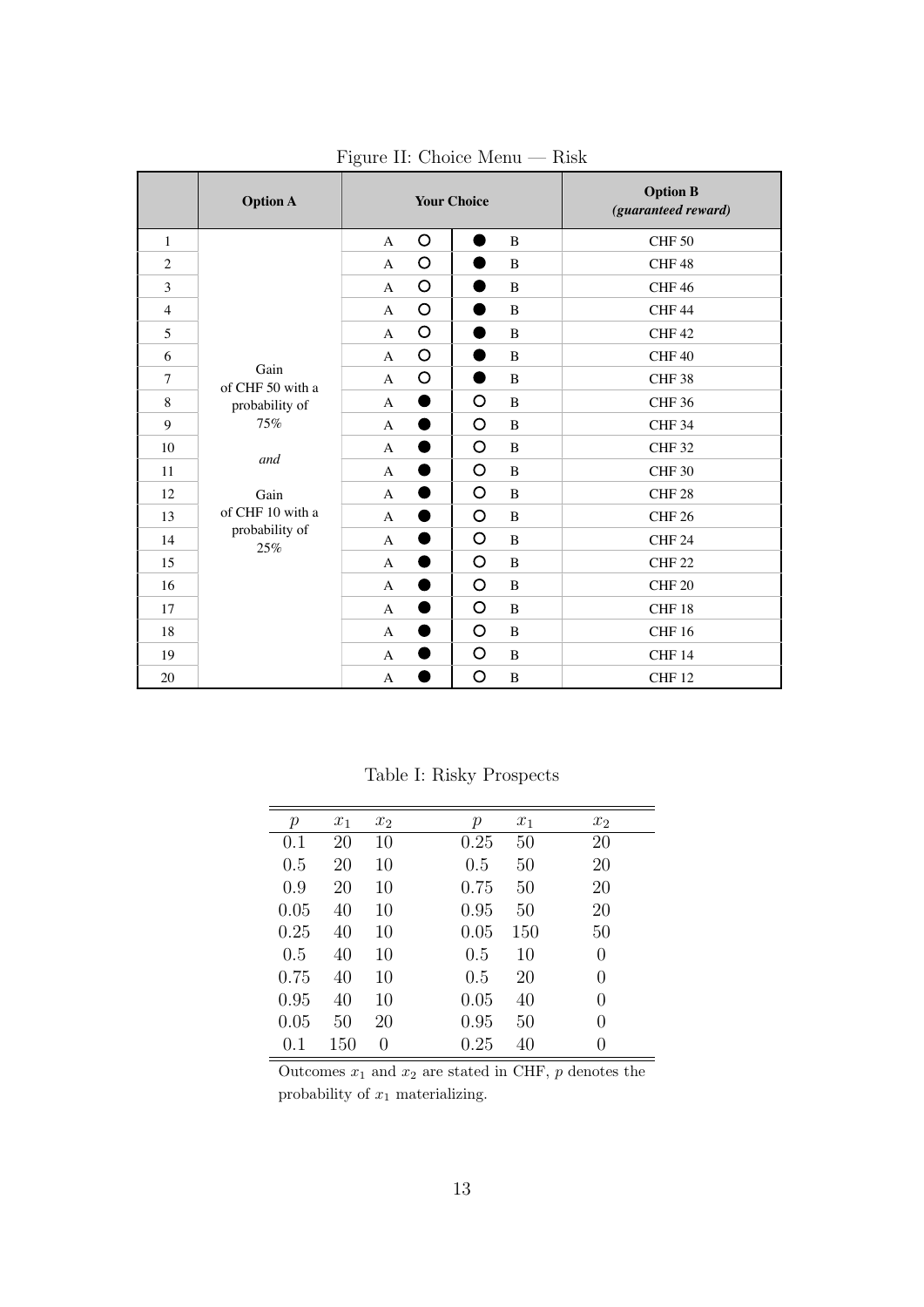#### 3.2 Elicitation of Discount Rates

The second task served to elicit individual discount rates. We elicited preferences in a manner equivalent to the risk procedure for three temporal prospects, summarized in Table II. The choice menus, designed as in Figure III, contained 20 binary choices each<sup>6</sup>. Subjects had to choose between a *certain* earlier payment (at  $t_0$ ) and a *certain* later payment (at  $t_1$ ). Specifically, *Option A* represented a fixed earlier amount of CHF 60, and Option B offered 20 alternative amounts delayed by two months and four months, respectively. The varying alternatives were sorted in descending order from the highest amount to the lowest amount. The delayed amounts incorporated an interest payment at a simple annualized rate of  $\delta \in [0\%, 95\%]$  over the corresponding time interval  $[t_0, t_1]$ . These rates were exhibited in the right-most column of the choice menu. The principal amount of CHF 60 and the range of interest rates were chosen to provide salient incentives, so that deferring the reward was actually worthwhile. The arithmetic mean of the two monetary amounts next to the indifference point on the choice menu provided the imputed discount rate  $\delta_{t_0 t_1}$ . For the hypothetical subject in Figure III, for instance, the future equivalent amounts to CHF 70.50, implying a discount rate of 52.5% per annum.

Table II: Temporal Prospects

|                         | Amount Earlier payment at $t_0$ Later payment at $t_1$ Discount rate $\delta_{tot_1}$ |                       |               |
|-------------------------|---------------------------------------------------------------------------------------|-----------------------|---------------|
| $y_{t_0} = 60$ next day |                                                                                       | in 2 months $+$ 1 day | $\delta_{02}$ |
|                         | $y_{t_0} = 60$ next day                                                               | in 4 months $+$ 1 day | $\delta_{04}$ |
|                         | $y_{t_0} = 60$ in 2 months + 1 day                                                    | in 4 months $+$ 1 day | $\delta_{24}$ |

We applied a similar random payment method in the time task as in the risk task: One of each subject's choices was paid out for real at the corresponding payment date. Average payoffs for the time task amounted to CHF 64.20. Therefore, total average payments for both risk and time tasks summed to more than four times students' opportunity costs, measured by the student assistants' hourly wages.

Since our objective was to elicit discount rates over certain payments, we took special care with the payment procedure: First, every single subject got paid for one of her intertemporal choices all of which entailed a payment of the same order of magnitude. Not paying off everyone may render the stochastic nature of the experimental earnings salient and interfere with the objective of eliciting discount rates over guaranteed amounts of money.<sup>7</sup> The second issue concerns the credibility of payment. In order to control for uncertainty arising from subjects' doubts about experimenter reliability, an official

 ${}^{6}$ Coller and Williams (1999) propose a similar setup.

<sup>7</sup> It is reasonable to assume that subjects did not integrate the probability of a specific prospect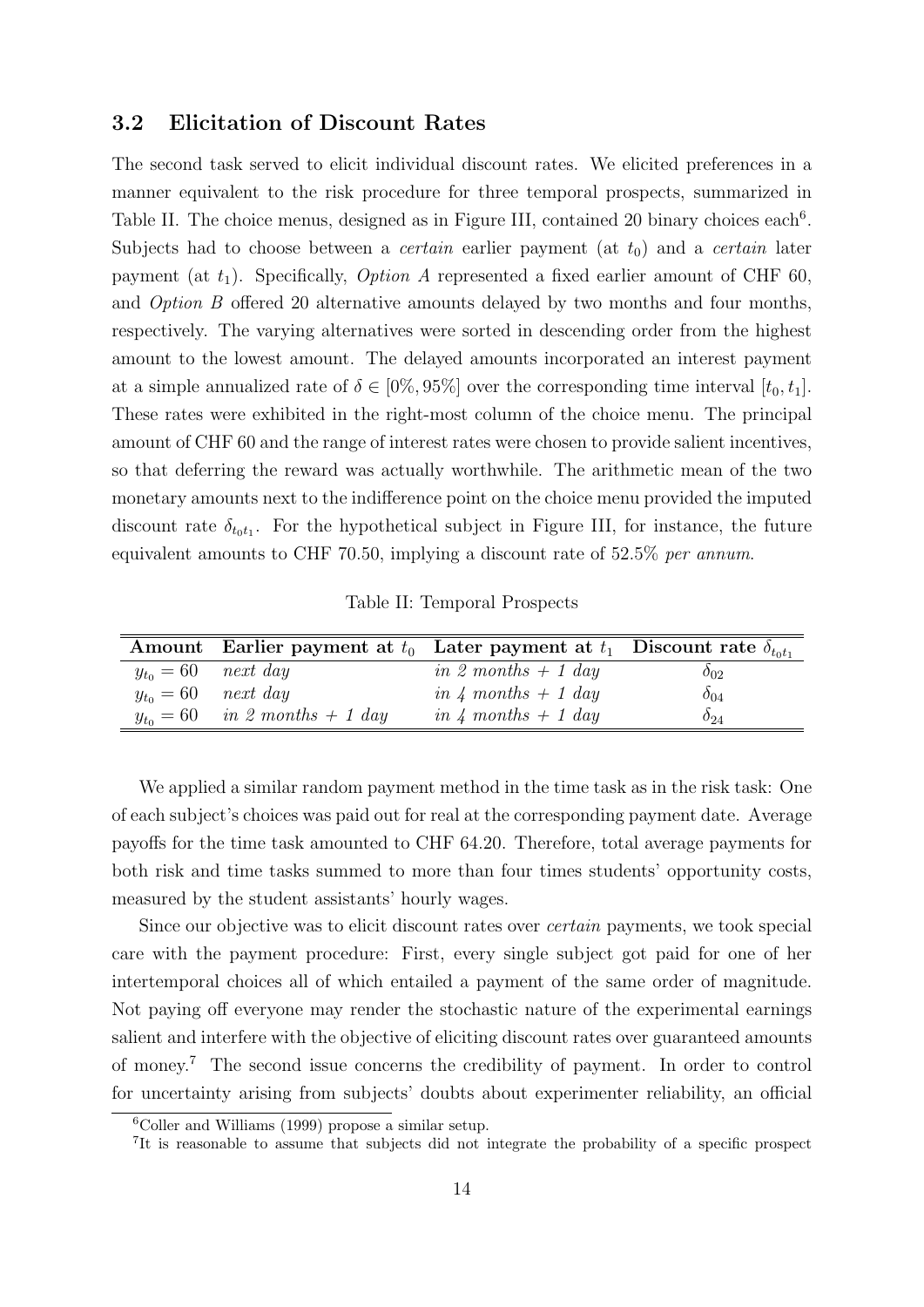|                          | <b>Option A</b><br>payment tomorrow |                |         | <b>Your Choice</b> |              |                   | <b>Option B</b><br>payment in 4 months $+1$ day |
|--------------------------|-------------------------------------|----------------|---------|--------------------|--------------|-------------------|-------------------------------------------------|
| $\mathbf{1}$             |                                     | $\mathbf{A}$   | O       | Ð                  | B            | <b>CHF 79</b>     | 95%                                             |
| $\mathbf{2}$             |                                     | $\mathbf{A}$   | O       |                    | B            | <b>CHF78</b>      | 90%                                             |
| 3                        |                                     | $\mathbf{A}$   | O       |                    | B            | <b>CHF 77</b>     | 85%                                             |
| $\overline{\mathcal{L}}$ |                                     | $\mathbf{A}$   | O       |                    | B            | <b>CHF 76</b>     | $80\%$                                          |
| 5                        |                                     | $\mathbf{A}$   | O       | ٠                  | B            | <b>CHF 75</b>     | 75%                                             |
| 6                        |                                     | A              | O       | o                  | B            | <b>CHF 74</b>     | 70%                                             |
| $\overline{7}$           |                                     | $\mathbf{A}$   | O       | ٠                  | B            | CHF <sub>73</sub> | 65%                                             |
| 8                        |                                     | $\mathbf{A}$   | $\circ$ |                    | B            | <b>CHF72</b>      | 60%                                             |
| 9                        |                                     | $\mathbf{A}$   | O       | ●                  | B            | <b>CHF 71</b>     | 55%                                             |
| 10                       | Amount<br>of CHF 60                 | A              | ●       | O                  | B            | <b>CHF 70</b>     | 50%                                             |
| 11                       |                                     | $\mathbf{A}$   |         | $\circ$            | B            | <b>CHF 69</b>     | 45%                                             |
| 12                       |                                     | A              | D       | O                  | B            | <b>CHF 68</b>     | 40%                                             |
| 13                       |                                     | $\mathbf{A}$   | D       | $\circ$            | $\, {\bf B}$ | CHF <sub>67</sub> | 35%                                             |
| 14                       |                                     | $\overline{A}$ |         | O                  | B            | <b>CHF 66</b>     | 30%                                             |
| 15                       |                                     | $\mathbf{A}$   | D       | O                  | B            | <b>CHF 65</b>     | 25%                                             |
| 16                       |                                     | $\mathbf{A}$   | ●       | O                  | B            | CHF <sub>64</sub> | 20%                                             |
| 17                       |                                     | $\mathbf{A}$   |         | O                  | B            | CHF <sub>63</sub> | 15%                                             |
| 18                       |                                     | $\mathbf{A}$   | ٠       | O                  | B            | <b>CHF 62</b>     | 10%                                             |
| 19                       |                                     | $\mathbf{A}$   | D       | O                  | B            | CHF <sub>61</sub> | 5%                                              |
| 20                       |                                     | A              |         | O                  | B            | CHF <sub>60</sub> | $0\%$                                           |

Figure III: Choice Menu — Time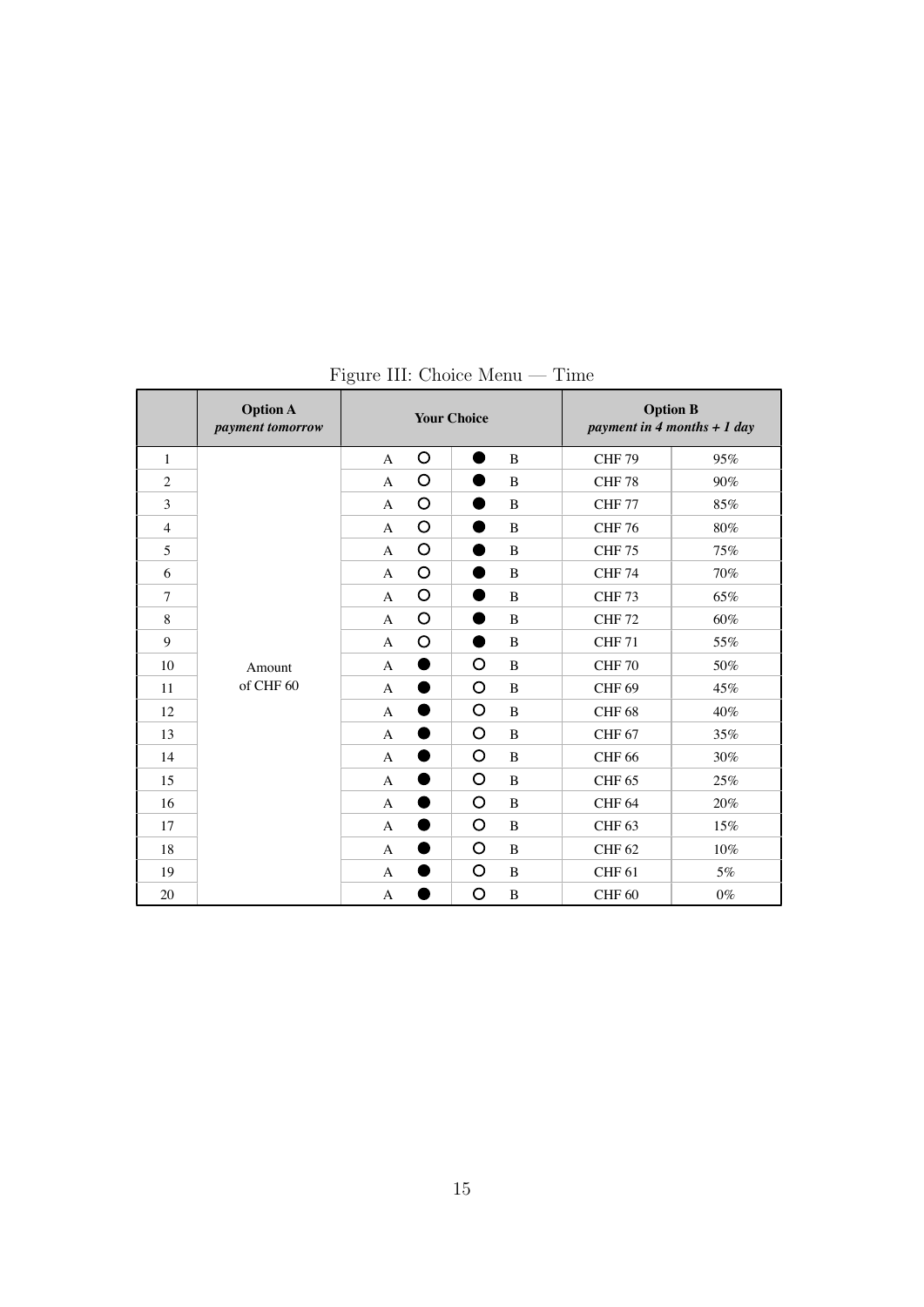voucher of the Swiss Federal Institute of Technology Zurich, an institution with highest credit ratings, was issued to them. This payment method was explained in detail in the instructions, and a specimen of the voucher was included in the instruction set. This essentially rules out that subjects' subjective uncertainty originated from potential contract breach.

A third possibly confounding factor are transaction costs. Transaction costs should be the same regardless of the payment date in order to avoid inducing present bias resulting from immediately available cash payments. Therefore, even those subjects entitled to the immediate amount of CHF 60 received a voucher and had to make a trip to the Swiss Federal Institute of Technology the next day.<sup>8</sup>

### 4 Econometric Specification

The data elicited in the experiment provide two types of main variables: certainty equivalents ce for risky prospects, and imputed discount rates  $\delta_{t_0 t_1}$  for temporal prospects. We first discuss our econometric approach to risky choice and, subsequently, describe the method employed to test our central hypothesis.

#### 4.1 Behavior under Risk

Modeling decisions under risk encompasses two components, a model of behavior on the one hand, and assumptions regarding decision errors on the other hand. Risk taking behavior is modeled by a flexible functional in the spirit of prospect theory (PT).

According to PT, an individual values a two-outcome lottery  $\mathcal{L} = (x_1, p; x_2)$ , where  $x_1 > x_2 \geq 0$ , by

$$
w(p)v(x_1) + (1 - w(p))v(x_2). \tag{10}
$$

The function  $v(x)$ , with  $v(0) = 0$  and  $v'(x) > 0$ , describes how monetary outcomes x are valued. The function  $w(p)$  assigns a subjective weight to every outcome probability p, with  $w(0) = 0$ ,  $w(1) = 1$ , and  $w'(p) > 0$ . The decision maker's predicted certainty equivalent  $\hat{c}e$  for this lottery can then be written as

$$
\hat{ce} = v^{-1} \left[ w(p)v(x_1) + (1 - w(p))v(x_2) \right]. \tag{11}
$$

being chosen for payment, which equals 1/3 here, directly with their subjective probability of contract survival (see Hey and Jinkwon (2005) for supporting evidence in the case of risk taking). If they did so, however, by additionally discounting future utility by  $w(1/3)$ , such that  $D(t) = \rho^t w(1/3)w(s^t)$ , only the magnitude of discount rates would have been affected and all of our results on decreasing impatience still go through.

<sup>&</sup>lt;sup>8</sup>All the sessions took place in the afternoon after the end of opening hours of the cashier's desk.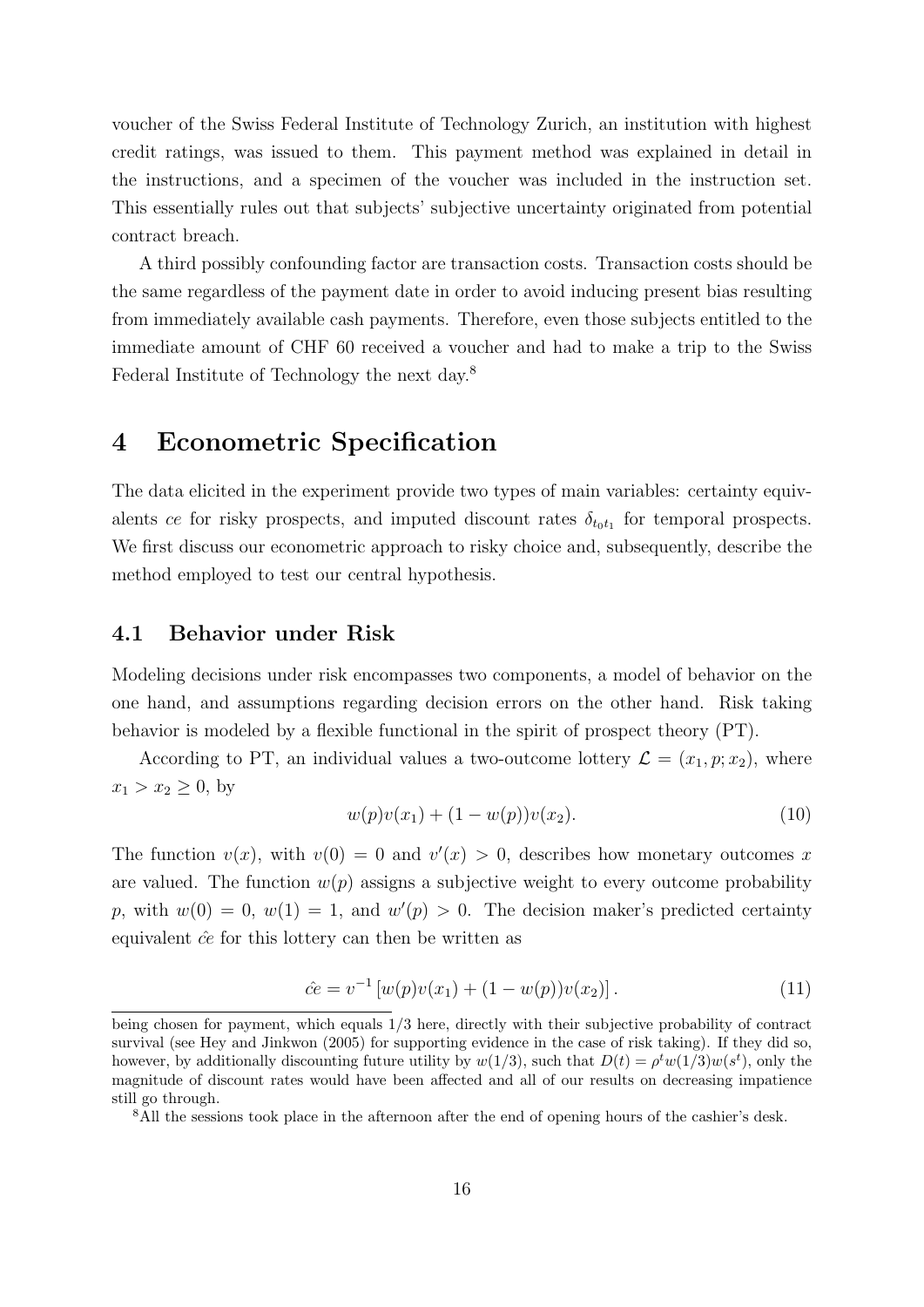In order to make PT operational, we have to assume specific functional forms for the value function  $v(x)$  and the probability weighting function  $w(p)$ . A natural candidate for  $v(x)$  is the power function

$$
v(x) = x^{\eta}, \ x \ge 0, \ \eta > 0,
$$
\n(12)

which has turned out to be the best compromise between parsimony and goodness of fit in the context of prospect theory (Stott, 2006).

A variety of functions for modeling probability weights  $w(p)$  have been proposed in the literature (Karmarkar, 1979; Lattimore, Baker, and Witte, 1992; Tversky and Kahneman, 1992; Prelec, 1998). Since our primary interest lies in subproportionality, we focus on the one-parameter specification proposed by Prelec (1998), as defined in Equation 4.

The functions' single parameter  $\alpha$  is equivalent to its slope at the inflection point. Smaller values of  $\alpha$  reflect a more subproportional and more S-shaped curve. Our main hypothesis can now be expressed in terms of the weighting function parameter  $\alpha$ : We predict that  $\alpha$  is negatively correlated with the size of the observed change in discount rates, i.e. the greater the departure from linear probability weighting, the larger the decline in discount rates.

With regard to error specification we have to reconsider our measurement procedure. In the course of the experiment, an individual's risk taking behavior was captured by her certainty equivalents  $ce_l$  for a set of 20 different lotteries  $\mathcal{L}_l = (x_{1l}, p_l; x_{2l}), l \in \{1, ..., 20\}$ . Since PT explains *deterministic* choice, actual certainty equivalents  $ce_l$  are bound to deviate from the predicted certainty equivalents  $\hat{c}e_l$  by an error  $\epsilon_l$ , which has to be taken account of. Therefore, we assume that the observed certainty equivalents  $ce_l$  can be expressed as  $ce_l = \hat{ce}_l + \epsilon_l$ . The Central Limit Theorem supports our assumption that errors are normally distributed and simply add white noise.

Furthermore, we account for heteroskedasticity in the error variance: For each lottery subjects had to consider 20 certain outcomes, equally spaced throughout the lottery's outcome range  $x_{1l} - x_{2l}$ . Since the observed certainty equivalent  $ce_l$  is calculated as the arithmetic mean of the smallest certain amount preferred to the lottery and the subsequent certain amount, the error is proportional to the outcome range. Therefore, the standard deviation  $\nu_l$  of the error term distribution has to be normalized by the outcome range, yielding  $\nu_l = \nu(x_{1l}-x_{2l})$ , where  $\nu$  denotes an additional parameter to be estimated. In total, therefore, three parameters per subject were estimated by maximum likelihood: the curvature of the value function  $\eta$ , the curvature of the probability weighting function  $\alpha$ , and the normalized standard deviation of the decision error  $\nu$ .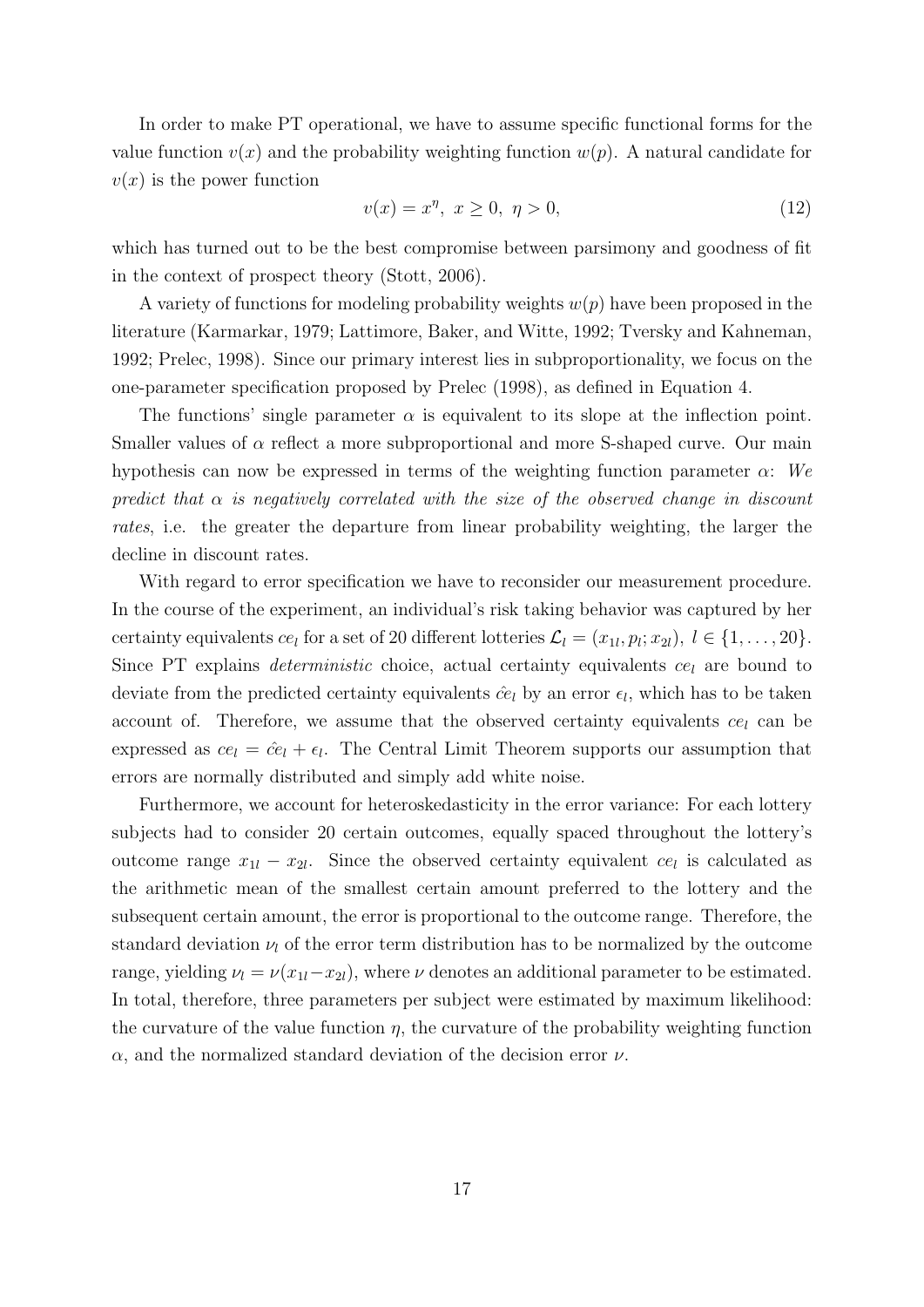#### 4.2 Behavior over Time

Subjects' responses to the intertemporal choice tasks in the experiment provided us with measurements of discount rates  $\delta_{02}$  and  $\delta_{04}$ , imputed from the intertemporal tradeoffs between present payments and payments delayed by two and four months, respectively. However, our main hypothesis links the degree of departure from linear probability weighting to the change in the utility equalizing discount rates. Clearly, these deviate from the observed discount rates unless  $v$  is linear. While the curvature of the utility function v cannot induce decreasing impatience by itself, it certainly does have a confounding effect on the magnitude of the change in the measured discount rates  $\Delta \delta = \delta_{02} - \delta_{04}$ : In the presence of nonlinear probability weighting,  $\Delta \delta$  gets amplified by the concavity of the utility function (see Appendix A.2). Specifically, the more concave  $v$ , the larger the measured difference in the discount rates  $\Delta \delta$  if  $w(p)$  is not linear. Therefore, we have to control for the degree of concavity  $\eta$  in the regression model.

#### 4.3 Regression Model

We investigate the hypothesized relationship between decreasing impatience and probability weighting by regressing the difference between the imputed discount rates  $\delta_{02}$  and  $\delta_{04}$ ,  $\Delta\delta$ , on a vector of regressors c. In the base model, Model 1, the vector c consists of a constant and the individuals' estimated risk preference parameters:  $\eta$  captures concavity of the value function,  $\alpha$  the curvature of the probability weighting function. Additionally, we estimate an extended version of the base model, Model 2, by controlling for a set of individual characteristics. In particular, these controls comprise gender (labeled Female), age  $(Aqe)$ , the logarithm of disposable income per month  $(Log-Income)$ , a binary variable indicating whether the subject is familiar with investment decisions (Experience) as well as the test score for the Cognitive Reflection Test *(CRT)* (Frederick, 2005). This three-question test measures specific aspects of cognitive ability.<sup>9</sup>

Unlike the exemplary choice pattern displayed in Figure III, a decision maker may have opted for the same option in all rows of the choice menu, which results in a censored observation. In particular, she may have always preferred the smaller sooner option, indicating that her discount rate may lie beyond the maximum value of 95%.<sup>10</sup> As a consequence, the difference between the observed discount rates  $\delta_{02}$  and  $\delta_{04}$  is affected by censoring as well. As ordinary least square (OLS) yields biased estimates in this case, we account for this issue by a censored regression model, described in detail in Appendix B.

<sup>9</sup>Summary statistics of the controls are included in Appendix E, Table A.1.

 $10A$  decision maker may also always prefer the later larger option. In this case, we assume a discount rate of 0%. The number of observations at the boundary of the choice menu are listed in Table A.2 of Appendix E.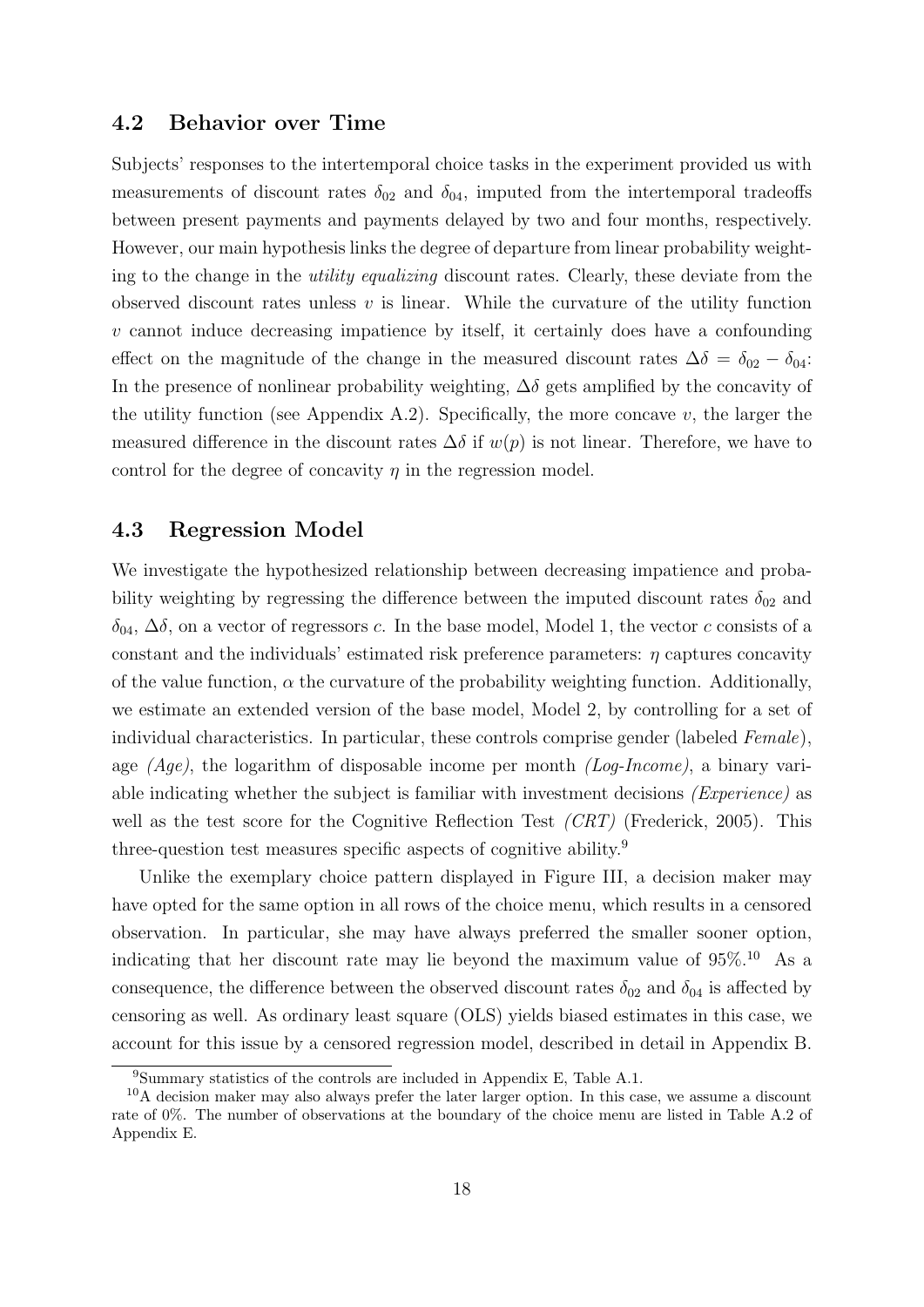The model has the following form:

$$
\Delta \delta_i^* = c_i \underbrace{(\beta_{02} - \beta_{04})}_{\Delta \beta} + \underbrace{e_{02,i} - e_{04,i}}_{\Delta e_i},
$$
\n(13)

where  $\Delta \delta_i^*$  specifies the true, but potentially unobserved, difference between  $\delta_{02}$  and  $\delta_{04}$ for individual  $i, i \in \{1, \ldots, 114\}$ . The error term  $\Delta e_i$  is normally distributed with mean zero and variance  $\sigma^2$ . The interpretation of the regression coefficients  $\Delta\beta$  is equivalent to those of OLS regression, also displayed in the regression output (Table IV below).

### 5 Results

In the following section we analyze the raw data on risk taking behavior and time discounting, and present the estimates for subjects' probability weights. Finally, we examine our central hypothesis on the relationship between subjects' sensitivities with respect to changes in probability and delay.

#### 5.1 Descriptive Analysis

For the domain of risk taking, Figure IV summarizes observed behavior by the median relative risk premia  $RRP = (ev - ce)/|ev|$ , where ev denotes the expected value of a lottery's payoff and ce stands for the observed certainty equivalent.  $RRP > 0$  indicates risk aversion,  $RRP < 0$  risk seeking, and  $RRP = 0$  risk neutrality. The median relative risk premia, sorted by the probability p of the higher gain, show a systematic relationship between aggregated risk attitudes and lottery probabilities: Subjects' choices display the familiar pattern, i.e. they are risk averse for high-probability gains, but risk seeking for low-probability gains, supporting our assumptions.

As far as intertemporal choices are concerned, people's average behavior exhibits decreasing impatience, i.e. subjects discount less remote outcomes more strongly than more remote ones: The first column in Table III reveals that the discount rates imputed from subject's choices decline on average by 7 percentage points per annum when the time horizon is extended from two months to four months. The average data veil heterogeneity as well as the extent of decreasing impatience, however. Whereas the majority of approximately 54% of all subjects exhibit decreasing discount rates over time,  $\Delta \delta > 0$ (second column), about 29% exhibit constant discount rates (third column), and the residual group reveals increasing discount rates (fourth column).<sup>11</sup> Average discount

 $11$ This composition of discounting types resembles the one found in a representative field experiment conducted with 500 adults from the German population (Dohmen, Falk, Huffman, and Sunde, 2007).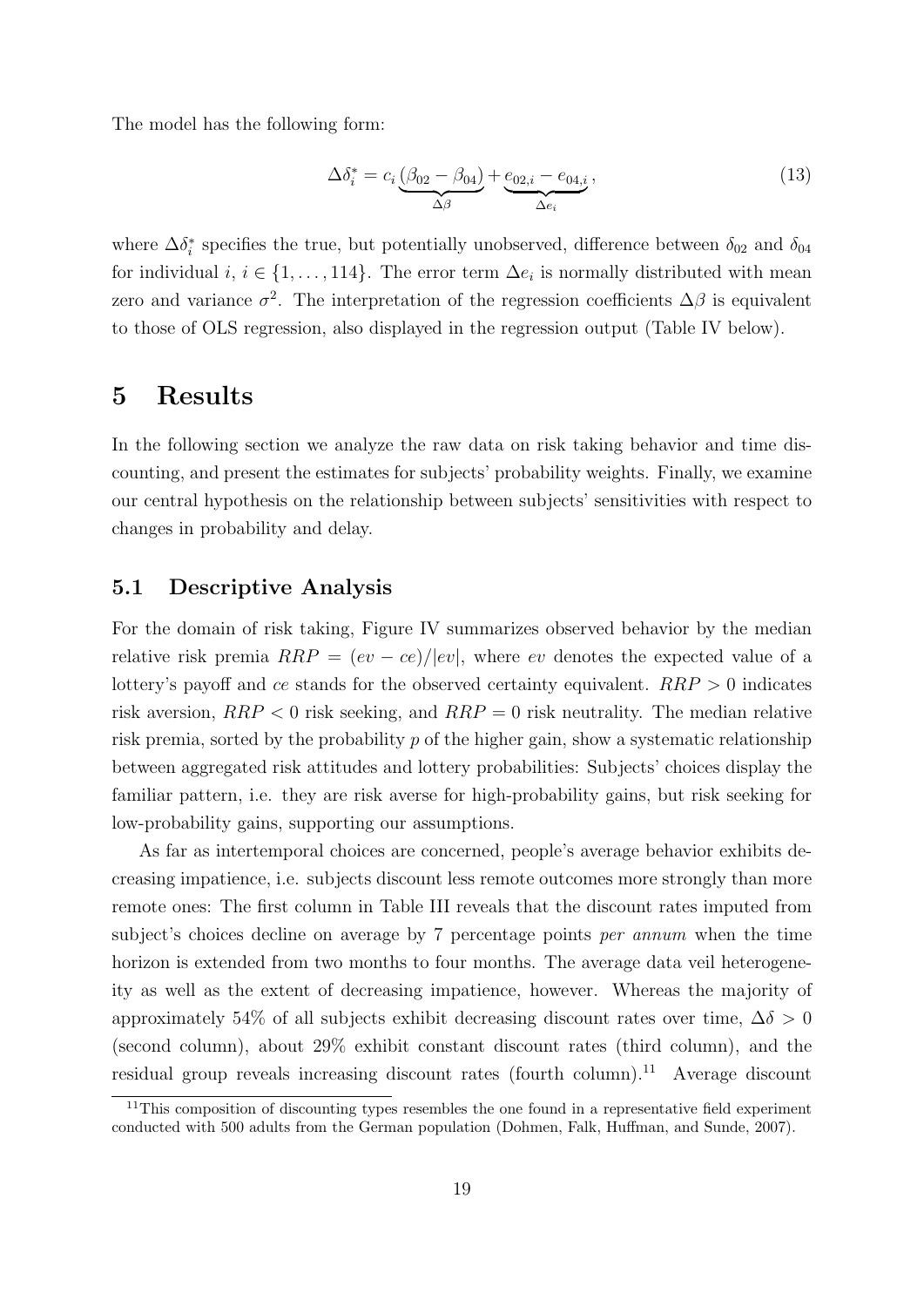Figure IV: Median Relative Risk Premia (RRP)



rates for those subjects that exhibit decreasing impatience amount to  $\delta_{02} = 46\%$  p.a. and  $\delta_{04} = 30\%$  p.a., respectively, reflecting a greater change than do the overall averages. For the group with constant impatience,  $\Delta \delta = 0$ , the average discount rate amounts to 21%, which is significantly lower than the overall average (Wilcoxon rank-sum test:  $p$ -value  $< 0.002$ ).<sup>12</sup>

|                |         | Subjects with    |                     |                    |  |  |
|----------------|---------|------------------|---------------------|--------------------|--|--|
|                | all     | $\Delta\delta>0$ | $\Delta \delta = 0$ | $\Delta\delta < 0$ |  |  |
|                | 100%    | 54.4%            | 28.9%               | 16.7%              |  |  |
| $\delta_{02}$  | 0.366   | 0.459            |                     | 0.328              |  |  |
|                | (0.025) | (0.022)          | 0.213               | (0.024)            |  |  |
| $\delta_{04}$  | 0.296   | 0.302            | (0.024)             | 0.418              |  |  |
|                | (0.023) | (0.019)          |                     | (0.028)            |  |  |
| $\Delta\delta$ | 0.070   | 0.157            | $\left( \right)$    | $-0.090$           |  |  |
|                | (0.014) | (0.011)          |                     | (0.008)            |  |  |
| $\alpha$       | 0.499   | 0.424            | 0.565               | 0.633              |  |  |
|                | (0.023) | (0.020)          | (0.022)             | (0.026)            |  |  |
| η              | 1.022   | 1.018            | 0.989               | 1.090              |  |  |
|                | (0.033) | (0.034)          | (0.036)             | (0.025)            |  |  |

Table III: Average Discount Rates and Risk Parameters

Standard errors in parentheses. Excluding 24 subjects with censored observations  $(n = 90)$ .

Furthermore, average observed behavior also exhibits subadditivity of discount rates,

<sup>&</sup>lt;sup>12</sup>The distributions of the observed discount rates are shown in Appendix C.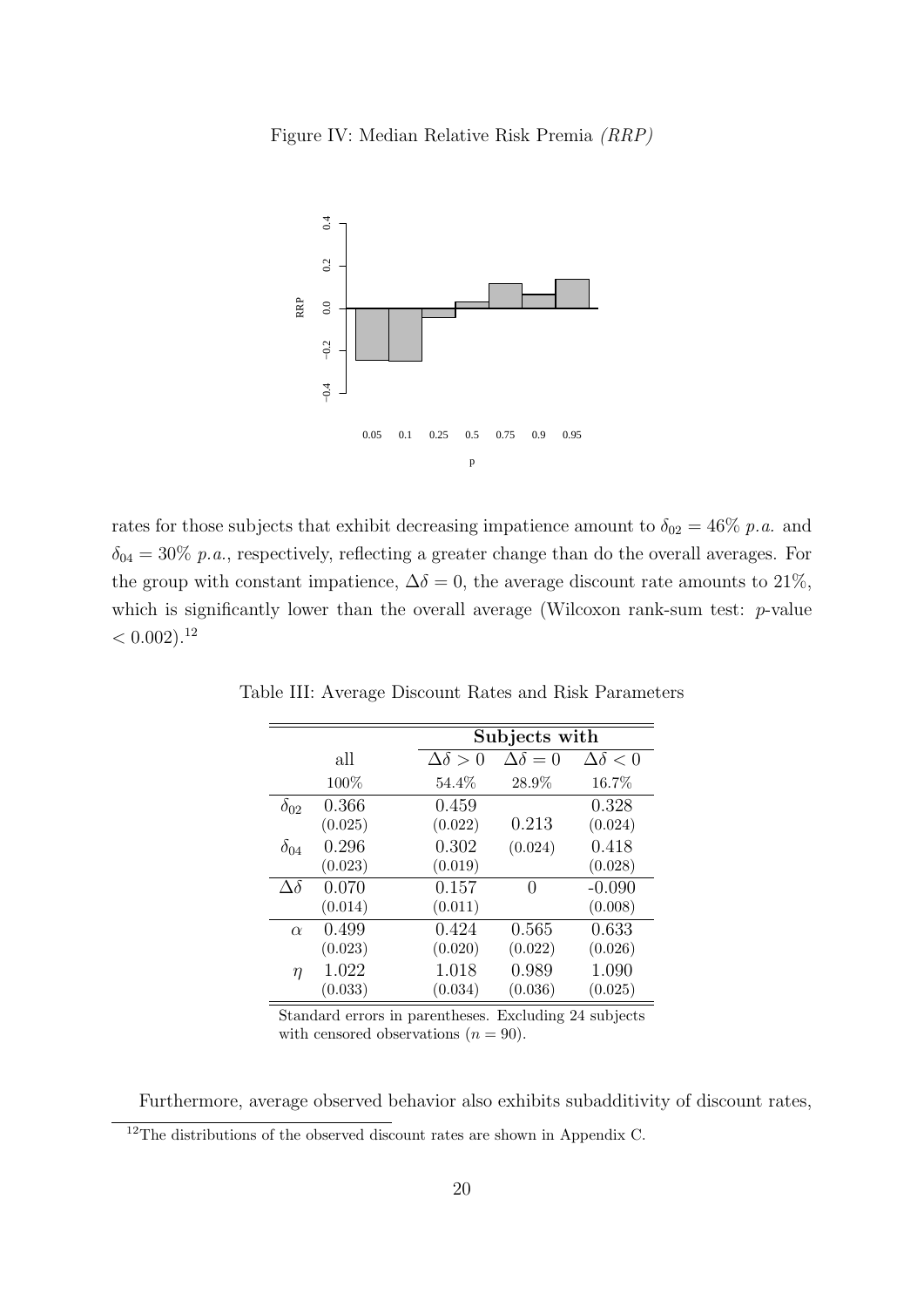consistent with our theoretical framework. For the 87 subjects with three non-censored observations, the discount factor over the whole period of four months equals 0.917 and, thus is considerably higher than the product of the discount factors over the respective two-month subperiods amounting to  $0.905$  (Wilcoxon signed rank test,  $p$ -value  $< 0.0003$ ).

#### 5.2 Risk Preference Parameters

Whereas one of our central variables, changing impatience  $\Delta\delta$ , is directly observable, the other one, departure from linear probability weighting, has to be estimated from our data on certainty equivalents.

Individual risk preference parameters  $\eta$  and  $\alpha$  were estimated on the basis of the econometric model discussed in Section 4.1. As Table III reveals, the value of the curvature parameter  $\eta$  of the utility function, 1.022, is not distinguishable from unity on average, with little variation across discounting types. The average subproportionality index  $\alpha$  amounts to 0.499, indicating a pronounced departure from linear probability weighting in line with previous findings (Tversky and Kahneman, 1992; Gonzalez and Wu, 1999; Bruhin, Fehr-Duda, and Epper, 2007).<sup>13</sup>

The overall picture revealed by our data is consistent with the typical empirical findings: On average, subjects systematically violate linear probability weighting and constant discounting. But the central question, namely whether the extent of the departure from linear probability weighting empirically predicts the degree of hyperbolicity of discounting behavior has yet to be answered.

#### 5.3 Probability Weighting and Decreasing Impatience

With the estimates of people's probability weighting parameters and their observed discount rates we are now equipped to examine our central hypothesis, namely whether nonlinear probability weighting predicts decreasing impatience at the level of individual behavior. A first indication that our conjecture bears out can be found in Table III. The average estimated subproportionality index  $\alpha$  varies substantially across discounting types and exhibits a systematic pattern:  $\alpha$  is lowest for the group with decreasing impatience and highest for the group with increasing impatience.

This finding is confirmed by the estimates of the regression models. Table IV displays the results derived by OLS as well as by the censored regression method. Inspection of the coefficients indicates that censoring seems not to be an important problem: When omitting the 24 censored observations, OLS yields coefficients very close to the estimates of the censored regression model. Furthermore, both specifications (Models 1 and 2)

<sup>13</sup>Histograms of the parameter distributions are included in Appendix D.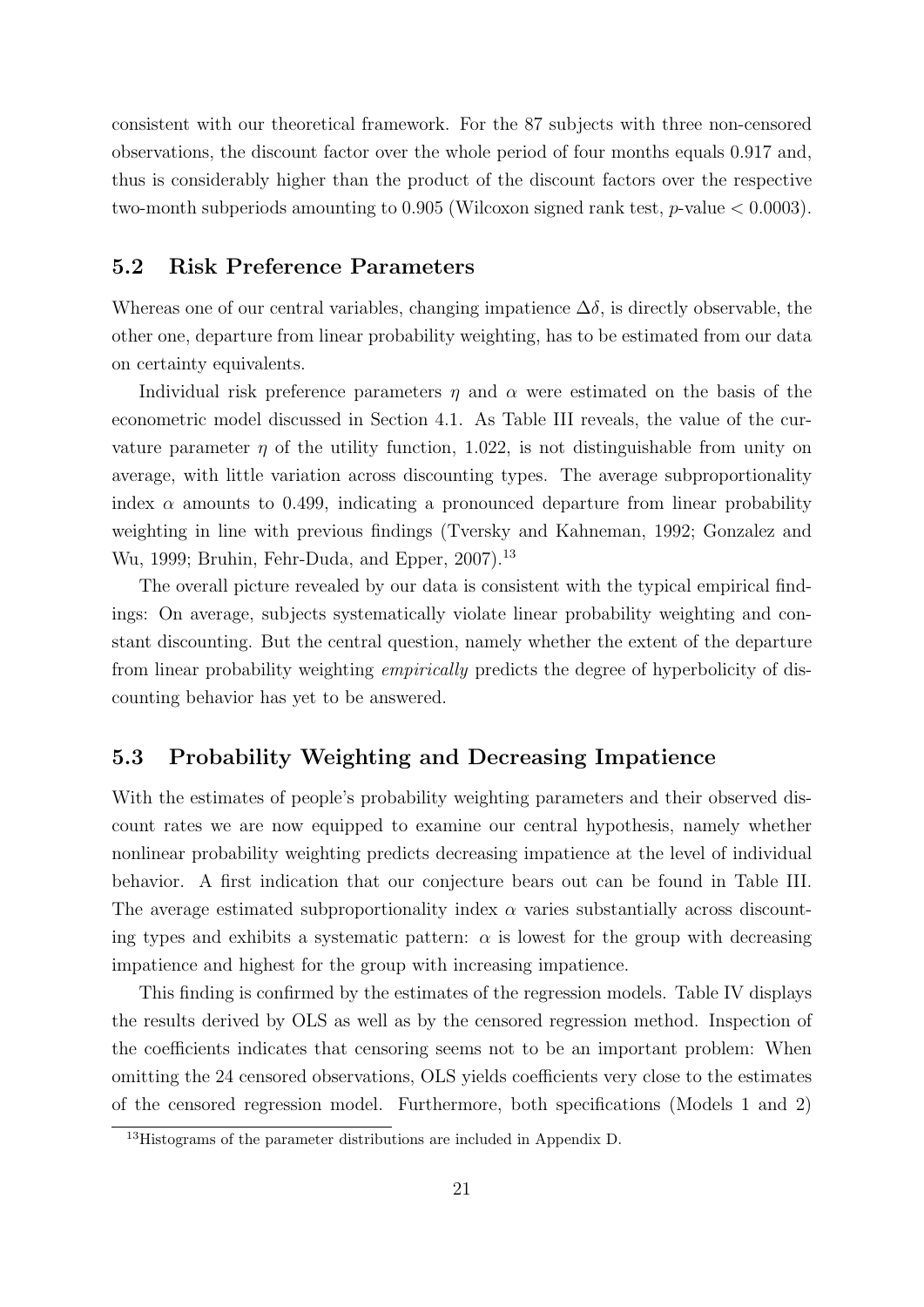lead to the same conclusion: Consistent with our central hypothesis, the curvature of the probability weighting function is a significant determinant of decreasing impatience. Table IV shows the estimated coefficient of  $\alpha$  to be approximately  $-0.2$ , which remains robust to inclusion of additional controls. All the respective estimates are significant at the 1%-level. The effect is not only highly significant, it is also quite substantial: A decrease in the subproportionality index  $\alpha$  by 0.1 is associated with an increase in  $\Delta\delta$  by 2 percentage points per annum.

|                                                                                 | Dependent Variable: $\Delta \delta$ ( $\Delta \delta^*$ ) |            |            |            |  |
|---------------------------------------------------------------------------------|-----------------------------------------------------------|------------|------------|------------|--|
|                                                                                 |                                                           | $OLS^a$    |            | Censored   |  |
|                                                                                 | Model $\overline{1}$                                      | Model 2    | Model 1    | Model 2    |  |
| Intercept                                                                       | 0.105                                                     | 0.153      | 0.091      | 0.132      |  |
|                                                                                 | (0.056)                                                   | (0.221)    | (0.053)    | (0.208)    |  |
| $\eta$                                                                          | 0.065                                                     | 0.053      | 0.073      | 0.060      |  |
|                                                                                 | (0.042)                                                   | (0.045)    | (0.040)    | (0.044)    |  |
| $\alpha$                                                                        | $-0.202**$                                                | $-0.221**$ | $-0.176**$ | $-0.199**$ |  |
|                                                                                 | (0.067)                                                   | (0.074)    | (0.062)    | (0.074)    |  |
| Female                                                                          |                                                           | $-0.013$   |            | $-0.012$   |  |
|                                                                                 |                                                           | (0.030)    |            | (0.031)    |  |
| Age                                                                             |                                                           | $-0.001$   |            | $-0.001$   |  |
|                                                                                 |                                                           | (0.006)    |            | (0.007)    |  |
| $Log-Income$                                                                    |                                                           | $-0.010$   |            | $-0.007$   |  |
|                                                                                 |                                                           | (0.023)    |            | (0.022)    |  |
| Experience                                                                      |                                                           | 0.016      |            | 0.018      |  |
|                                                                                 |                                                           | (0.031)    |            | (0.030)    |  |
| CRT                                                                             |                                                           | 0.023      |            | 0.022      |  |
|                                                                                 |                                                           | (0.017)    |            | (0.016)    |  |
| $\hat{\sigma}$                                                                  | 0.121                                                     | 0.122      | 0.083      | 0.083      |  |
| $R^2$ or (LogLik)                                                               | 0.142                                                     | 0.177      | (46.635)   | (49.276)   |  |
| Observations                                                                    | 90                                                        | 90         | 114        | 114        |  |
| Parameters                                                                      | 3                                                         | 8          | 7          | 17         |  |
| $**$ gignificant at the $1\%$ level $Root$<br>a) without conserved observations |                                                           |            |            |            |  |

Table IV: Regression Results

a) without censored observations. ∗∗ significant at the 1% level. Bootstrapped standard errors in parentheses (10,000 replications). Bootstrapping accounts for the fact that the regressors.  $\alpha$  and  $\eta$  are estimated quantities.

The coefficients of the curvature parameter  $\eta$ , however, are not statistically different from zero. This result is consistent with our hypothesis that utility curvature per se does not impact the extent of decreasing impatience. Furthermore, none of the other individual characteristics show a significant effect.

A likelihood ratio test of the censored Model 2 against Model 1 renders a p-value of 0.954, favoring the more parsimonious Model 1, as the controls do not substantially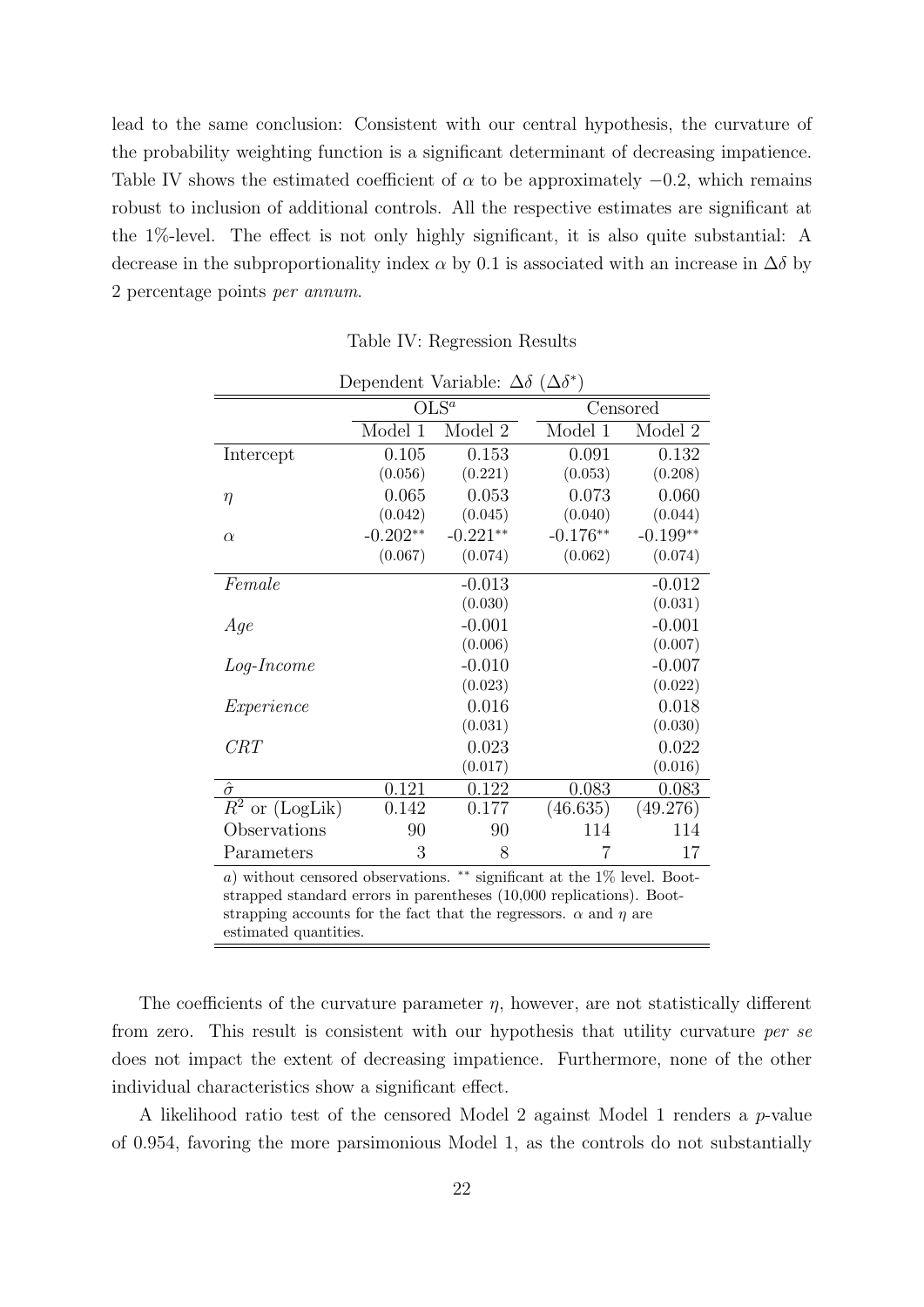contribute to explaining the variance in  $\Delta \delta^*$ . Furthermore, the regression models explain a rather large fraction of total variance: Model 1 estimated by OLS, for instance, yields an R-squared value of  $14.2\%$ .<sup>14</sup> These findings present conclusive evidence that comparatively more subproportional probability weighting is associated with a stronger decline in discount rates.

## 5.4 Perceived Uncertainty and the Pure Rate of Time Preference

In sum, our analysis provides support for the hypothesized relationship between probability weighting and decreasing impatience. Our framework predicts such a relationship ceteris paribus, holding constant the other model parameters, specifically the subjective probability of contract survival s and the pure rate of time preference  $r$ , both of which are not observable. In our experimental setting with decisions over a short time horizon, the subjective probability of contract survival  $s<sup>t</sup>$  should lie very close to unity since mortality risk is very low in our age group of subjects and we took great care to communicate experimenter reliability. One way of checking the plausibility of our model is to investigate whether actual choices are indeed consistent with this conjecture, i.e. whether values of s implied by our data lie in the vicinity of one for a wide range of plausible values of the pure rate of time preference r.

For this purpose, we examine the combinations of  $s$  and  $r$  that are consistent with the observed intertemporal tradeoffs between more immediate and more remote payments  $y_{to}$ and  $y_{t_1}$ . We solve for all feasible combinations of  $\tilde{s}$  and  $\tilde{t}$  that are compatible with the observed choices by inserting the estimates for subjects' average behavioral parameters  $\eta$  and  $\alpha$  into Equation 2. As is clear from Equation 2, a higher probability of contract survival needs to be compensated by a higher pure rate of time preference, *ceteris paribus*, to keep individuals indifferent between more immediate and more remote rewards.

As Figure V shows, the feasible  $(\tilde{s}, \tilde{r})$ -combinations indeed exhibit a rising profile, with  $\tilde{s}$  starting out at slightly below 96% p.a. and converging to 100%, when the pure rate of time preference increases from  $0\%$  to  $20\%$  p.a. and beyond. What this exercise shows is that the data, interpreted within our framework, are consistent with a very high subjective probability that contracts survive at least one year, in accordance with our assumptions. Furthermore, accounting for inherent uncertainty implies rates of pure time preference in a plausible range lying considerably below the respective range of observed discount rates.

 $14$ Moreover, it can be shown that estimates are robust to an alternative specification of the probability weighting curve (see Appendix F) as well as to restricting observations to subsamples.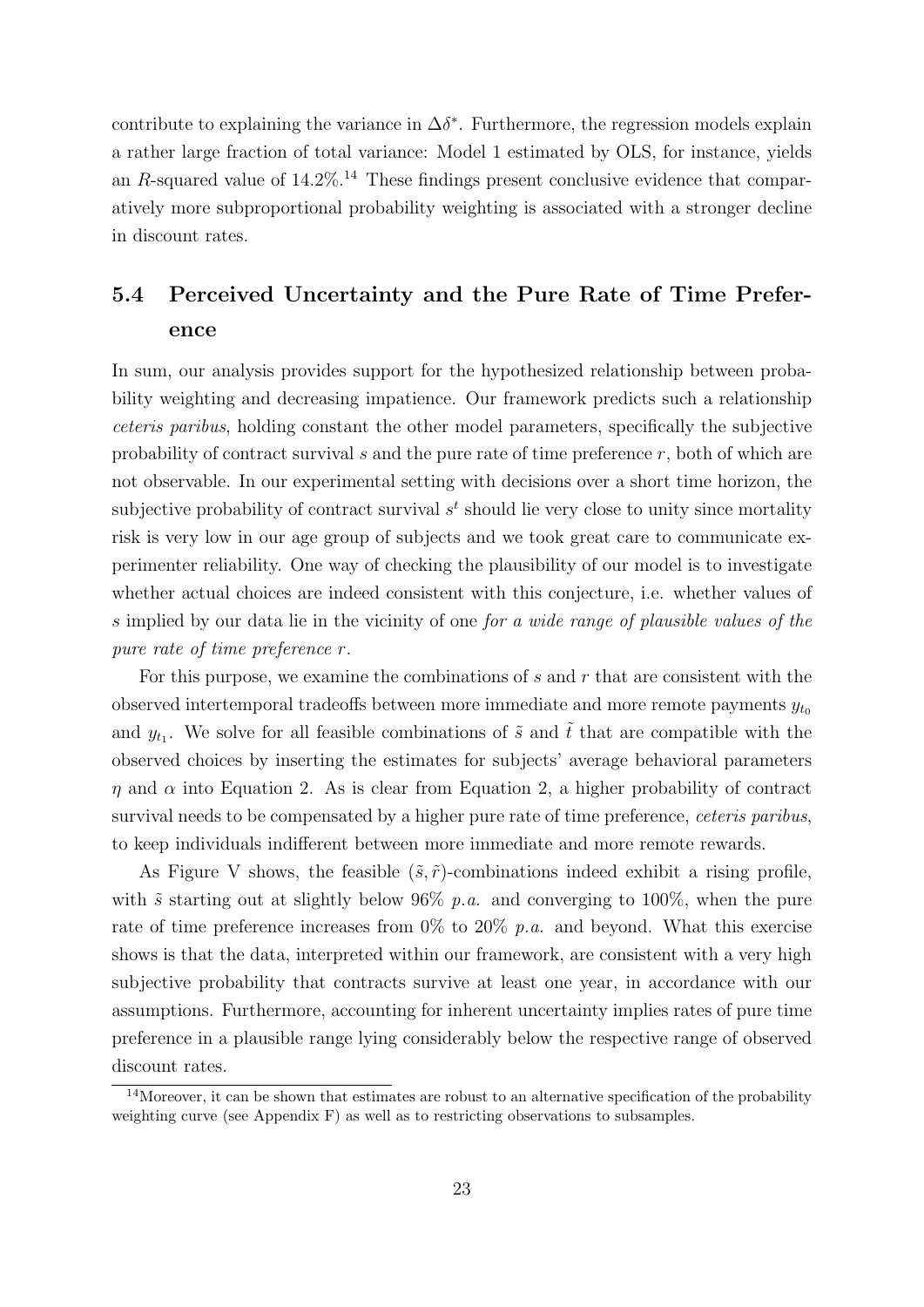Figure V: Feasible  $(\tilde{s}, \tilde{r})$ -Combinations



This suggests that even allegedly guaranteed future outcomes are viewed as slightly uncertain, in line with direct questionnaire evidence provided in Patak and Reynolds (2007). The authors asked respondents to rate their certainties for the same rewards, delayed by 1, 2, 30, 180, and 365 days, respectively, which they had encountered during the preceding choice experiment. The respondents reported ratings that clearly declined with the length of delay. Moreover, using a similar method, Takahashi, Ikeda, Hasegawa, and Greene (2007) found that such subjective probabilities of obtaining delayed rewards decay in a hyperbolic-like manner, consistent with the hyperbolic decline of subproportional probability weights  $w(s^t)$ .

## 6 Discussion

It has long been recognized that uncertainty is an important dimension of choices over time. While we cannot claim credit for this longstanding idea, which goes back at least to Fisher (1930), we provide novel insights into the relationship between risk taking and time discounting behavior. We show that risk preferences may not only play a role in determining the magnitude of the discount rate, as many economists have asserted, but also in generating decreasing impatience. Specifically, our results suggest that people's proneness to nonlinear probability weighting is an important source of hyperbolic discounting patterns.

Our experimental findings provide support for the existence of such a link between probability weighting and time discounting. In particular, we present the first evidence that more pronounced systematic departures from linear probability weighting indeed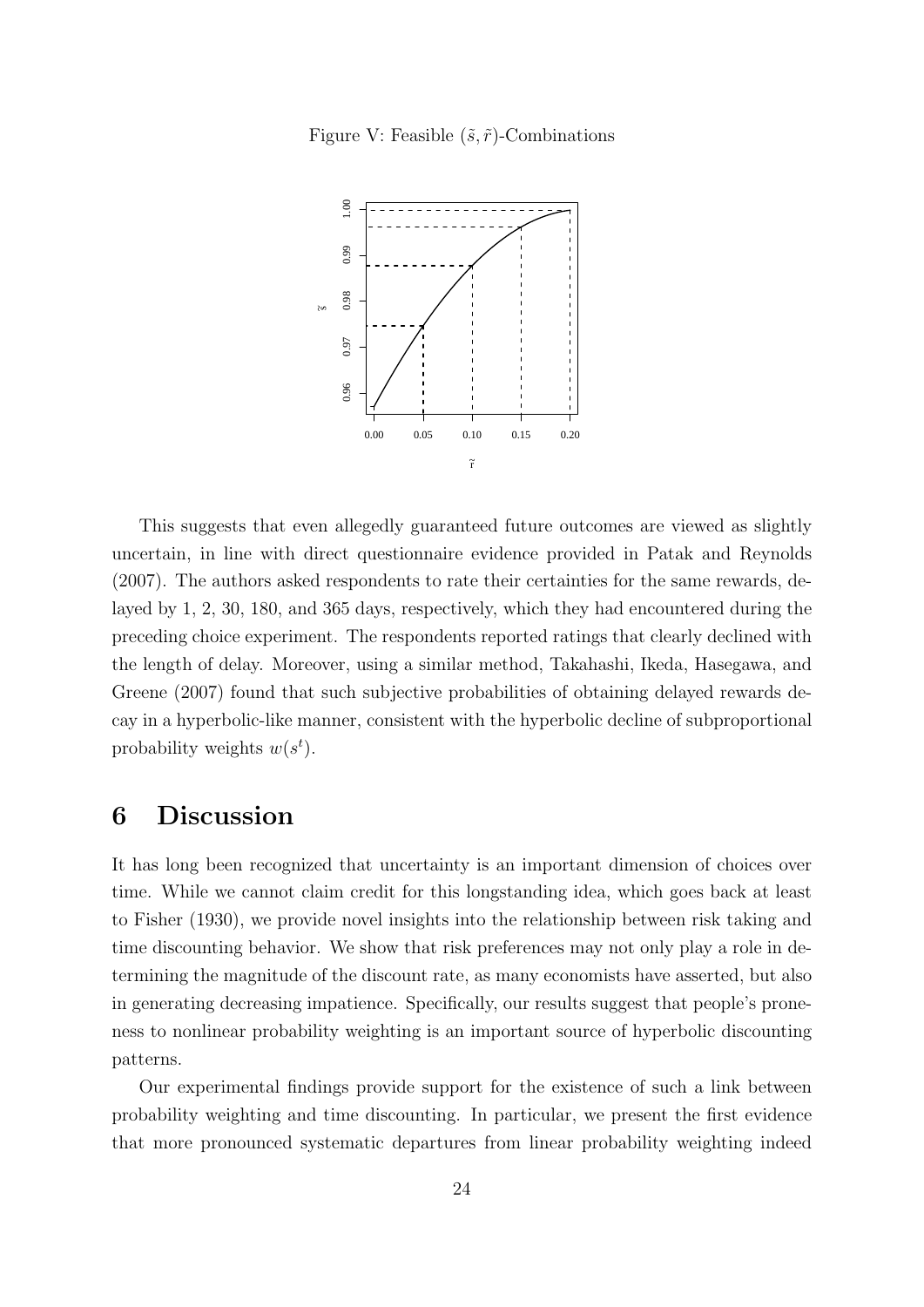predict more strongly declining impatience. This result is robust to inclusion of additional controls, econometric approach as well as model specification. In fact, the only variable explaining a substantial fraction of heterogeneity in individual discounting patterns turns out to be the degree of nonlinearity of probability weights.

Furthermore, our approach provides a powerful unifying framework for explaining previous puzzling findings in intertemporal choice. It provides a deeper understanding of why immediacy diminishes when risk comes into play. When explicitly manipulating the level of risk, Keren and Roelofsma (1995) found that subjects' preference for a smaller immediate payment dwindled drastically when both immediate and delayed options were made risky. This finding led them to tentatively conclude that immediacy is likely to be a derivative of certainty, an intuition that we incorporate into our approach in a principled way. Furthermore, intrinsic uncertainty in conjunction with nonlinear probability weighting offers an explanation for the sign effect, the delay dependence of risk tolerance as well as the observed subadditivity of discount rates. It also provides a rationale for the finding that subjective ratings of the probability of receiving a future reward decline hyperbolically with the length of delay.

If probability weighting plays such an important role in discounting behavior, the obvious question concerning the source of these probability distortions arises. A number of theoretical contributions invoke emotions to explain behavior (Wu, 1999; Caplin and Leahy, 2001). Walther (2003, 2007), for instance, rationalizes nonlinear probability weighting by generalizing expected utility theory: He assumes that, in addition to monetary outcomes, the decision maker cares about emotions triggered by the resolution of uncertainty. His approach predicts that, if the decision maker anticipates experiencing elation or disappointment when the actual outcome lies above or below some normal level, she will distort outcome probabilities according to an S-shaped pattern. The more emotional a person expects to be, the stronger will be her departure from linear probability weighting and, consequently, the larger her decline of discount rate. Of course, sensitivity to anticipated emotions is not easily observable, and we have to leave it to future research to investigate whether anticipated emotions are the primary drivers of probability weighting.

What are the implications of our results for economic policy? There has been a long debate concerning people's chronically low propensity to save, possible stemming from hyperbolic discounting. Our analysis suggests that hyperbolicity is caused by people's subjective assessment of future uncertainty. Uncertainty may stem from different sources, either tied to the individual herself, such as lifetime expectancy, or to environmental factors. Lack of contract enforcement and weak property rights, for instance, may make people skeptical that promises will be actually kept. Therefore, institutionally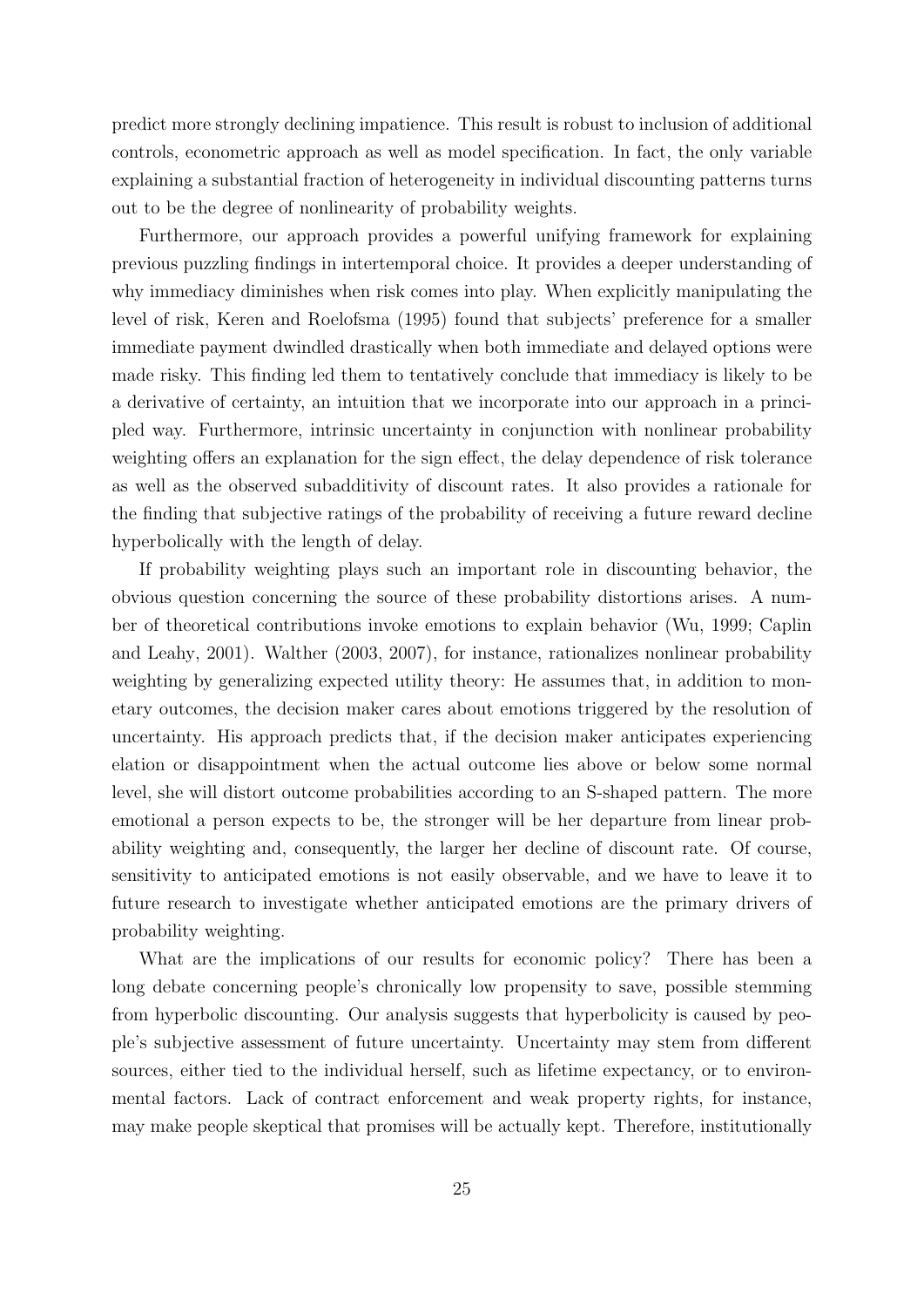generated uncertainties may induce extreme short-run impatience even if people's pure rate of time preference is constant. In accordance with this view, discounting patterns in developing countries, the institutions of which are typically characterized by highly imperfect contract enforcement and weak property rights, seem to depart much more pronouncedly from exponentiality that in Western societies. Our approach suggest that policy measures and regulations fostering well defined property rights, reliable institutions of contract enforcement, trustworthy financial institutions, as well as general norms of pacta sunt servanda help on reducing excessive short-run impatience as well as overall high discount rates.

Aside from reducing uncertainty through institutional reforms, another channel to affect people's behavior could be their proneness to probability distortion. Unfortunately, little is known about the forces driving probability weighting, but we speculate that, aside from emotional factors, cognitive limitations as well as familiarity with the decision domain may play a decisive role here. If this is the case, policy measures should include education and information. All of these measures do not promise immediate success and, therefore, require a long term view on the part of the policy makers.

While our analysis helps to gain a better understanding of one of the mechanisms behind discounting behavior, this discussion makes clear that the reasons why people apparently distort probabilities are still not well understood and should, therefore, become an object of future research.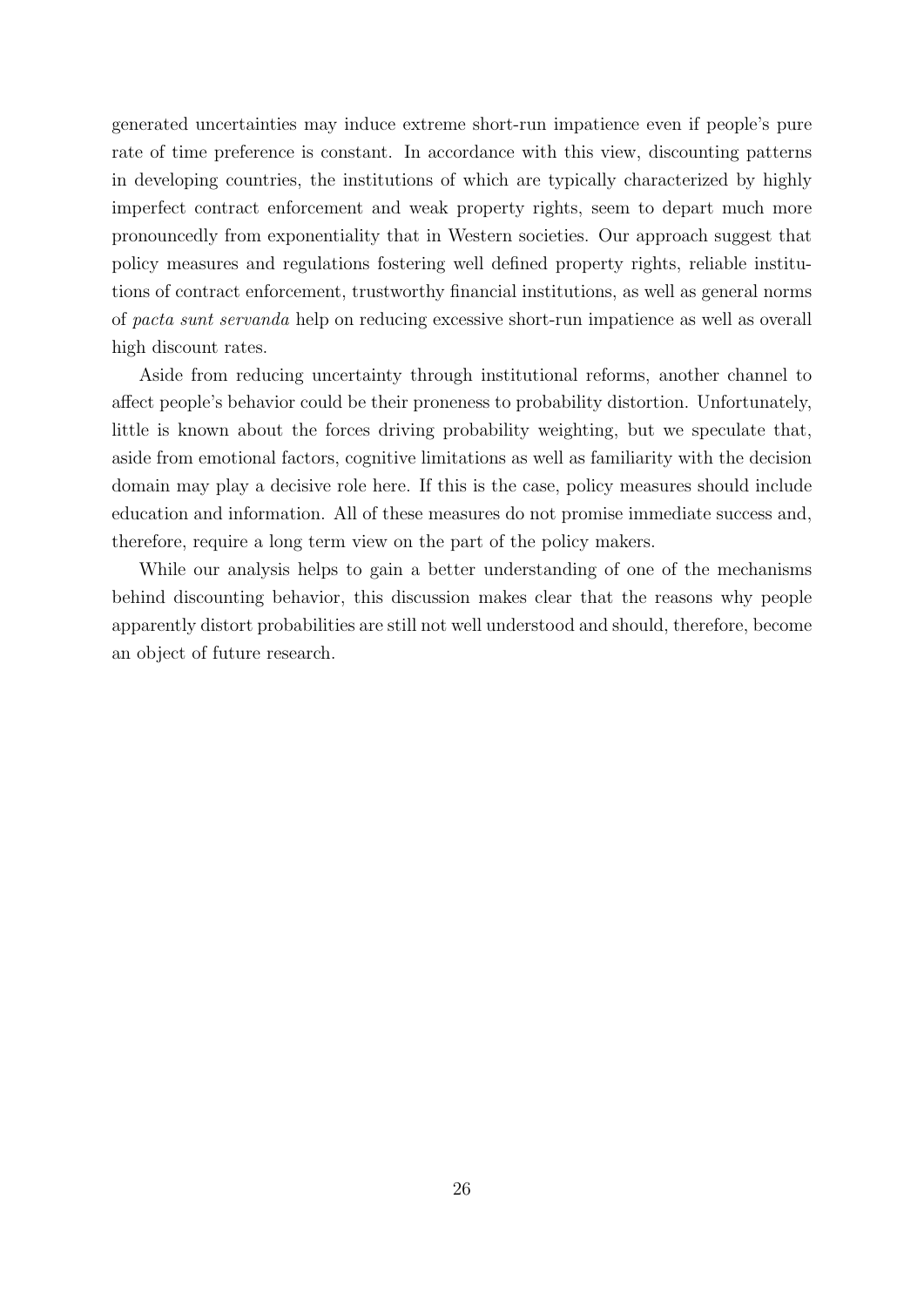## A Theoretical Framework

In the following we derive hyperbolicity of discounting from our assumptions on intrinsic uncertainty and nonlinear probability weighting. Furthermore, we show that the extent of hyperbolicity is a consequence of the degree of subproportionality of the probability weighting function. Finally, we demonstrate that higher uncertainty induces greater hyperbolicity.

#### A.1 Hyperbolicity

In the framework proposed here, the discount factor  $D(t)$  equals

$$
D(t) = \rho^t w(s^t),\tag{A.1}
$$

with  $\rho$  defined as  $exp(-r)$ . The discount function  $D(t)$  is exponential if  $w(s^t) = s^t$ . Obviously, in this case, uncertainty *per se* reduces the discount factor by  $s^t$ , and hence increases the imputed per-period discount rate to  $d = r - ln(s) > r$  for  $0 < s < 1$ , but does not interfere with exponentiality of the discount function. If the probability of contract survival is weighted nonlinearly, however, the discount function will depart from exponentiality.

In order to establish the link between subproportional probability weighting and hyperbolicity, we define decreasing impatience at t in the following way (Prelec, 1989, 2004): Let  $(x, t)$  be a temporal prospect paying off x at t with certainty. A preference relation  $\geq$  exhibits *decreasing impatience* if for any  $t > 0, 0 < x < y, (x, u) \sim (y, z)$  implies  $(y, z + t) \succeq (x, u + t).$ 

According to our framework the temporal prospects  $(x, 0) \sim (y, 1)$  are evaluated as  $v(x)\rho^{0}w(s^{0})=v(y)\rho^{1}w(s^{1}).$  As subproportionality of w implies that  $w(s) < w(s^{t+1})/w(s^{t}),$ deferring the prospects by t periods renders

$$
1 = \frac{v(y)\rho w(s)}{v(x)} < \frac{v(y)\rho^{t+1} w(s^{t+1})}{v(x)\rho^t w(s^t)}\tag{A.2}
$$

and, therefore,  $(y, t + 1) \succ (x, t)$ , meeting the requirement for decreasing impatience.

In the intertemporal tradeoff between the present and the subsequent period the discount factor equals  $\rho w(s)$ . At time t,  $v(x)$  is discounted by  $\rho^t w(s^t)$ . Compounding by the initial one-period discount factor  $\rho w(s)$  would render  $\rho^{t+1} w(s) w(s^t)$  at  $t+1$ , but the discount factor effectively amounts to  $\rho^{t+1}w(s^{t+1})$  then. Therefore,  $w(s^{t+1})/(w(s)w(s^t))$ , the wedge between the relative discount factors  $D(0)/D(1)$  and  $D(t)/D(t + 1)$ , provides a measure for the extent of departure from stationarity at t.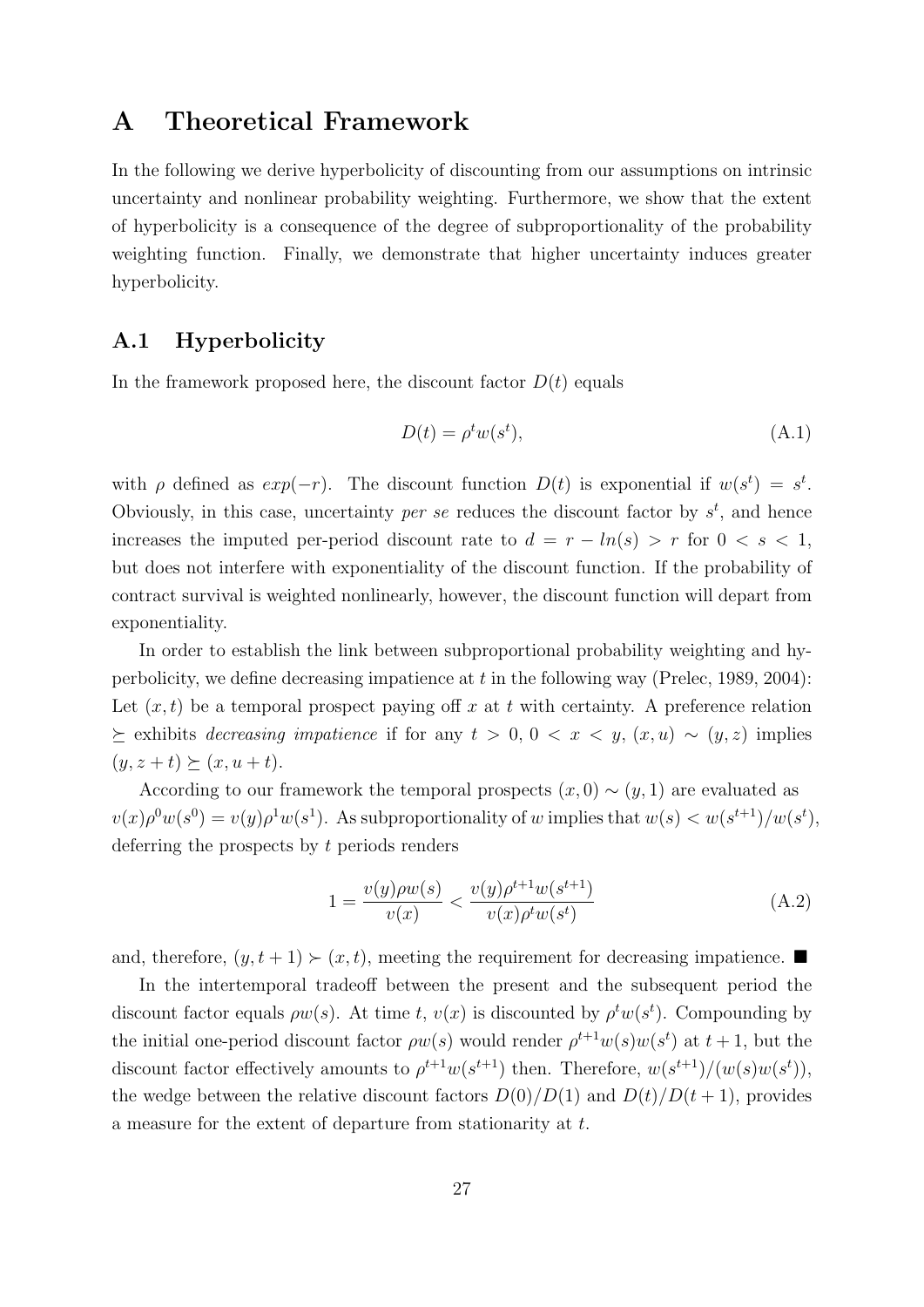#### A.2 Effect of Concavity

In the course of the experiment we cannot observe discount factors at delay  $t, D(t)$ , directly, however, but infer  $D(t)$  from the intertemporal tradeoffs between payments at different dates, i.e.  $y_0 = \tilde{D}(t)y_t$ . According to our assumptions, utility is modeled by a power function  $v(y) = y^{\eta}, \eta > 0$ , which renders  $\tilde{D}(t) = D(t)^{\frac{1}{\eta}}$ . It follows that

$$
\frac{\tilde{D}(0)/\tilde{D}(1)}{\tilde{D}(t)/\tilde{D}(t+1)} = \left(\frac{D(0)/D(1)}{D(t)/D(t+1)}\right)^{\frac{1}{\eta}}
$$
\n(A.3)

and therefore observed decreasing impatience resulting from nonlinear probability weighting gets amplified by  $\eta < 1$  and, hence, concavity has to be controlled for in the regression model.

#### A.3 Comparative Hyperbolicity

According to our framework, decreasing impatience can solely be rationalized by nonlinear probability weighting. Consequently, a clear hypothesis results which can be tested empirically: Decision makers prone to probability weighting may be also prone to decreasing impatience. As we show below, we can derive a more precise prediction: A decision maker with a comparatively more subproportional probability weighting function will also tend to exhibit more decreasing impatience. This relationship provides the basis for our empirical test.

A preference relation  $\succeq_2$  exhibits more decreasing impatience than  $\succeq_1$  if for any intervals  $0 \le u \le z, t, \Delta t$  and outcomes  $0 \le x \le y, 0 \le x' \le y'$ ,  $(x, u) \sim_1 (y, z)$ ,  $(x, u + t) \sim_1 (y, z + t + \Delta t)$ , and  $(x', u) \sim_2 (y', z)$  imply  $(x', u + t) \preceq_2 (y', z + t + \Delta t)$ (Prelec, 2004).

In order to examine the effect of the degree of subproportionality on hyperbolicity suppose that the probability weighting function  $w_2$  is comparatively more subproportional than  $w_1$ , as defined in Prelec (1998), and that the following indifference relations hold for two decision makers 1 and 2 at periods  $u = 0$  and  $z = 1$ :

$$
v_1(x) = v_1(y)\rho w_1(s) \text{ for } 0 < x < y,
$$
  

$$
v_2(x') = v_2(y')\rho w_2(s) \text{ for } 0 < x' < y'.
$$

Due to subproportionality, in period  $t$ ,

$$
1 = \frac{v_1(y)\rho w_1(s)}{v_1(x)} < \frac{v_1(y)\rho^{t+1}w_1(s^{t+1})}{v_1(x)\rho^t w_1(s^t)}\tag{A.4}
$$

Therefore, the subjective probability of contract survival has to be reduced by compound-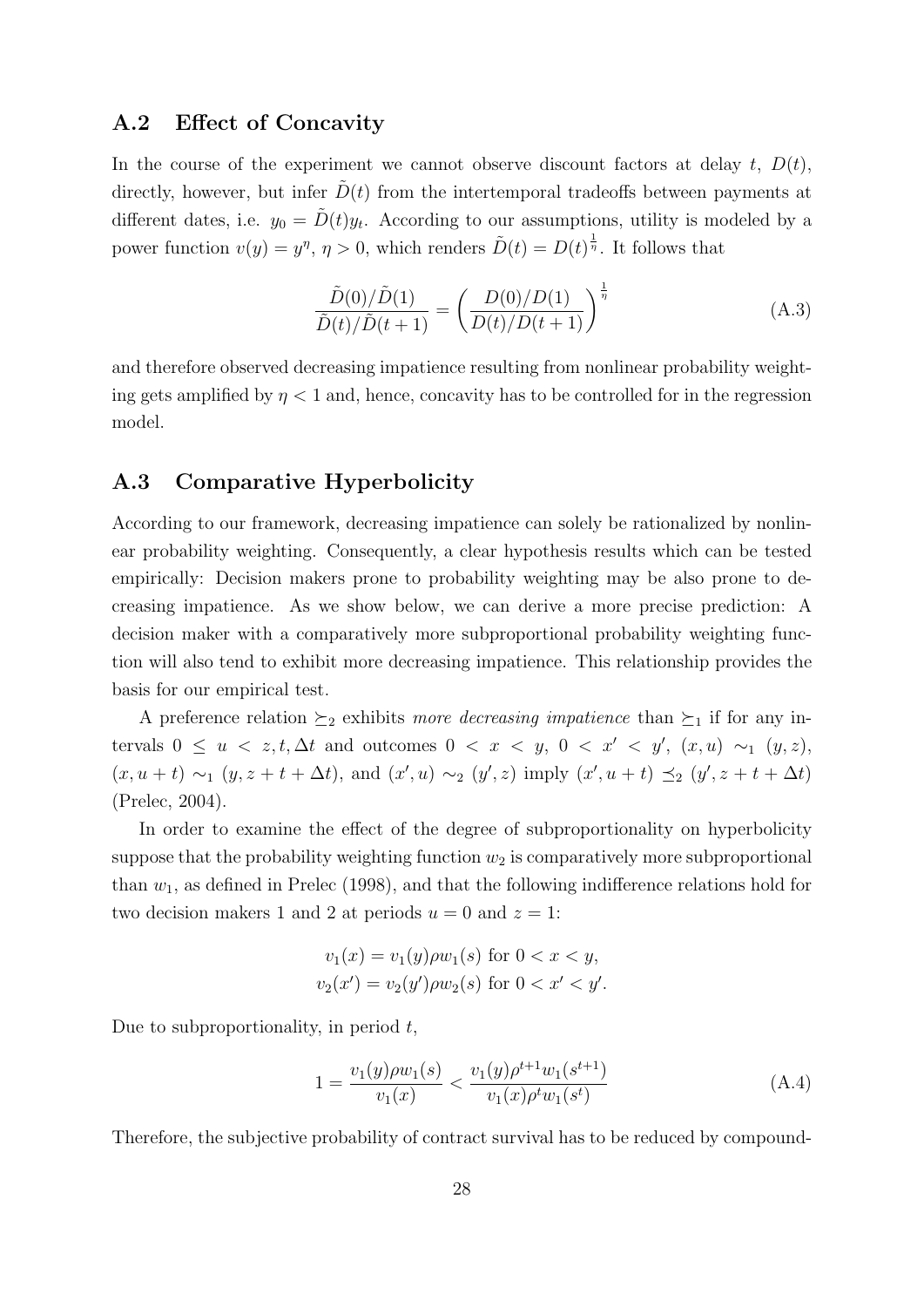ing s over an additional time period  $\Delta t$  to re-establish indifference:

$$
v_1(x)\rho^t w_1(s^t) = v_1(y)\rho^{t+1} w_1(s^{t+1+\Delta t}).
$$
\n(A.5)

It follows from the definition of comparative subproportionality that this adjustment of the survival probability by  $\Delta t$  is not sufficient to re-establish indifference with respect to  $w_2$ , i.e.

$$
v_2(x')\rho^t w_2(s^t) < v_2(y')\rho^{t+1} w_2(s^{t+1+\Delta t}).\tag{A.6}
$$

Therefore,  $(x', t) \prec (y', t + 1 + \Delta t)$ .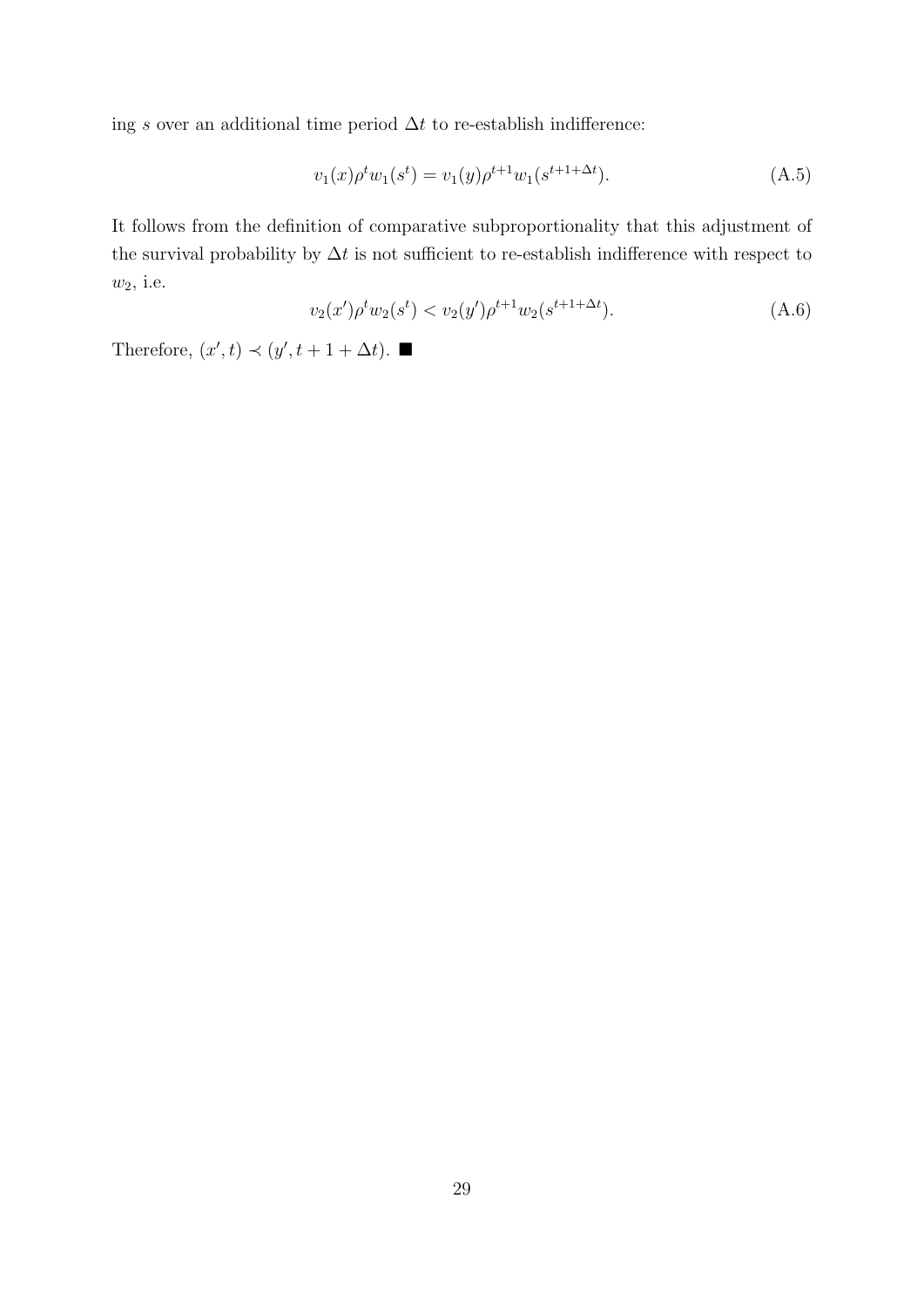#### A.4 Uncertainty and Hyperbolicity

In order to derive the effect of increasing uncertainty on hyperbolicity we examine the sensitivity of the departure from stationarity at t, measured by  $w(s^{t+1})/(w(s)w(s^t))$ , with respect to changing s:

$$
\begin{split}\n&= \frac{\frac{\partial}{\partial s} \left[ \frac{w(s^{t+1})}{w(s)w(s^t)} \right]}{[w(s)w(s^t)]^2} \left[ (1+t)s^tw(s)w(s^t)w'(s^{t+1}) - ts^{t-1}w(s)w(s^{t+1})w'(s^t) - w(s^t)w(s^{t+1})w'(s) \right] \\
&= \frac{1}{s[w(s)w(s^t)]^2} \left[ (1+t)s^{t+1}w(s)w(s^t)w'(s^{t+1}) - ts^tw(s)w(s^{t+1})w'(s^t) - sw(s^t)w(s^{t+1})w'(s) \right] \\
&= \frac{w(s^{t+1})}{sw(s)w(s^t)} \left[ \frac{(1+t)s^{t+1}w'(s^{t+1})}{w(s^{t+1})} - \frac{ts^tw'(s^t)}{w(s^t)} - \frac{sw'(s)}{w(s)} \right] \\
&= \frac{w(s^{t+1})}{sw(s)w(s^t)} \left[ (1+t)\varepsilon(s^{t+1}) - t\varepsilon(s^t) - \varepsilon(s) \right] \\
&< 0\n\end{split}
$$

with  $\varepsilon(p) = pw'(p)/w(p)$  defined as the elasticity of the probability weighting function w. According to Lemma 4.1 in Segal (1987), subproportionality holds iff  $\varepsilon(p)$  is increasing. As  $s^{t+1} < s^t < s$ ,  $\varepsilon(s^{t+1}) < \varepsilon(s^t) < \varepsilon(s)$  and, hence, the sum of the elasticities in the final line of the derivation is negative. Therefore, increasing uncertainty, i.e. decreasing s, entails a greater departure from stationarity and, consequently, a higher degree of hyperbolicity.  $\blacksquare$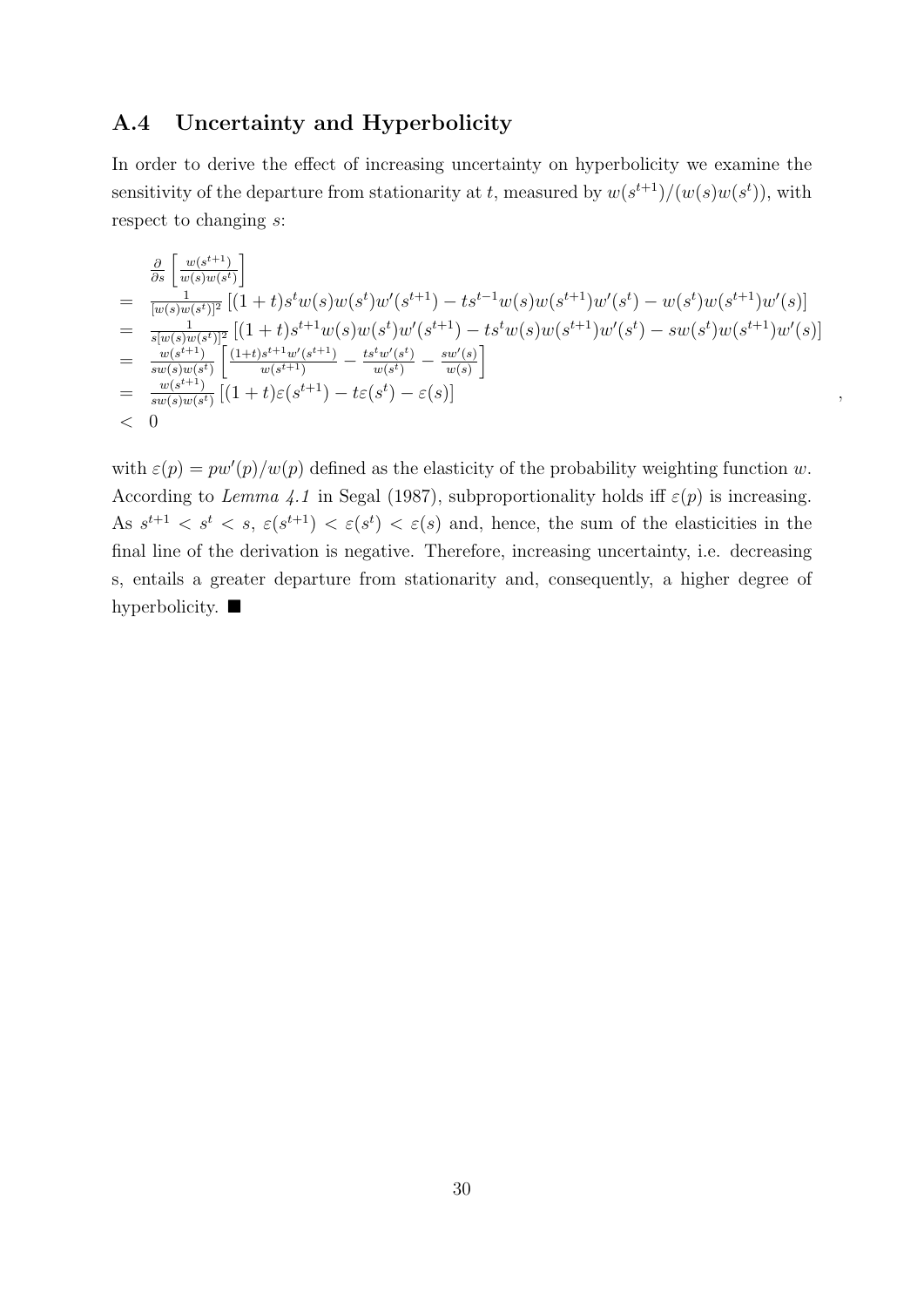## B Censored Regression Model

This appendix discusses the way we model the difference in the censored observed discount rates,  $\Delta \delta = \delta_{02} - \delta_{04}$ , and link it to individual risk preferences.

To relate time discounting to risk preferences, the model assumes the following linear relationship between the discount rate  $\delta_{k,i}^*$  of individual  $i \in \{1, ..., N\}$  over delay  $k \in$  $\{two months, four months\}$  and a vector of regressors  $c_i$ , containing a constant, the parameters of risk preferences,  $\eta_i$  and  $\alpha_i$ , as well as some socioeconomic characteristics:

$$
\delta_{k,i}^* = c_i \beta_k + e_{k,i},\tag{A.7}
$$

where  $\beta_k$  denotes a vector of slope parameters and  $e_{k,i}$  stands for a normally distributed error term with mean zero and variance  $\frac{1}{2}\sigma^2$ . Under the assumption of nonnegative discounting, the choice menu, depicted in Figure III, allows us to directly elicit individual discount rates, which lie between  $0\%$  and  $92.5\%$ . However, if individual i always opts for being paid out at the earlier point in time  $(Option A)$ , we do not necessarily observe her true discount rate  $\delta_{k,i}^*$  as we only know that it amounts to at least 95%. Thus, the elicited discount rates,  $\delta_{02,i}$  and  $\delta_{04,i}$ , are censored from above at  $b = 0.95$ . In the data we observe

$$
\delta_{k,i} = \begin{cases} \delta_{k,i}^* & \text{if } \delta_{k,i}^* < b, \\ b & \text{otherwise.} \end{cases}
$$
 (A.8)

This immediately yields the difference in the discount rates over two and four months,

$$
\Delta \delta_i^* = c_i \underbrace{(\beta_{02} - \beta_{04})}_{\Delta \beta} + \underbrace{e_{02,i} - e_{04,i}}_{\Delta e_i},
$$
\n(A.9)

where  $\Delta e_i$  is normally distributed with mean zero and variance  $\sigma^2$ . Consequently, this difference  $\Delta \delta_i^*$  is affected by censoring, too, and only observed if both  $\delta_{02,i} < b$  and  $\delta_{04,i} < b.$ 

In order to avoid biased estimators for  $\beta_{02}$ ,  $\beta_{04}$ , and  $\sigma$ , the model needs to take the censored nature of the data into account. Therefore, its log likelihood takes on the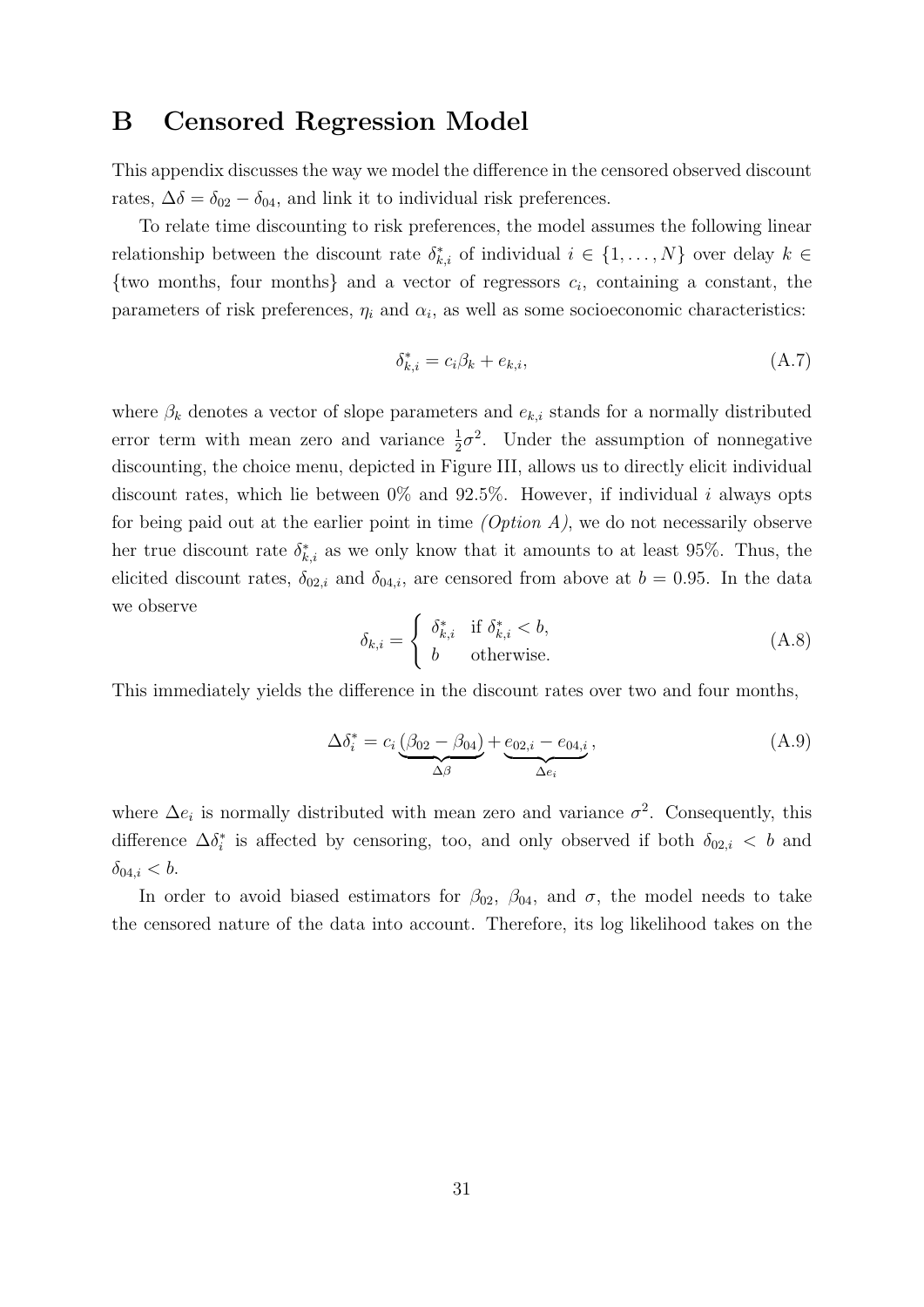following form:

$$
\ln L(\beta_{02}, \beta_{04}, \sigma; c, \delta_{02}, \delta_{04}) = \sum_{i: \delta_{02, i} = b, \delta_{04, i} = b} P(\delta_{02, i} = b, \delta_{04, i} = b | c, \delta_{02}, \delta_{04}) (A.10)
$$
  
+ 
$$
\sum_{i: \delta_{02, i} < b, \delta_{04, i} = b} P(\delta_{02, i} < b, \delta_{04, i} = b | c, \delta_{02}, \delta_{04})
$$
  
+ 
$$
\sum_{i: \delta_{02, i} = b, \delta_{04, i} < b} P(\delta_{02, i} = b, \delta_{04, i} < b | c, \delta_{02}, \delta_{04})
$$
  
+ 
$$
\sum_{i: \delta_{02, i} < b, \delta_{04, i} < b} \frac{1}{\sigma} \phi \left( \frac{\Delta \delta_i - c_i (\beta_{02} - \beta_{04})}{\sigma} \right),
$$

where  $\phi$  represents the standard normal distribution's density and the probabilities  $P$ , accounting for the different ways by which an observation may be censored, are given by

$$
P(\delta_{02,i} = b, \delta_{04,i} = b | c, \delta_{02}, \delta_{04}) = \left[1 - \Phi\left(\frac{b - c_i \beta_{02}}{\sigma}\right)\right] \left[1 - \Phi\left(\frac{b - c_i \beta_{04}}{\sigma}\right)\right],
$$
  
\n
$$
P(\delta_{02,i} < b, \delta_{04,i} = b | c, \delta_{02}, \delta_{04}) = \Phi\left(\frac{b - c_i \beta_{02}}{\sigma}\right) \left[1 - \Phi\left(\frac{b - c_i \beta_{04}}{\sigma}\right)\right],
$$
  
\n
$$
P(\delta_{02,i} = b, \delta_{04,i} < b | c, \delta_{02}, \delta_{04}) = \left[1 - \Phi\left(\frac{b - c_i \beta_{02}}{\sigma}\right)\right] \Phi\left(\frac{b - c_i \beta_{04}}{\sigma}\right),
$$

with  $\Phi$  denoting the cumulative density function of the standard normal distribution. Numerical maximization of ln  $L(\beta_{02}, \beta_{04}, \sigma; c, \delta_{02}, \delta_{04})$  yields the maximum likelihood estimates of  $\hat{\beta}_{02}$ ,  $\hat{\beta}_{04}$ , and  $\hat{\sigma}$ . To obtain the maximum likelihood estimate of  $\Delta\hat{\beta}$  we utilize the invariance property.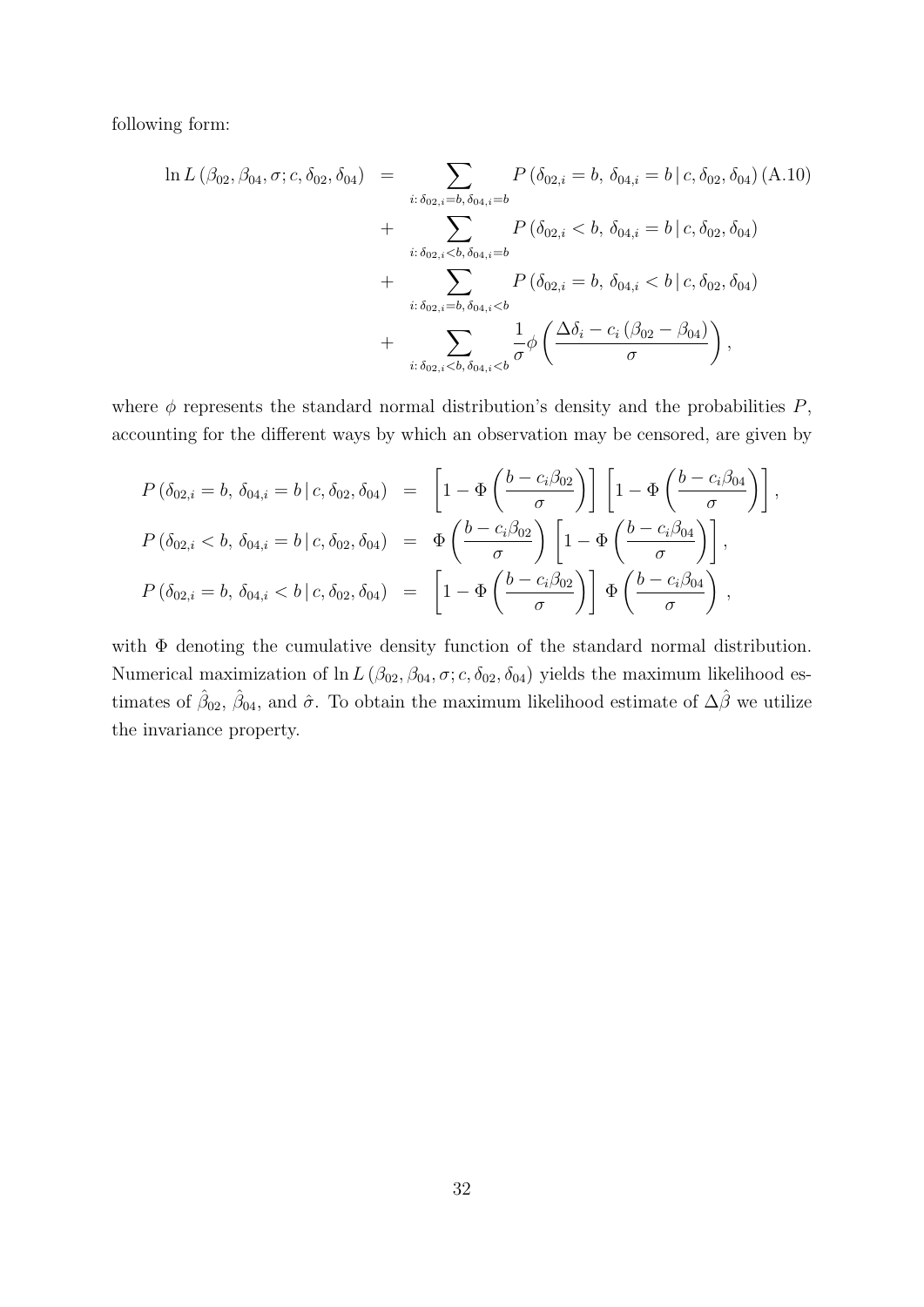## C Observed Discount Rates

Figure A.1: Discount Rates over 2 and 4 Months,  $\delta_{02}$  and  $\delta_{04}$ 



Figure A.2: Change in Discount Rates  $\Delta\delta$ 

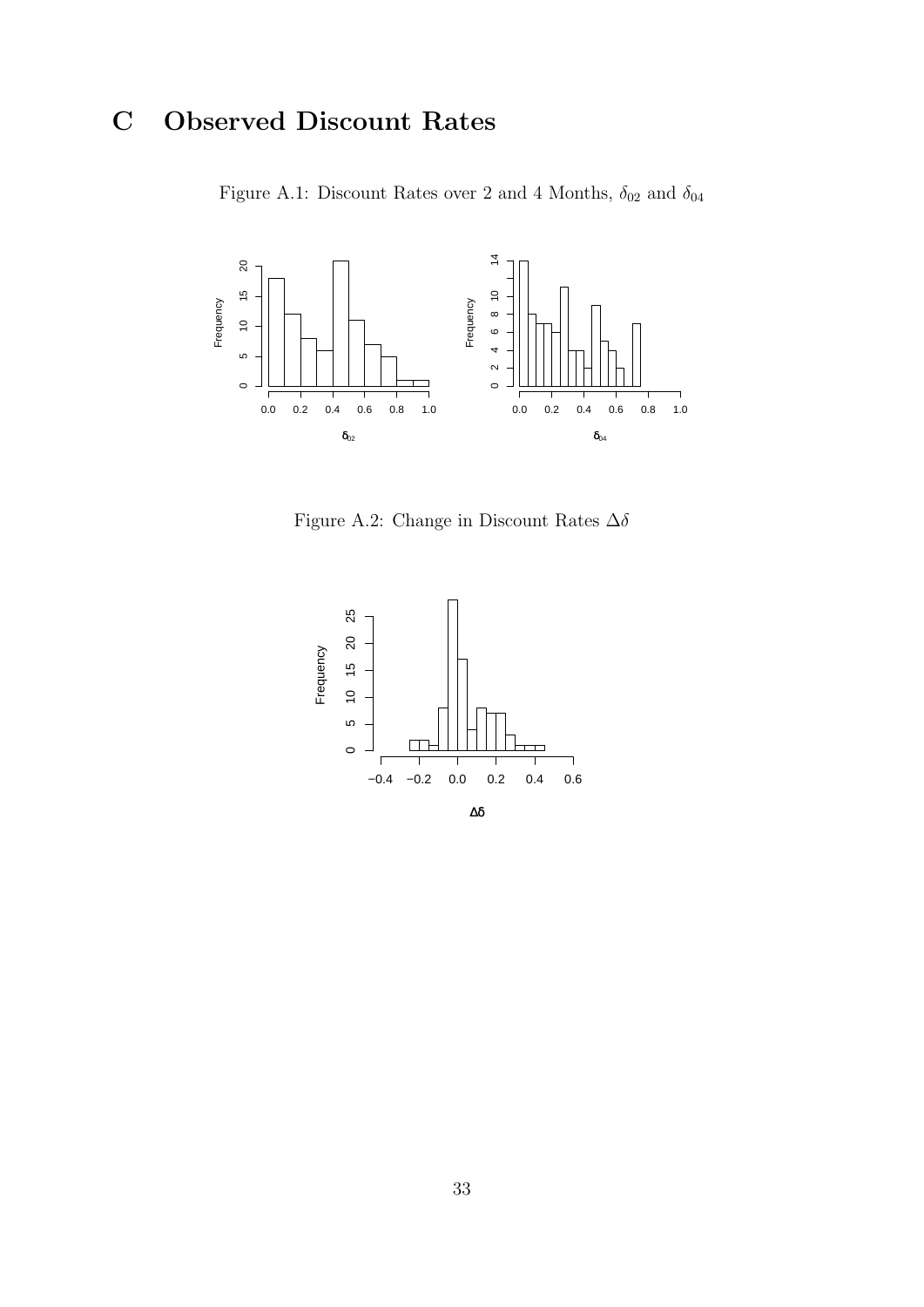## D Estimated Risk Parameters

Figure A.3: Distribution of  $\eta$  and  $\alpha$ 

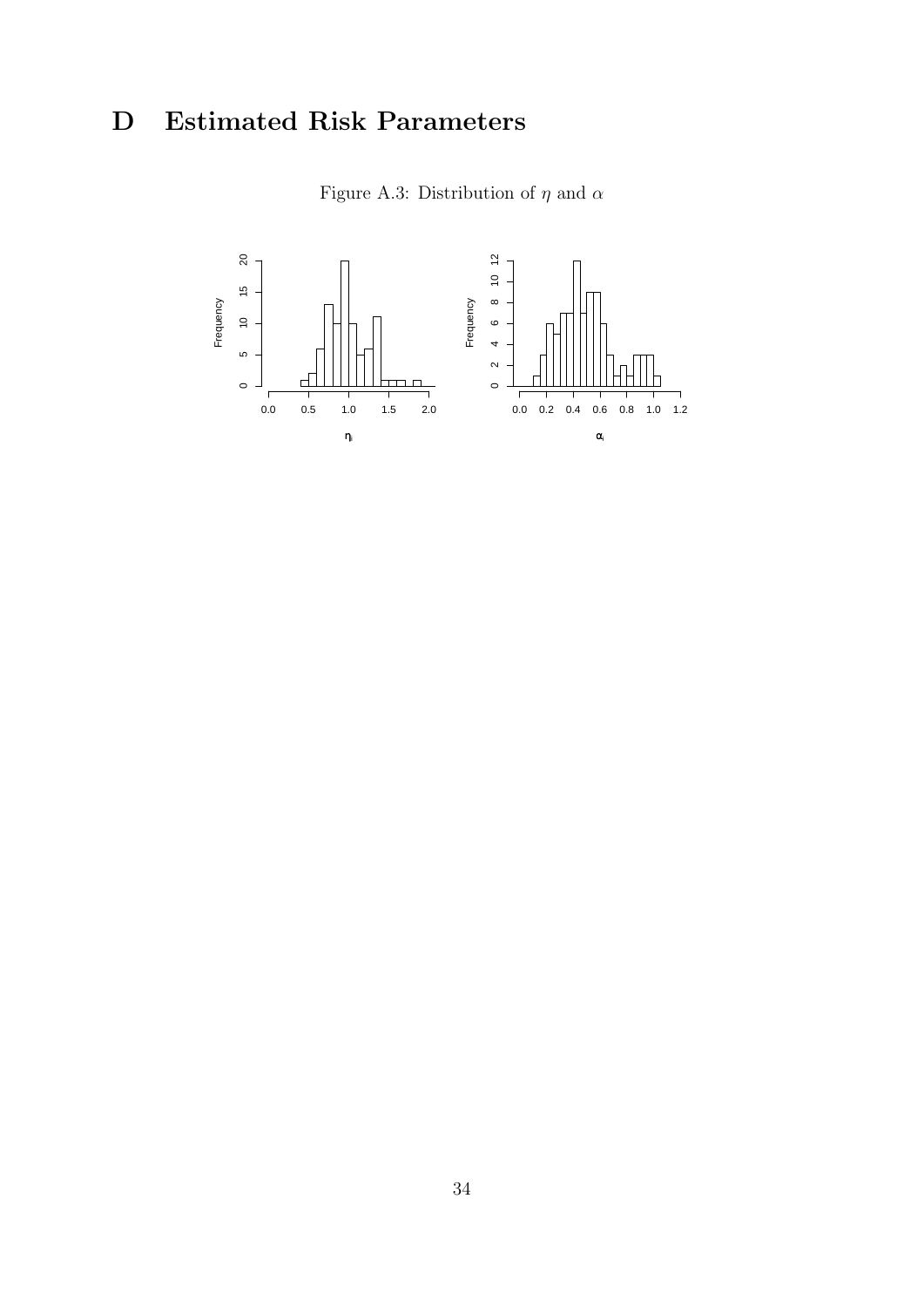## E Controls

|                    | <b>Type</b> | Mean   | Std.Err. |
|--------------------|-------------|--------|----------|
| Female             | binary      | 0.439  | 0.047    |
| Age                | numeric     | 22.640 | 0.206    |
| Log-Income numeric |             | 6.388  | 0.066    |
| Experience         | binary      | 0.307  | 0.043    |
| CRT                | numeric     | 2.202  | 0.081    |

Table A.1: Summary Statistics  $(n = 114)$ 

Table A.2: Number of Observations at the Bounds  $(n=114)$ 

|             | $\delta_{02}$ | $\delta_{04}$ | $\delta_{24}$ |
|-------------|---------------|---------------|---------------|
| $95\%$<br>╱ | '≀⊿           | 15            | 16            |
| $0\%$       |               |               | 3             |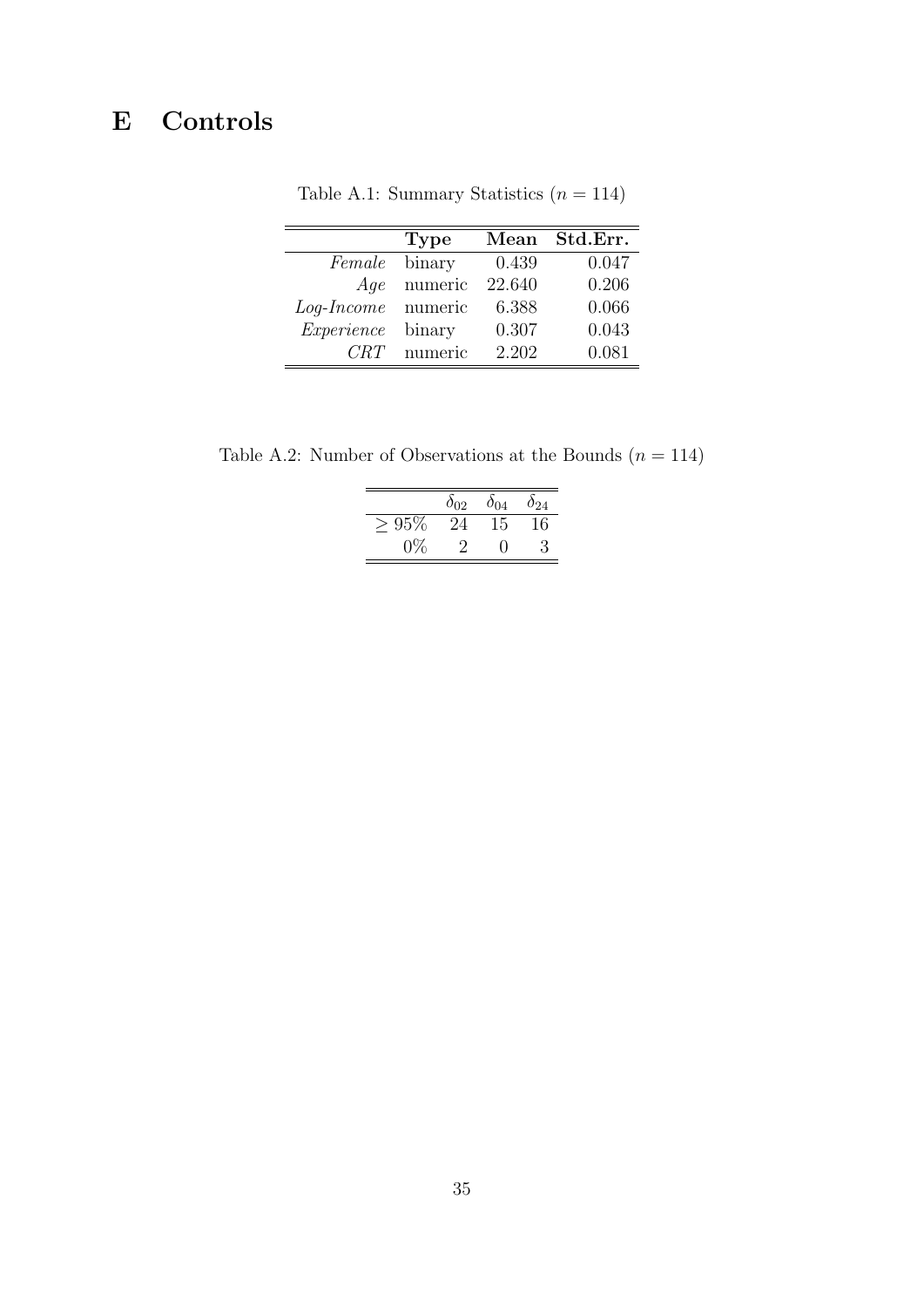## F Alternative Specification

Alternatively to Prelec's specification of the probability weighting function we also estimated the risk model based on Karmarkar's proposal (Karmarkar, 1979):

$$
w(p) = \frac{p^{\gamma}}{p^{\gamma} + (1 - p)^{\gamma}}, \ 0 < \gamma. \tag{A.11}
$$

This function is inverted S-shaped for  $0 < \gamma < 1$ , subproportional for medium and large probabilities. It intersects the diagonal form above at  $p = 0.5$ . The parameter  $\gamma$  measures departure from linear probability weighting. The larger is  $\gamma$ , the less strongly S-shaped is the curve. As Table A.3 shows, the relationship between hyperbolic discounting and nonlinear probability weighting is equally strong and significant as for Prelec's specification.

Table A.3: Karmarkar Specification

| Dependent Variable: $\Delta \delta$ ( $\Delta \delta^*$ ) |            |            |
|-----------------------------------------------------------|------------|------------|
|                                                           | $OLS^a$    | Censored   |
| Intercept                                                 | 0.161      | 0.147      |
|                                                           | (0.051)    | (0.047)    |
| η                                                         | 0.016      | 0.027      |
|                                                           | (0.051)    | (0.048)    |
| $\gamma$                                                  | $-0.212**$ | $-0.186**$ |
|                                                           | (0.068)    | (0.062)    |
| $\hat{\sigma}$                                            | 0.123      | 0.085      |
| $R^2$ or (LogLik)                                         | 0.121      | (45.029)   |
| Observations                                              | 90         | 114        |
| Parameters                                                | 3          |            |

a) without censored observations. ∗∗ significant at the 1% level. Bootstrapped standard errors in parentheses (10,000 replications). Bootstrapping accounts for the fact that  $\gamma$  and  $\eta$  are estimated quantities.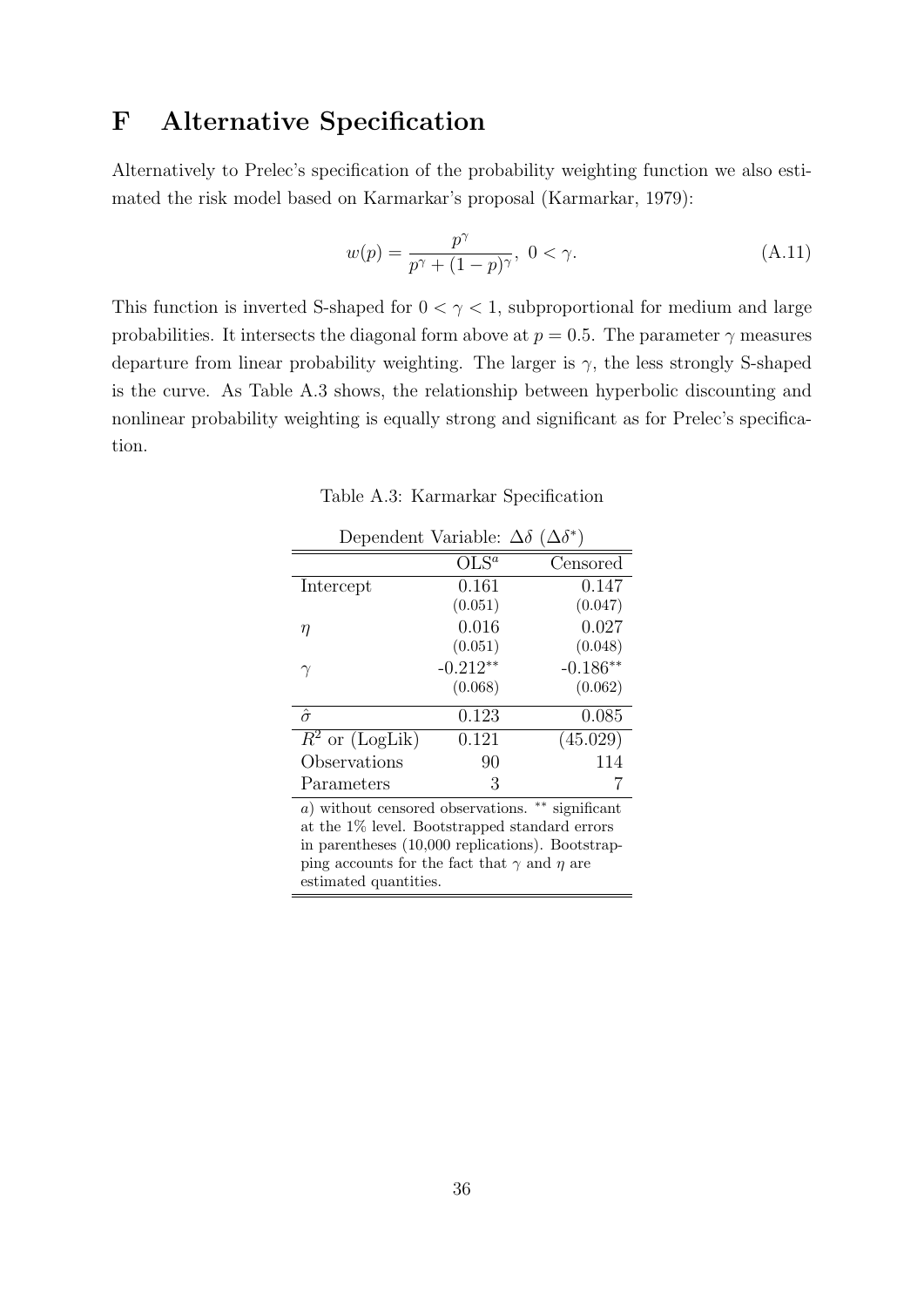## References

- ABDELLAOUI, M. (2000): "Parameter-Free Elicitation of Utility and Probability Weighting Functions," Management Science, 46(11), 1497–1512.
- Ainslie, G. (1992): "Picoeconomics: The Interaction of Successive Motivational States Within the Person," Cambridge University Press.
- ANDERSON, C. L., M. DIETZ, A. GORDON, AND M. KLAWITTER (2004): "Discount Rates in Vietnam," Economic Development and Cultural Change, 52(4), 873–887.
- ANGELETOS, G., D. LAIBSON, A. REPETTO, AND J. TOBACMAN (2001): "The Hyperbolic Consumption Model: Calibration, Simulation, and Empirical Evaluation," Journal of Economic Perspectives, 15(3), 47–68.
- BENZION, U., A. RAPOPORT, AND J. YAGIL (1989): "Discount Rates Inferred from Decisions: An Experimental Study," Management Science, 35(3), 270–284.
- BRUHIN, A., H. FEHR-DUDA, AND T. EPPER (2007): "Risk and Rationality: Uncovering Heterogeneity in Probability Distortion," SOI Working Paper Series, University of Zurich (Switzerland), 0705.
- BRUHIN, A., H. FEHR-DUDA, AND T. EPPER (2008): "Risk and Rationality: Uncovering Heterogeneity in Probability Distortion," SOI Working Paper Series, 0705.
- Caplin, A., and J. Leahy (2001): "Psychological Expected Utility Theory and Anticipatory Feelings," Quarterly Journal of Economics, 116(1), 55–79.
- CHAPMAN, G. (1996): "Temporal Discounting and Utility for Health and Money," Journal of Experimental Psychology, 22(3), 771–791.
- CHAPMAN, G., AND A. S. ELSTEIN (1995): "Valuing the Future: Temporal Discounting of Health and Money," Medical Decision Making, 15(4), 373–386.
- COLLER, M., AND M. WILLIAMS (1999): "Eliciting Individual Discount Rates," Experimental Economics, 2, 107–127.
- DOHMEN, T., A. FALK, D. HUFFMAN, AND U. SUNDE (2007): "Dynamic Inconsistency is Pervasive among Humans and Predicts Self-Control Problems," Institute for the Study of Labor (IZA), Bonn (Germany), mimeo.
- Fehr-Duda, H., M. de Gennaro, and R. Schubert (2006): "Gender, Financial Risk, and Probability Weights," Theory and Decision, 60, 283–313.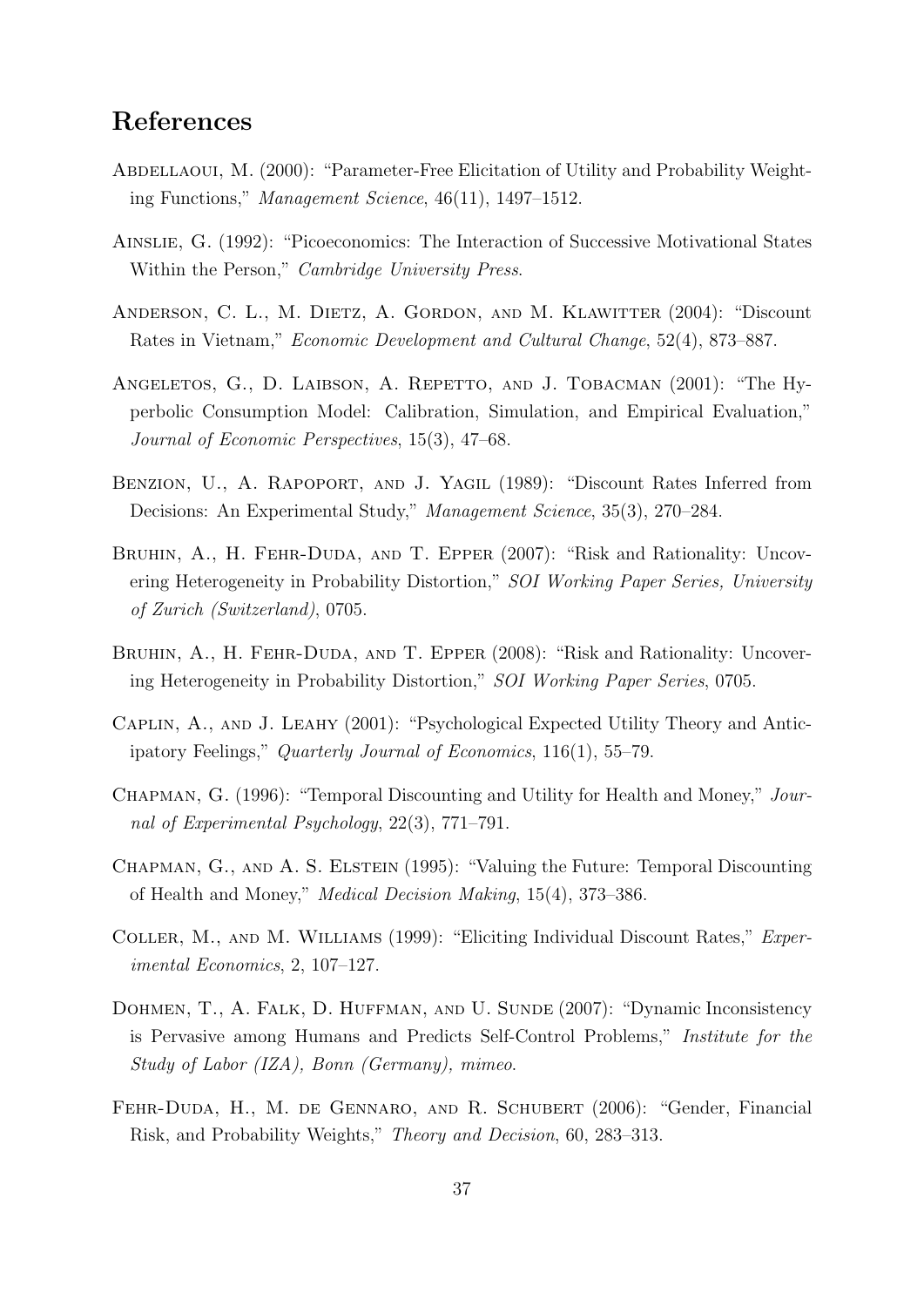- Fischbacher, U. (2007): "z-Tree: Zurich Toolbox for Ready-Made Economic Experiments," Experimental Economics, 10, 171–178.
- Fisher, I. (1930): "The Theory of Interest as Determined by Impatience to Spend Income and Opportunity to Invest it," New York: Macmillan.
- FREDERICK, S. (2005): "Cognitive Reflection and Decision Making," *Journal of Eco*nomic Perspectives, 19(4), 25–42.
- Frederick, S., G. Loewenstein, and T. O'Donoghue (2002): "Time Discounting and Time Preference: A Critical Review," Journal of Economic Literature, 40, 351–401.
- Fudenberg, D., and D. K. Levine (2009): "Self Control, Risk Aversion, and the Allais Paradox," mimeo.
- Gonzalez, R., and G. Wu (1999): "On the Shape of the Probability Weighting Function," Cognitive Psychology, 38, 129–166.
- Halevy, Y. (2008): "Strotz Meets Allais: Diminishing Impatience and the Certainty Effect," American Economic Review, 98(3), 1145–1162.
- Hey, J. D., and L. Jinkwon (2005): "Do Subjects Separate (or Are They Sophisticated)?," Experimental Economics, 8, 233–265.
- Kahneman, D., and A. Tversky (1979): "Prospect Theory: An Analysis of Decision under Risk," Econometrica, 47(2), 263–291.
- Karmarkar, U. S. (1979): "Subjectively Weighted Utility and the Allais Paradox," Organizational Behavior and Human Performance, 24, 67–72.
- Karp, L. (2005): "Global Warming and Hyperbolic Discounting," Journal of Public Economics, 89, 261–282.
- Keren, G., and P. Roelofsma (1995): "Immediacy and Certainty in Intertemporal Choice," Organizational Behavior and Human Decision Processes, 63(3), 287–297.
- KIRBY, K. (1997): "Bidding on the Future: Evidence Against Normative Discounting of Delayed Rewards," Journal of Experimental Psychology, 126(1), 54–70.
- Kirby, K., and N. Marakovic´ (1995): "Modeling Myopic Decisions: Evidence for Hyperbolic Delay-Discounting within Subjects and Amounts," Organizational Behavior and Human Decision Processes, 64(1), 22–30.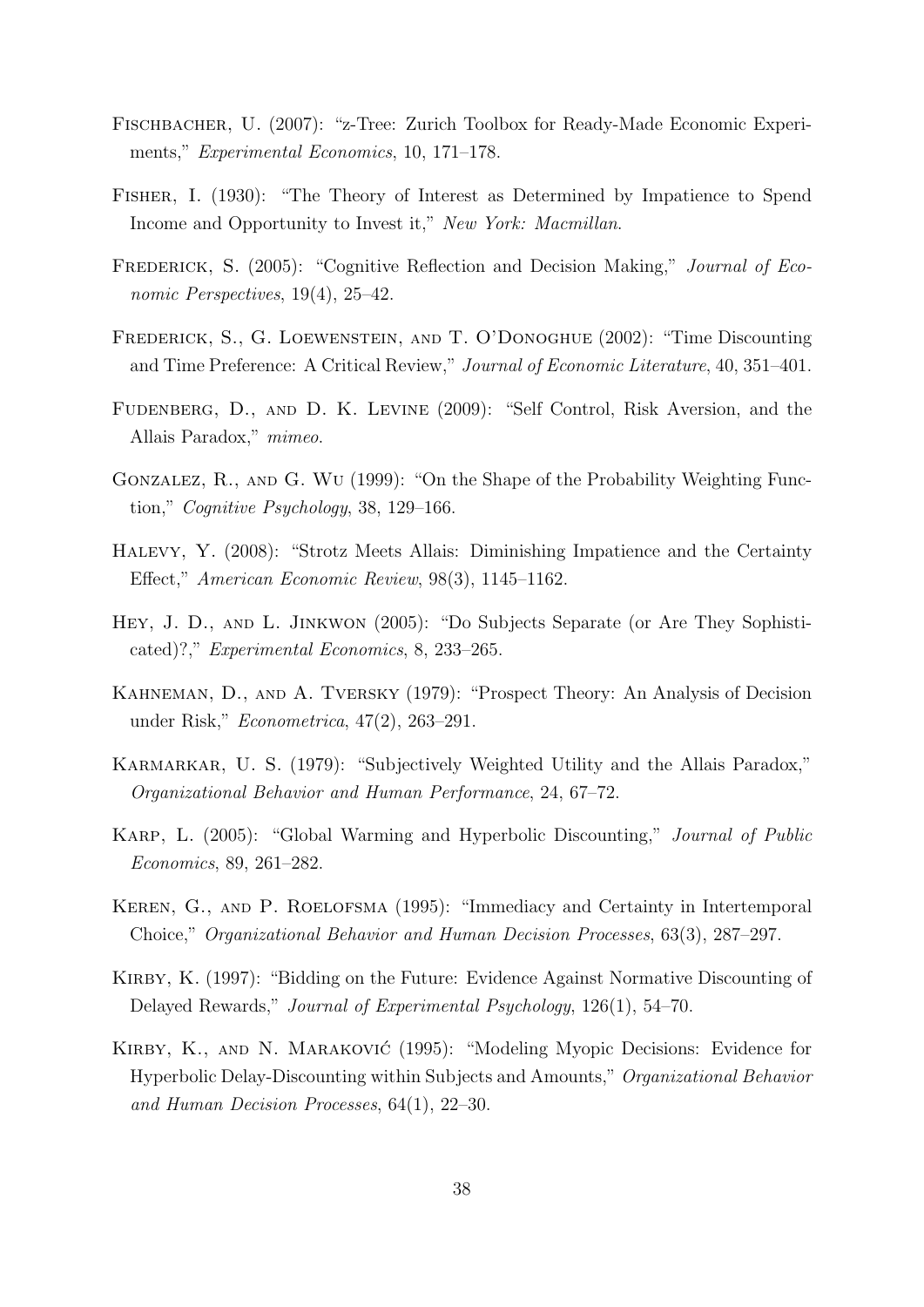- LAIBSON, D. (1997): "Golden Eggs and Hyperbolic Discounting," Quarterly Journal of Economics, 112(2), 443–477.
- (1998): "Life-Cycle Consumption and Hyperbolic Discount Functions," European Economic Review, 42, 861–871.
- Laibson, D., A. Repetto, J. Tobacman, R. Hall, W. Gale, and G. Akerlof (1998): "Self-Control and Saving for Retirement," Brookings Papers on Economic Activity,  $1998(1)$ ,  $91-196$ .
- LATTIMORE, P., J. BAKER, AND A. D. WITTE (1992): "The Influence of Probability on Risky Choice: A Parametric Examination," Journal of Economic Behavior and Organization, 17, 377–400.
- Loewenstein, G., and D. Prelec (1992): "Anomalies in Intertemporal Choice: Evidence and an Interpretation," Quarterly Journal of Economics, 107(2), 573–597.
- Myerson, J., and L. Green (1995): "Discounting of Delayed Rewards: Models of Individual Choice," Journal of the Experimental Analysis of Behavior, 64, 263–276.
- Noussair, C., and P. Wu (2006): "Risk Tolerance in the Present and the Future: An Experimental Study," Managerial and Decision Economics, 27, 401–412.
- O'Donoghue, T., and M. Rabin (1999): "Doing It Now or Later," American Economic Review, 89(1), 103–124.
- $\qquad \qquad (2001)$ : "Choice and Procrastination," Quarterly Journal of Economics, 116(1), 121–160.
- PATAK, M., AND B. REYNOLDS (2007): "Question-based Assessment of Delay Discounting: Do Respondents Spontaneously Incorporate Uncertainty into their Valuations for Delayed Rewards?," Addictive Behaviors, 32, 351–357.
- POULOS, C., AND D. WHITTINGTON (2000): "Time Preferences for Life-Saving Programs: Evidence from Six Less Developed Countries," Environmental Science and Technology, 34(8), 1445–1455.
- PRELEC, D. (1989): "Decreasing Impatience: Definition and Consequences," *Harvard* Business School Working Paper, (90-015).

(1998): "The Probability Weighting Function," *Econometrica*, 66(3), 497–527.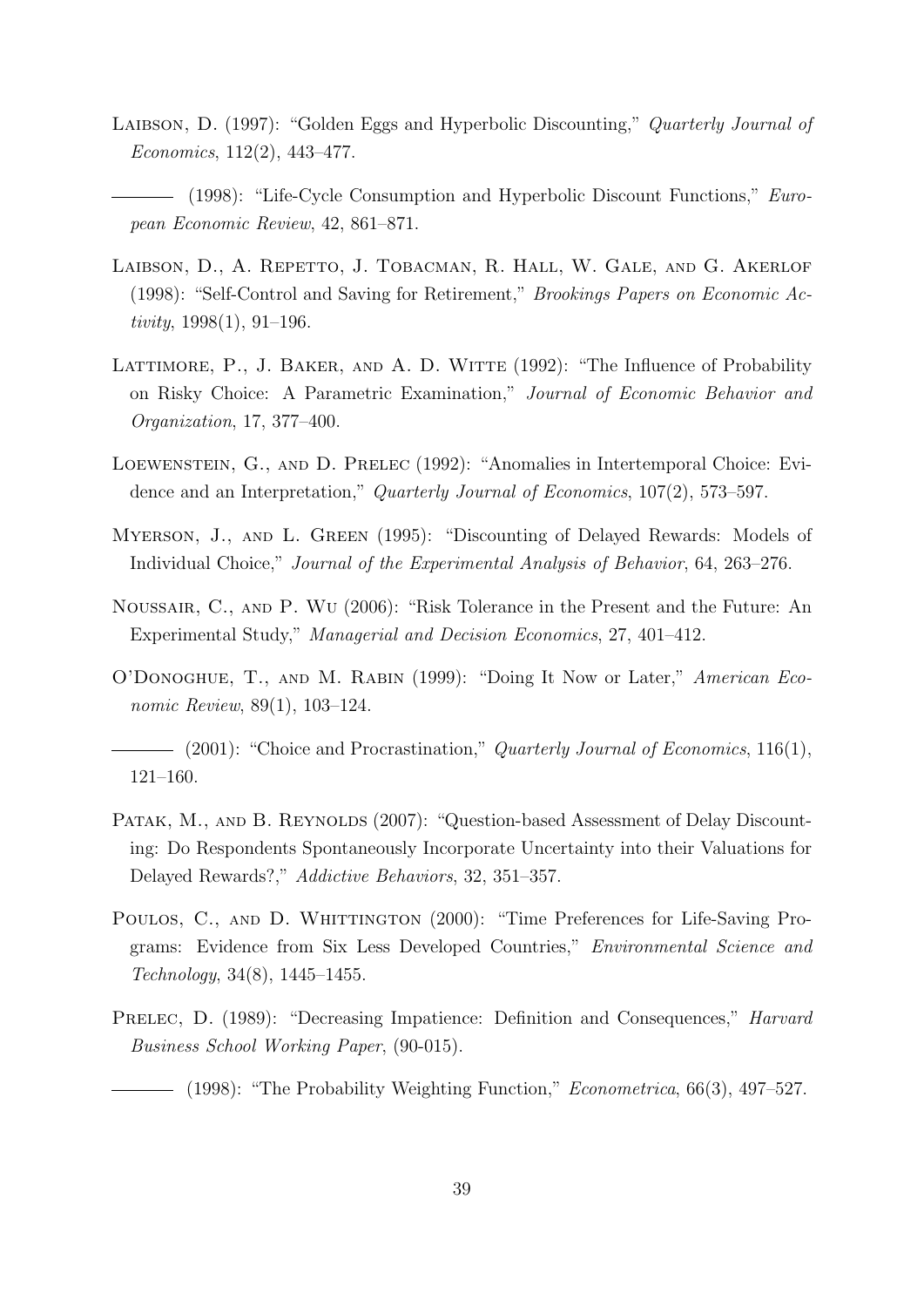(2004): "Decreasing Impatience: A Criterion for Non-stationary Time Preference and 'Hyperbolic' Discounting," The Scandinavian Journal of Economics, 106(3), 511–532.

- PRELEC, D., AND G. LOEWENSTEIN (1991): "Decision Making Over Time and Under Uncertainty: A Common Approach," Management Science, 37(7), 770–786.
- RACHLIN, H., A. RAINERI, AND D. CROSS (1991): "Subjective Probability and Delay," Journal of the Experimental Analysis of Behavior, 55(2), 233–244.
- READ, D. (2001): "Is Time-Discounting Hyperbolic or Subadditive?," *Journal of Risk* and Uncertainty,  $23(1)$ ,  $5-32$ .
- RICHARDS, J., L. ZHANG, S. MITCHELL, AND H. D. WIT (1999): "Delay or Probability Discounting in a Model of Impulsive Behavior: Effect of Alcohol," *Journal of the* Experimental Analysis of Behavior, 71(2), 121–143.
- Segal, U. (1987): "The Ellsberg Paradox and Risk Aversion: An Anticipated Utility Approach," International Economic Review, 28(1), 175–202.
- STARMER, C., AND R. SUGDEN (1989): "Violations of the Independence Axiom in Common Ratio Problems: An Experimental Test of Some Competing Hypotheses," Annals of Operations Research, 19, 79–102.
- STOTT, H. (2006): "Cumulative Prospect Theory's Functional Menagerie," *Journal of* Risk and Uncertainty, 32, 101–130.
- Takahashi, T., K. Ikeda, T. Hasegawa, and A. Greene (2007): "A hyperbolic decay of subjective probability of obtaining delayed rewards," Behavioral and Brain Functions, 52(3).
- Thaler, R. (1981): "Some Empirical Evidence on Dynamic Inconsistency," Economics Letters, 8, 201–207.
- Tversky, A., and D. Kahneman (1992): "Advances in Prospect Theory: Cumulative Representation of Uncertainty," Journal of Risk and Uncertainty, 5, 297–323.
- WALTHER, H. (2003): "Normal-Randomness Expected Utility, Time Preference and Emotional Distortions," Journal of Economic Behavior and Organization, 52, 253–266.

<sup>(2007): &</sup>quot;S-shaped Probability Weighting and Hyperbolic Preference Reversal - An Intimate Relationship," Vienna University of Economics and Business Administration (Austria), mimeo.